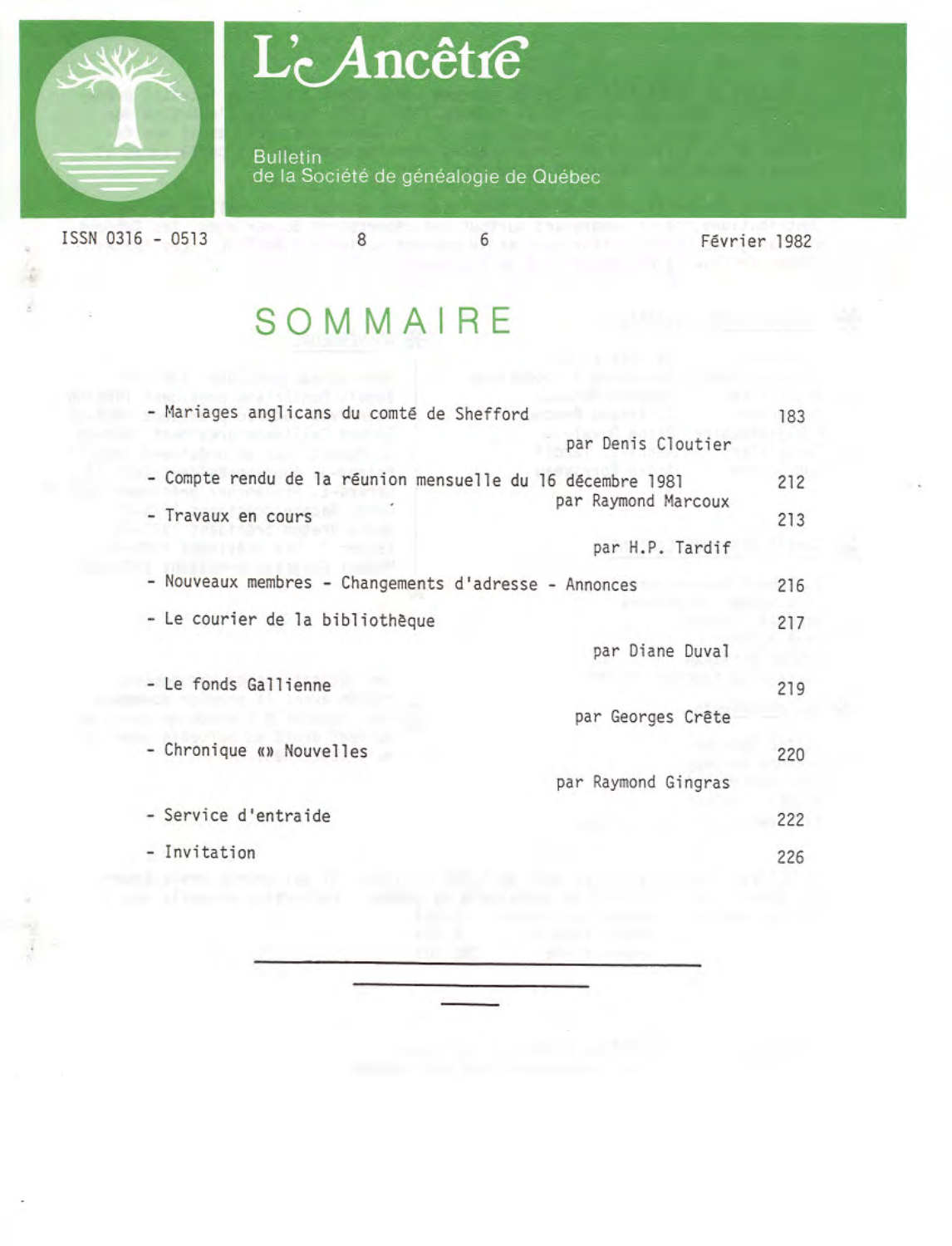LA SOCIETE DE GENEALOGIE DE QUEBEC est une corporation à but non lucratif créée par lettres patentes émises le 27 octobre 1961. Elle favorise l'entraide des membres, la recherche sur la généalogie et l 'histoire des ancêtres et des familles, et la diffusion des connaissances généalogiques par les conférences et la publication des travaux de recherches.

Le Comité des publications dirige l'édition des publications. telles que les Contributions. série comprenant surtout des répertoires de mariages, les Cahiers spéciaux, les cartes historiques et le présent bulletin L'ANCETRE. Les textes n'engagent que la responsabilité de l'auteur.

#### ~ CONSEIL D'ADMINISTRATION

Président: Vice-président: Françoise B. Doddridge Secrétaire: Trésorier: Bibliothécaire: Diane Duval Conseiller: Publiciste: Jacques Fortin Raymond Marcoux D.-Renaud Brochu Henri-P. Tardif André Corriveau

#### $\mathcal{H}$  comite des publications

G.-Robert Tessier président Cora Houdet secrétaire Henri-P. Tardif René Bureau Gaston Brosseau Jacqueline Faucher Asselin

#### $*$  Collaborateurs

Berthe Tessier Raymond Gariépy Yvon G10bensky Michel Langlois Kathleen Mennie de Varennes

# \* GOUVERNEURS

René Bureau président 1961-64 Benott Pontbriand président 1964-66 Jean-Yves Godreau président 1966-68 Gérard Ga11ienne président 1968-69 G.-Robert Tessier président 1969-71 Ro1and-J. Auger président 1971-73 Gérard-E. Provencher président 1973-75 Denis Racine président 1975-77 André Breton président 1977-78 Esther T. Oss président 1978-79 Michel Fragasso président 1979-80 \*

Les cotisations et abonnements réglés avant le premier novembre<br>() sont imputés à l'année en cours et donnent droit au bulletin pour les mois concernés.

Ce bulletin est en vente au prix de 1,50\$ l'unité. Il est envoyé gratuitement aux membres de la Société de généalogie de Québec. Cotisation annuelle due le premier janvier: membre individuel 15,00\$<br>membre étudiant 8,00\$<br>membre à vie 200,00\$ membre à vie

DépOt légal - Bibliothèque nationale du Canada ISSN0316 - <sup>0513</sup> - Bibliothèque nationale du Québec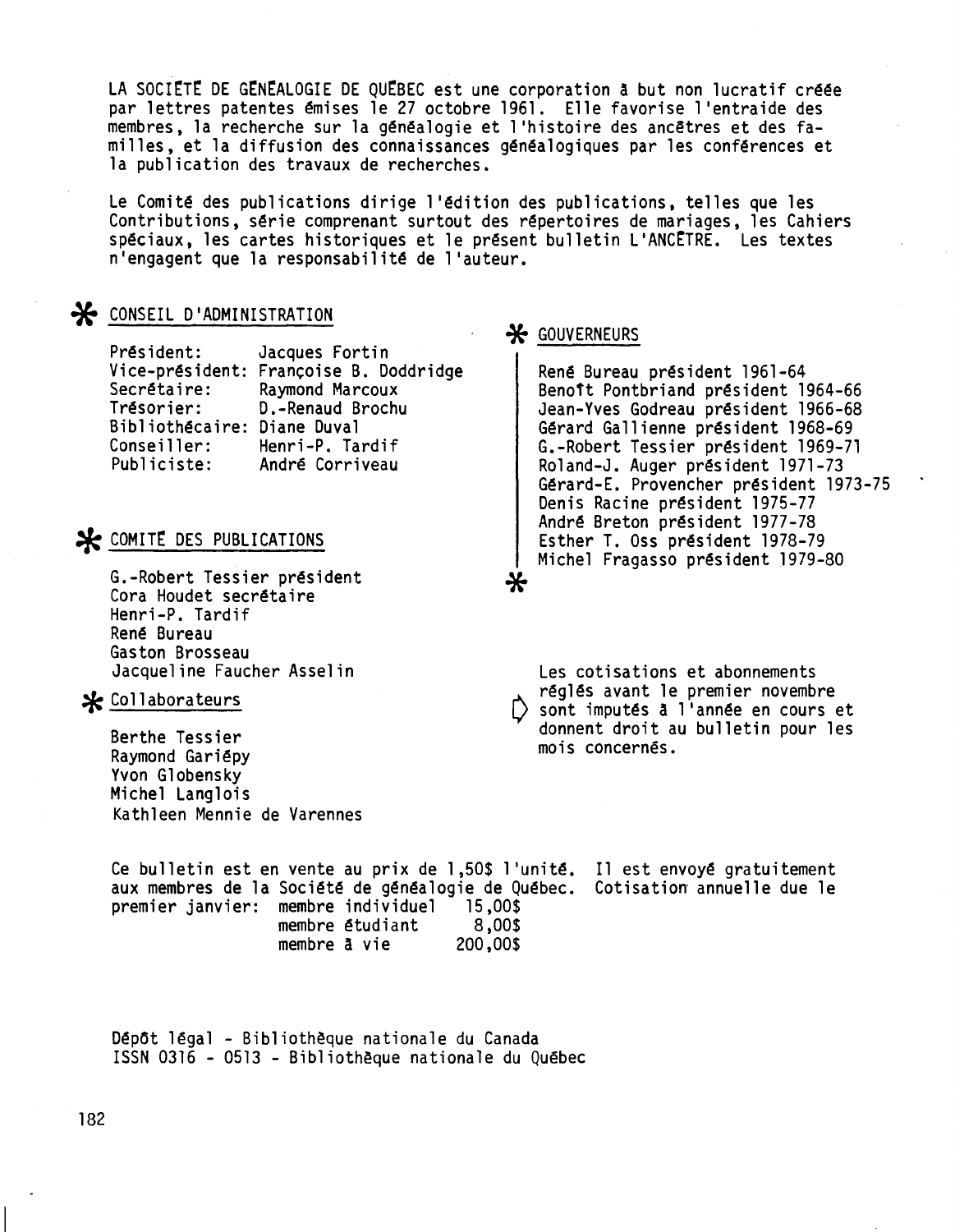### Mariage*r* anglican.<br>du comté de Sheff du comté de Shefford

par Denis C 1 0 u t i e r Ce répertoire comprend les paroisses suivant et couvre les années indiqué Bondvi11e & Foster (1912-1971) (1870-1943) Fu1ford FF BV St-Pau1 d'Abbotsford (1842-1972) SP Les initiales représentant ces paroisses sont utilisées dans la liste des mariages devant la date du mariage. Un blanc a été laissé lorsque l'information manquait dans l'acte.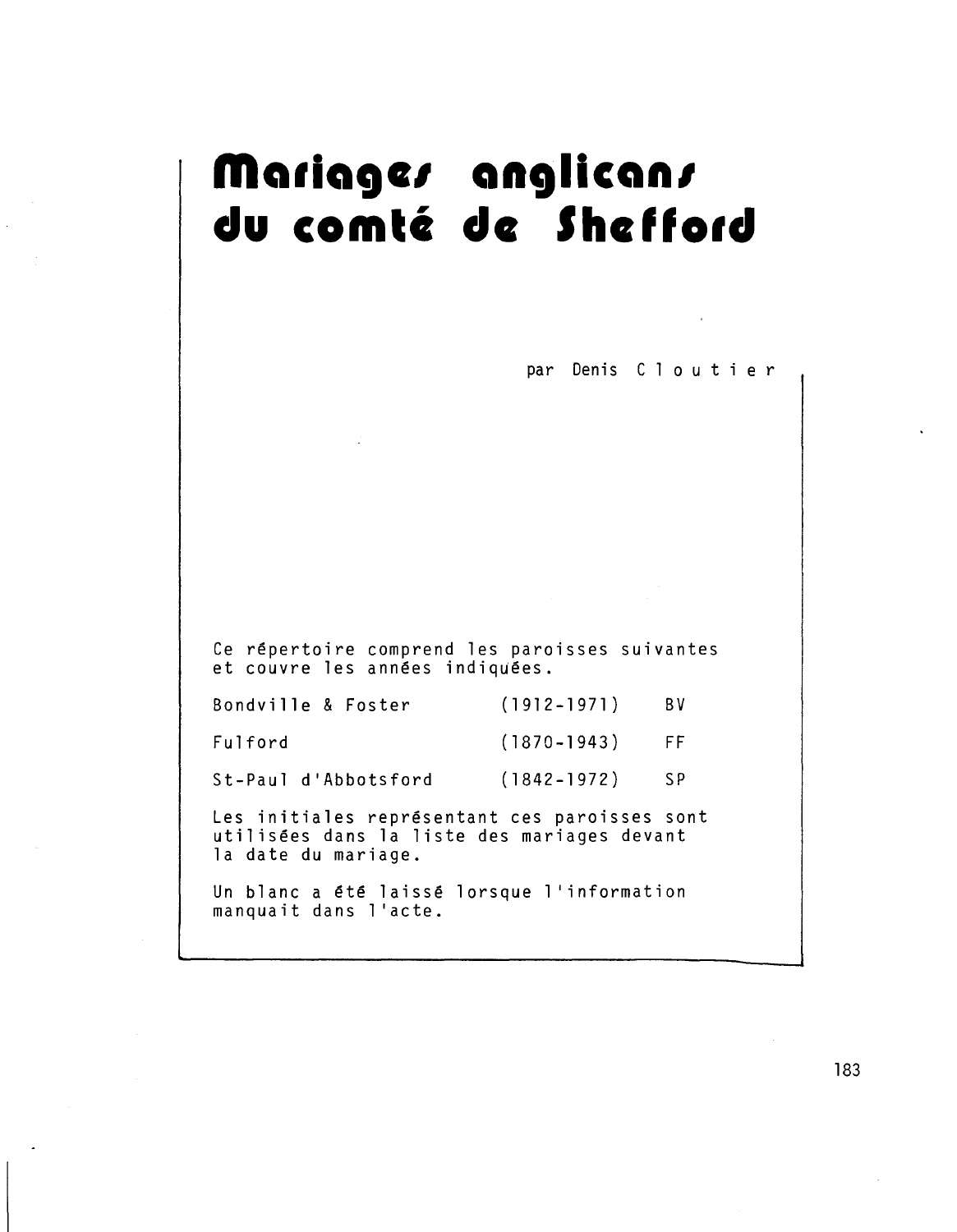Addison Christopher John (Christopher John & ...) BV 1935-09-10 Hayman Emma Harriet (Frederick George & ...) Aldrich E1win Thadious (Lyman Oriow & Levine, Julia May) FF 1940-09-28 Robichaud Clarice Doris (Joseph Wi1frid & Robinson Addie Lue11a) Algier Edward J. (Arthur & Smith, Sarah Mildore) FF 1909-08-02 Con1anBéatrice Florence (Richard. & Con1anHelen) Allen Jesse Jason(Turner James & ...) BV1919-10-22 Ho11ingworth Hazel Blanche (Hazel Blanche & Margaret) Allen Charles Alfred (... & ...) FF 1880-10-05 Woodard, Eulalie Alma (... & ...) Allmutt Raymond Ernest (Benjamin & ...) FF 1903-09-23 Hazell, May Harriet (Nathaniel  $\&...$ ) Armstrong Herbert Earl (William & Williams, Martha Rebecca) BV 1922-08-23 Pratt Harriet Jane (Leonard Henry & Clifford Anna Maria) Ashton Richard, (William & ...) SP 1869-11-09 Evans Mary (... & ...) Ashton William (... & ...) SP 1844-05-02 Standish, Trefina (... & ...) témoin Standish C1eanor Averill Malcolm William (Harrison & Pow Suzan) FF 1933-09-22 Bray Dolores (Kenneth & Demontarose Dolores) Bachelor Jethro  $(... 8 ...)$ SP 1867-03-21 Cousens, Jane (William & Code Jay) Badger\_James Arnold (Andrew James & Sweet, Etta Cora) FF 1919-06-24 Buss, Mary Elsie (George & B1ifton Annie Agnes) Bain Mc.R. Henry (Curtis & Ward Caroline) FF 1906-11-17 Sweet Mae Florence (Moses & Geer Theresa) Baker Robert George (Jacob & Simons, Esther) BV 1923-07-21 Baker Kathleen, Li11ian (George Harry & Gui1ane Ellen) Baker Arthur George (George & Kiffin Annie) FF 1909-06-10 Cunningham Maude Mary (William H.V. & Baird Laura Jane) Ball Carwin Sanford (Sanford & ...) SP 1891- 11-16 RomanAlice (... & ...) Barnes Charles Franklin (Franklin Addison & ... ) BV 1933-06-28 Wi11ey Hazel May (Edgar & ...)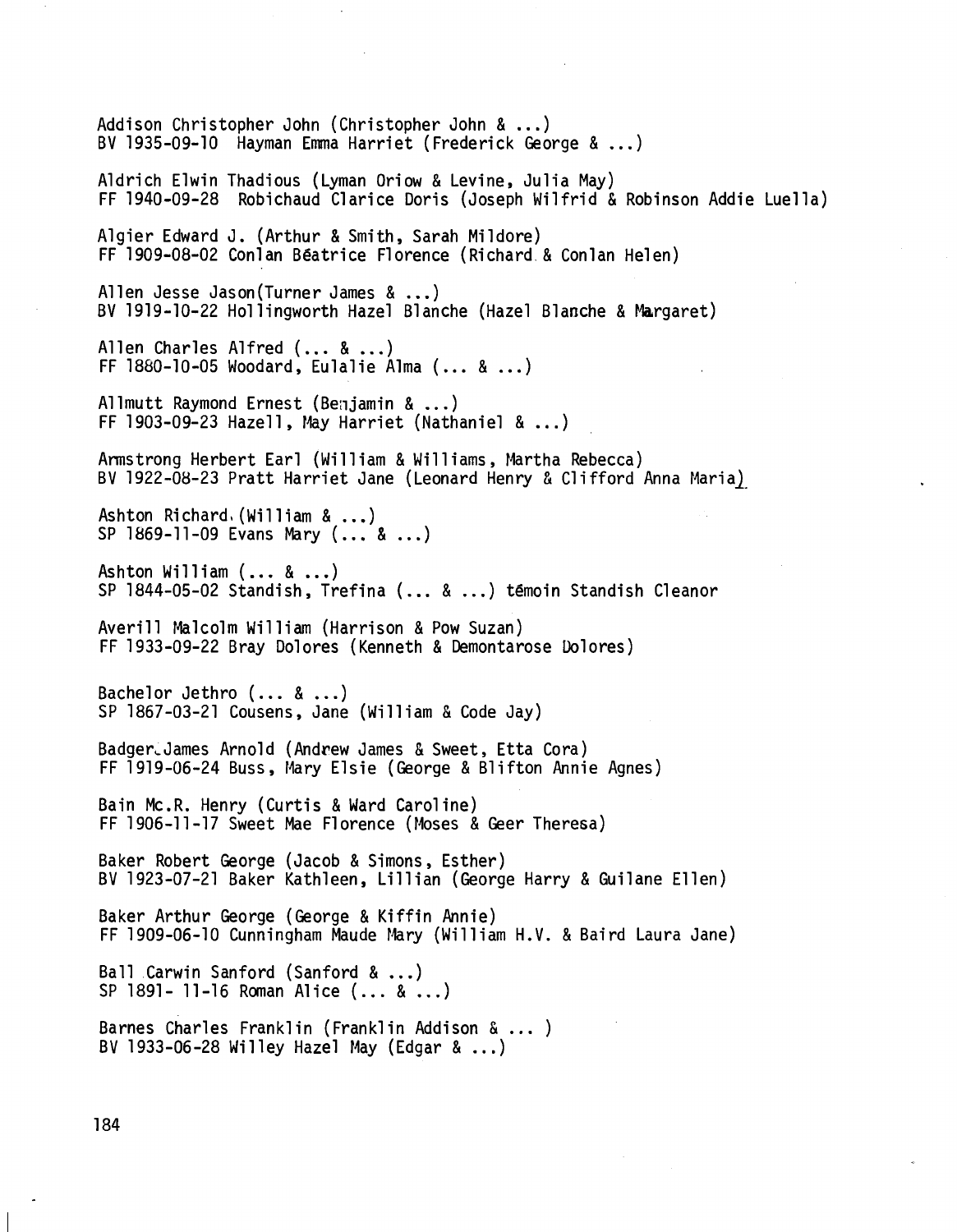Beauchamp James Herbert (William Irwine & Smith Margaret Helen) SP 1963-08-24 Fisk, Judith Elizabeth (Sidney & Rowell Dorothy Vivian) Beddie Robert Joseph (... & Beddie Helen Winnifred) BV 1956-09-15 Brunton Evelyn M. (Volney & Stone Flossie) Bell Jonathan (... & ...) SP 1846-05-24 Roach Fanny (... & ...) temoin Roach Joseph Bell William Geddes (James A. & Davidson Jesse) BV 1927-10-03 Seymour Carrie Malvina (Walter & Joyal Blanche) Benoit Ulric (... & ...) SP 1893-05-02 McDonagh Eliza (... & ...) témoins Darke Walter - Parker L. Blamey Edward (... & ...) SP 1842-04-03 Roach Mary (... & ...) témoin Roach Joseph Blampin Melvin (... & ...) FF 1914-12-01 Lewis, Celia Ann (Geo. Henry & Jones Lily Bell) Bockus Allen Graham (... & ...) BV 1950-06~19 Durrell, Ethelurn Thora (... & ...) Bockus Lawrence Donald (Richard Jacob & ...) BV 1937-02-27 Streeter, Edith Isabel (Alvah Guy & ...) Bodsus William Frank (Wesley Jacob & Taylor Charlotte) FF 1915-07-14 Neeley Mildred Hazel (James & Yarnold Lucinda) Bohdanow Paul (Michael & Oaikwa Maria) BV 1968-04-06 Bockus Sandra Léa (Donald & Streeter Isabelle) Booth Edmond W. (...& ...)<br>FF 1878-07-22 Galbraith Maria Anne (...&...) Booth Francis C. (...& ...) FF 1881-11-30Galbraith Alice N. (...& ...) Booth George J.  $(...&...)$ FF 1881-04-06Latimer Elizabeth (... & ...) Booth Richard W. (...& ...) FF1880-03-15Ryder Elisa Jane (... & ...) Booth Robert (Henry... & ...) BV 1940-12-07 Davis Christina Dorothy (Clyde Robert  $\&...$ )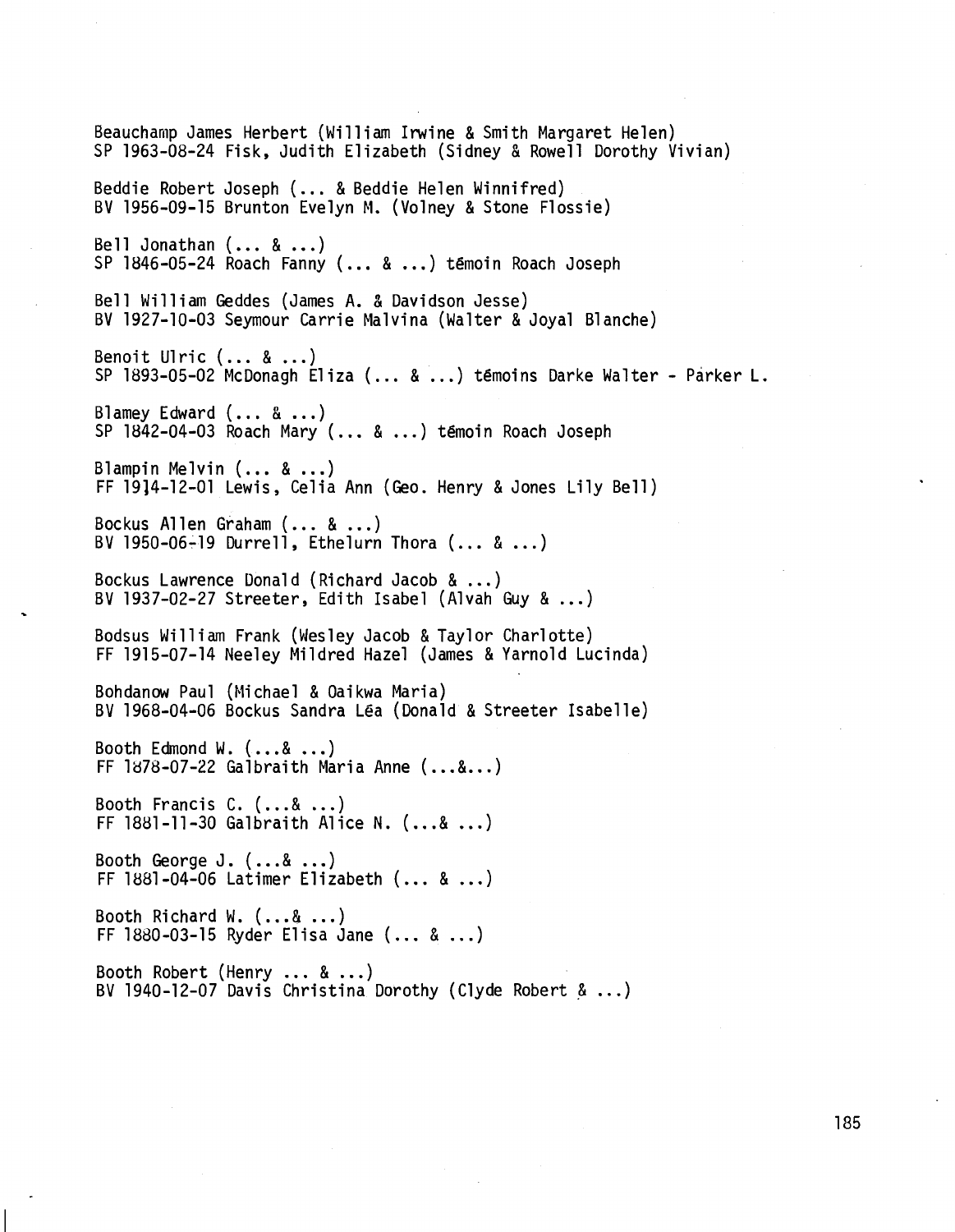Bouchard Theodore Alfred (Euchariste & Lapierre Marie) FF 1940-08-10 Larose Yvonne Isola (Narcisse & Courtemanche Philomène) Bou1ter Harold Henry (John Henry & ... ) BV 1933-07-11 Dutton Grace Amelia (Ase & Frewer Harry) Bourne Nicholas  $( \ldots \& \ldots )$ SP 1905-04-26 Horsey Florence May (Nuonstephen Richard & ... ) Brack Henry Alexander (Edward & Roberts Marguerite) FF 1883-12-12 Robinson Helen (Thomas & Stevenson Margaret) Bradford Cotton Richard (Tuteur J.J. & ... ) SP 1863-03-10 Bangle Charlama Eliza (T.J.J. Bradford) Bradford William Richard (... & ... )  $SP$  1892-10-04 Bradford Mary Jane  $(., . , 8 , . . )$ Bradford John (... & ... ) SP 1913-12-08 Harvey A. Suzan (Cyris & ... ) Bradford Edward (... & ... ) SP 1858-12-22 Wi11ard Olive (George & ... ) Brewer John McLe11an (Clark C. & McLe11an Gladys) SP 1961-10-05 Whitney Elizabeth Joan (Carlisle Cameron & Whitney Irene) Brilton Addison Richard (George & Kennison Melissa) FF 1918-12-31 Robert Blodwen (Roberts John & Lorance Minnie) Brough Frank She1don (... & ... ) SP 1925-05-21 Crossfie1d Charlotte Victoria (Samuel & ... Cath.) Brown Arshy Jack (WmG. & Crosby Mary) FF 1939-09-23 Slee Eleanor Vera (Edward Robert & Chapp1e Grace Hannah) Brown David (... & ... ) témoin Evans Richard SP 1864-04-24 Evans Prisci11a (Richard & ... ) Brown Brooker Richard (... & ... ) témoin Garden Ami1y M. SP 1892-06-28 Garden Phoebe Anna (... & ... ) témoin Garden Ami1y t1. Brunton Robert Harold (Homer & Armstrong Margaret) FF 1917-07-23 Hays Elizabeth Eleanor (Hiram & ... ) Brunton Volney (Homer J. & Armstrong Margaret) BV 1930-05-17 Stone Florence Pearl (Lewis E. & Bishop Josephine) Buchanan Miles Arthur (Alexander & Wentworth Sarah) FF 1911-10-11 Kathan Bertha Maud (Howard & Howard May)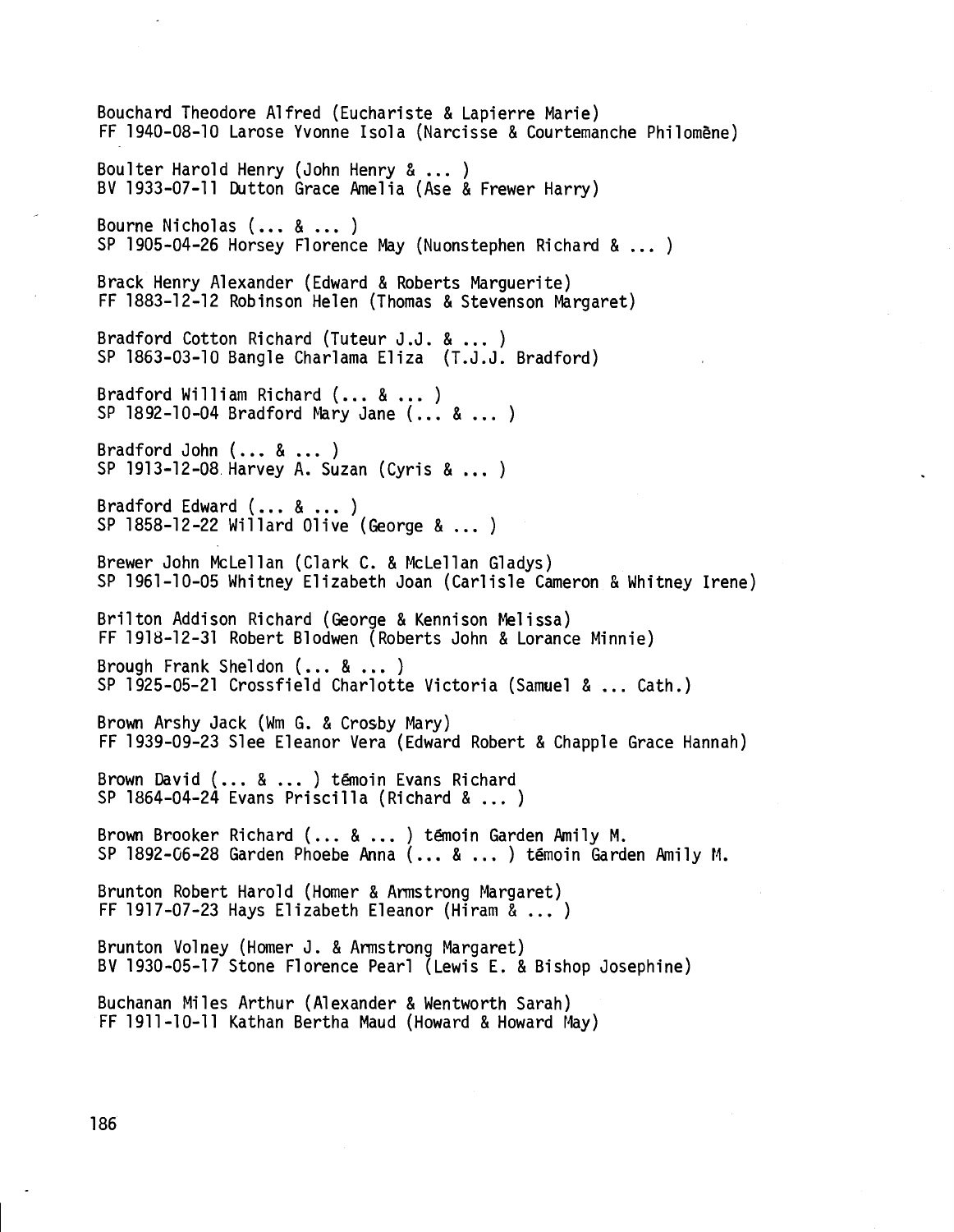Buchanan Alexander Howard (Miles A. & Kathan Bertha M.) FF 1940-08-02 Year Ina Mavis (Arthur Ernest & WhitcombLaura Maud) Bunker Dublard Sandford (Shepard & Castte Eveline) FF 1886-01-28 Soule, MayJosée (Franklin & Parker Sophia) Burnham John Lloyd (Gérald & James Evelyne) SP 1944-06-17 Hobbs Vivian May (James Mencen & Donoway Jennie Low) Buzzell Georges William  $(..., &...)$ SP 1890-11-05 Fisk, Katherine Ellen (John Mason & ...) Buzzell Abbott William (... & ...) témoin Buzzell David E. SP 1857-09-22 Jackman Caroline (... & ...) témoin Whitney Alonzo Cairns George (... & ...) SP 1842-10-13 Durger Almira (...&...) Cameron John Alvin (J. & Cowan Jessie) BV 1925-09-03 Bell Muriel Graham (... & ...) Carden George (... &...) témoins Standish Robert & Carden Prescillia SP 1869-11-09 Ashton Rebecca (William & ...) Carter Charleston Arnold (John Luther & Sanborn Elvira) FF 1940-08-19 Wells Lois Donna (Vermon Meredith & Wheeler Ruth Helen) Champigny Louis (... & ...) SP  $1863-01-05$  Ménard Hermine (Olivier  $\&...$ ) Chandler Barnabas (... & ...) témoin Sanders Susoumach SP 1846-12-28 Sanders Charlotte (temoin Susoumach Sanders) Chaplin Edward Bruce  $( \ldots \& \ldots)$ SP 1923-10-13 Whitney Kathleen Mary (... & ...) témoin Rowsell Thompson Charlton Robert Good (Robert, reverend & Good Helen Lottie) SP 1947-07-12 Gibb Ida Beryl (Joseph & Cowans Ida) Chasseyou Chadsey, Green Nathaniel (... &...) témoins Wilkins Charles & Lucy M. SP 1857-01-21 Blodgett Harriet (T. Charles & Lucy Wilkins) Clake Charles McNeil (... & ...) SP 1923-07-14 Buzzell Dorothy Augusta (Leslie Robert & ...) Clarkson Cecil Albert (Henry Albert & Royea Louise Mary) BV 1928-10-17 Davis Mary Elizabeth (Edson Shermab & Gence Catherine)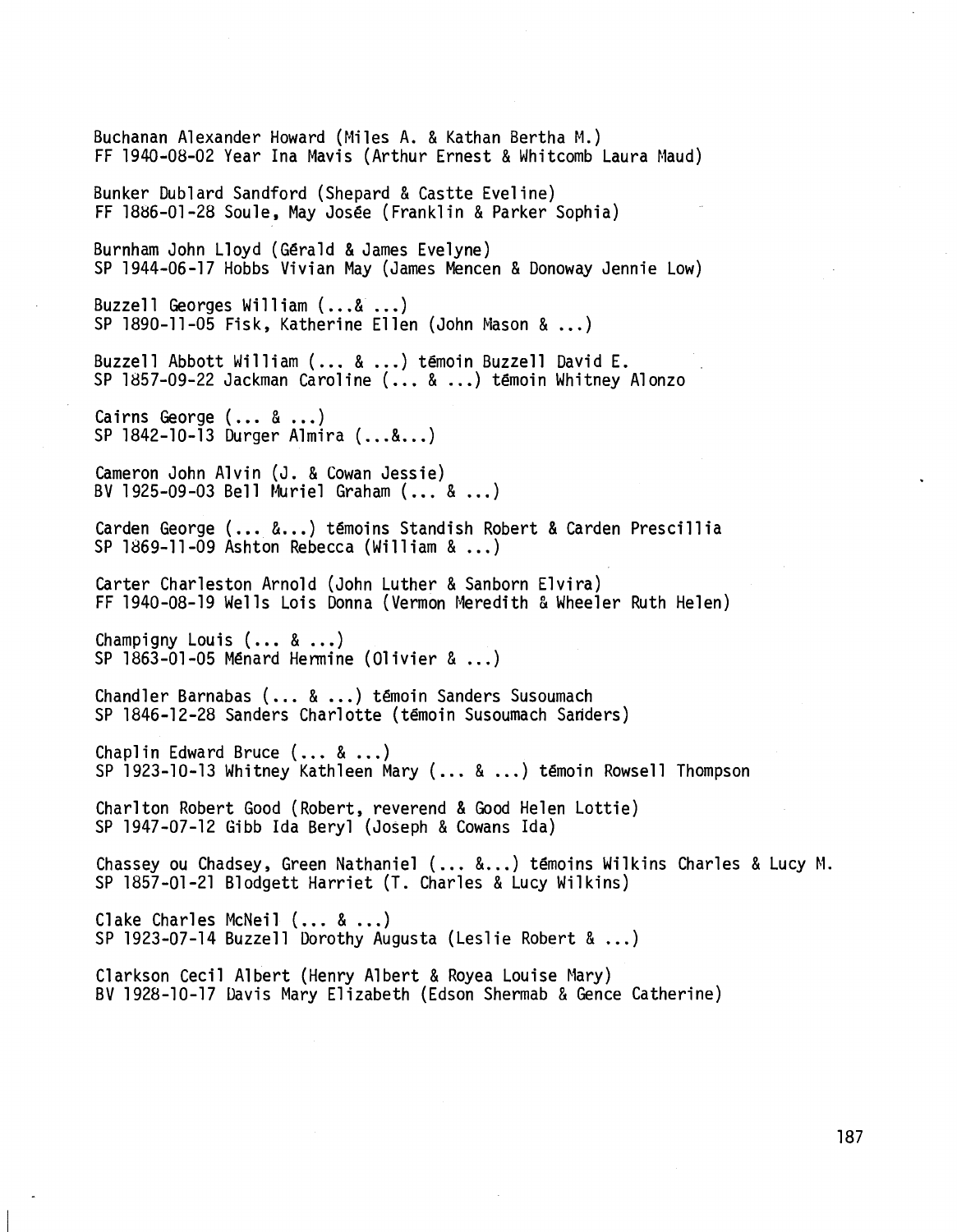$C1$ arkson Jonathan William  $(... 8 ...)$  FF 1881-11-30 Fraver Cora A.  $(... 8 ...)$ C10utier A1déa (Oren, ... & ... ) FF 1933-07-05 Fontaine Irëne.(Antoine & Morre1 Rosanna) C10utier Georges Nester (Wi1frid Louis & Bu11ark Anna) SP 1944-07-09 Kennedy Hélène (Alfred & Uybe11 Mary) C10utier Austin Léo (Oren, ... & ... ) FF 1932-12-17 Marcotte Florence Marion (Daniel Otis & Hetcher P.Agnes) Coburn Joseph Charles (Michael & Roy E1iza) FF 1906-10-30 Johnson Jane Ellen (Thomas & Riley Jane Sarah) Coburn Keyworth Wallace (Everette Bertram) . BV 1938-06-18 Ladd Marion Alta Vera (Marco Jay  $\&...$ ) Coburn Nelson William (C.J. & McB1ure Jane Martha) FF 1910-06-22 Marcotte May Li11ian (Felix & Herbert Mary) Codd James (... & ... ) SP 1863-11-10 Bachelder Ann Judith (... & ... ) Co11yer Charles Albert (Charles & Co11yer Rose) FF 1918-08-21 Purdy Elsie Grace (John I. & Galbraith Jane Maria) Cornish John Herbert (Herbert ... & ... ) SP 1928-06-27 Ferguson Evelin Pearl (Robert & ... ) Cornish William Henry (Herbert & Allen Maud Annie Lillian) SP 1945-10-02 Larose Dorothy Mary (Frederick & Gogen Carrie) Coburn Harry  $(... 8 ...)$ FF 1905-02-15 Marcotte Rosalie (... & ... ) Coburn Stephen Leigh (Frank Bennett & Wallace Audrey Rutha) SP 1972-07-21 Létourneau Lise Pauline (Conrad & St-Pierre Anna) Cox Palmer William (Thomas Henry & Sea1e Maria) FF 1905-06-18 Craig Ida Alice (Ashley & ... ) Crabbe Wilson Henry Walter (James ... & ... ) FF 1902-08-19 Sma11 Brooks Mariana (... & ... ) Crossfield Onias  $(... 8 ...)$ SP 1846-10-14 Bean Phebe (... & ... ) Crossfie1d John Samuel (... & ... ) SP 1950-09-11 Walker Lilian, née Daneils (... & ... ) témoins Crossfield<br>Maurice S. et Lillian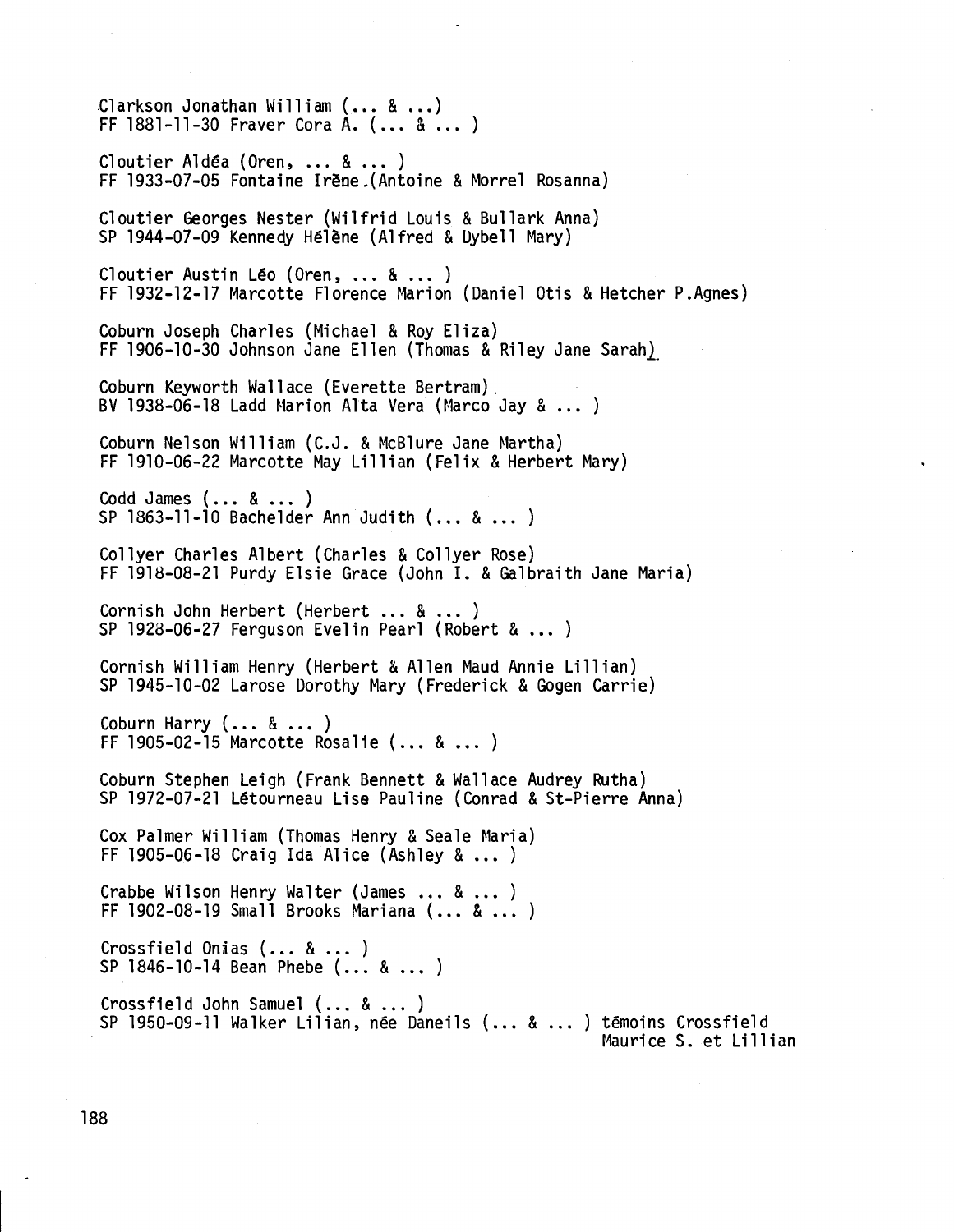'Crossfield Robert Samuel (Maurice Silberson & Pitts Elizabeth Annie) SP 1947-06-06 Annan Miriam Wilhelmina (Frank & Smant Ann)

Crossfield Maurice Stanley (Maurice & Pitts Elizabeth Annie) SP 1946-06-01 Payne Marjorie Jean (George E. & Darby Marjorie)

Crossfield Amasa Scott (Samuel & ... Catherine) SP 1919-06-18 Thompson Pearl Mary (James & ... ) d'Adamsville

Crouse Robert Graham (Cedric Phillipp & Nauss May Florence) BV 1962-03-24 Booth Colleen Beberley (Gardner & Marshall Lorna)

Cumming Samuel  $(... 8 ...)$ SP 1844-12-26 Frucx Dorothy (... & ...)

Cunningham Henry William (William & Nulles Ann Mary) FF 1884-06-11 Baird Jane Laura (Simon & Wood Sophia)

Cutter Roswell (Roswell & Craig Mariette) FF 1883-10-04 Jackson Mary (George & Knapp Mary)

Davis Nelson Henry (Drommond& ... ) FF 1890-02-18 Bockus Bertha Annie (... & ... )

Davis Edson Oscar (Edson & ... ) FF 1926-09-29 Miller Annie May (Robert & ... )

Davis John (Edson & ...)  $FF$  1883-10-26 Morgan Isabelle  $(.,., %.,.)$ 

Davidson Percival (Ralph & Alexander Agnes) FF 1935-08-03 Gordon Jean (Alex & Roper Margaret)

Dixon Richard Charles (Maurice Herbert & McNabb Margaret) BV 1971-08-07 Marsh Rebecca Nancy (Marsh L. & Campbell Ethel)

Donaway Cedric Arthur (Alexander & Paterson-Atkinson Elizabeth) FF 1906-12-05 Allen Marguerite Sarah (John & Smith Sarah Mildore)

Dorman Edward Charles (Edward Albert & Droman Elizabeth) BV 1915-09-15 Inglis Ola Winnifred (David & Inglis Amanda)

Drake Walter (... & ... ) SP 1867-12-16 Wood Ann Selina (Thomas & ... )

Dudevoir Albert Edwin (Alfred & Pêpin Florence) SP 1936-09-05 Picke Alice May (Joseph & Greenfield Louisa)

Dudley Ernest Eugene (... & ... ) FF l895-06-xx Roberts Elizabeth Catherine (Griffith & Jones Louisa Jane)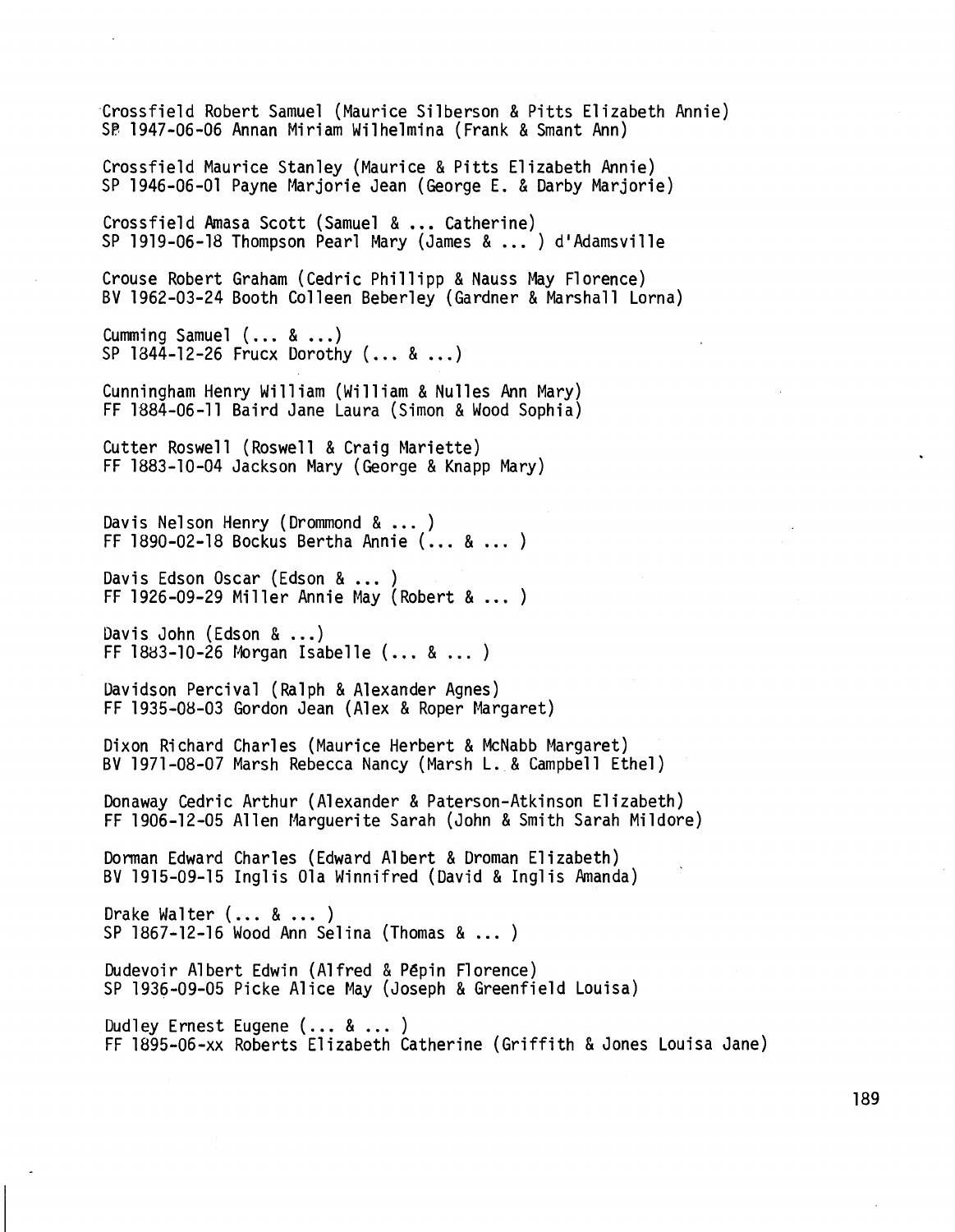Eagleson Richard (William & Shore Mary Ann) FF 1900-06-13 Newell May Edna (Herbert & Stone Meloine) Elamers George (témoins Richard & Evans Lucilla) SP 1856-05-12 Evans Eliza (témoins Richard & Evans Lucilla) Eldeadge Henry A. (témoins Elejah Hale & George Bridham) SP 1856-03-20 Hale Bethania (Elejah & ... ) Eldriage Howard McGuiness (Leonard Forest & ... ) BV 1937-10-16 Floyd Rose Ruby (Andrew Percy & ... ) Eldridge Richard Murray (Howard McGinnis & Harden Rose Ruby) BV 1962-09-01 Johnston Jessica Carole (Thomas & Newbury Jean) Ellison Arnold (Ralph Henry & Cooper Bertha) BV 1950-11-16 Chartier Winnifred Marjorie (Harley Amos & Cloutier Winnifred Ida) Evans Richard (... & ... SP 1846-06-27 Brakey Jane (... & ... ) Ewens Guy Neil (Riley William & Hopkins Mélanie Alice) BV 1948-08-21 Little Margaret Bertha (George & Marshall Jane Adina) Faries Richard (... & ... ) SP 1908-08-11 Craig Catherine Isabela (William & ... ) Farnam Henry Glen (Walter & Ingalls Mary Parmélia) FF 1905-06-14 Knott Rozilda Cora (Charles & Miner Mary Ann) Fe11er A11an Gurdon (Victor & ...) SP 1939-10-xx Sails Emery Mary Kathleen (James & ... ) Ferrie John Herbert (John H. & Evans Eleanor) SP 1936-08-07 Gibb Grace Geraldine (Joseph J. & Cowans Ida) Ferguson Huntly Thomas (Thomas & Biggs Jeannie) BV 1950-07-03 Inglis Ruth Jean (Delbert Clement & Bradley Ruth) Fessenden Peter (... & ... ) FF 1881-07-11 Hilliser Franlsie (... & ... ) Fisher Robin (Robert & Steadham Sally Sue) BV 1967-12-02 Page Marguerite Grace (Edward John & Mendies Helen Grace) Fisk Cotton Nathaniel (... & ... ) SP 1856-12-16 Bangs Helen A. (Lincoln Robertson  $\alpha$  ... ) Fisk Newell (témoins Sarah & Fisk Abraham) SP 1867-11-20 Fisk Lucilla Sarah (témoins Sarah & Fisk Abraham)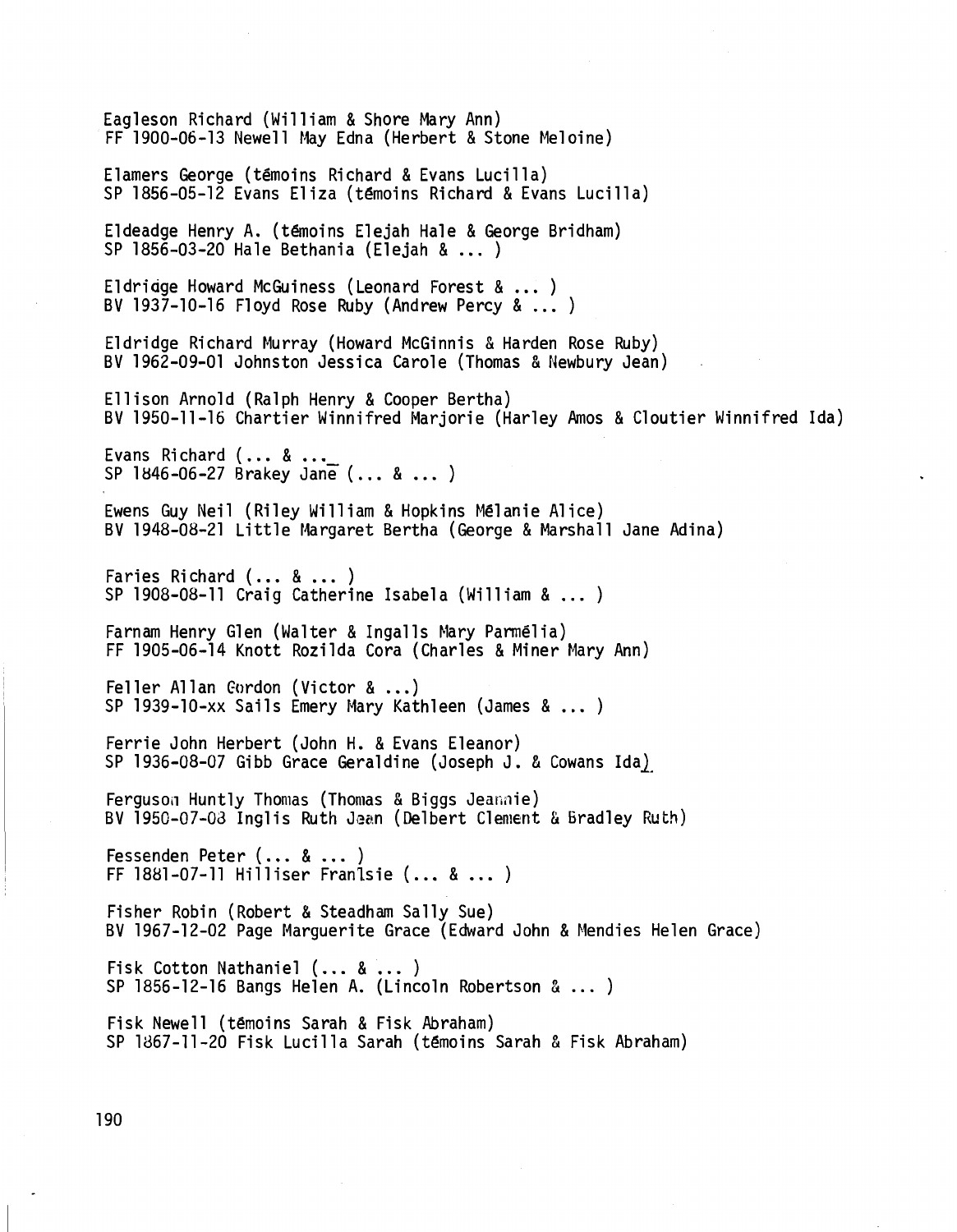fisk James De1bert (Cotto O. & ...) SP 1917-05-05 Herrick Lilian Mary (J. & ...) Fisk Sidney David (Sidney Robert & Rowell Vivian Dorothy) SP 1971-10-13 Préfontaine Marie Fernande Christine (Gérard & Pion Emilienne) Fisk Sidney Robert (Horace Murray & Gi1day Maud) SP 1940-08-23 Rowe11 Dorothy Vivian (B1j. & Gibb Vivian) Flood Hingsford Frederick (Frederick William & McBride Hazel) BV1963-06-29 Sinclair Henrietta May (John & Reed Emily) Folley Léon J. (James  $\&\ldots$ ) FF 1910-03-10 Fothergi11 MayEdith (John & Robinson Mary) Folley Ross Daniel (James & ... ) FF 1905-01-11 Porter Edith (William & ...) Fortin Louis Alfred (... & ...) SP 1864-09-28 Boug1e Harris Lucia (... & ...) Fossey Cornelius Carlton (Andrew& Fossey Beatrice) FF 1918-09-25 Irwin Lilian Myrtle (John & Irwin Rosalie) Foster Abner H. (... & ... ) SP 1845-02-18 Buzz1e Pamcha (témoin Buzz1e David) Fow1er Lewis Dwight (Hiche11er & Armitage Matilda Ada) FF 1922-07-26 Crack Mabe1 Verna (Arthur Gerbert & Mclver Susanna Maud) Frank Edouards (Richard & Well Annie) SP 1946-03-16 Grégoire Mona Ellen (Joseph Rosario & Simpson Earth Grace) Fraver William Frederick (... & ... ) FF 1881-09-27 Davis Mary Ann (... & ... ) Frederick Paul  $(\ldots \& \ldots)$ SP 1865-03-27 Penny Louisa Floris (... & ...) témoin Penny William Freeman John Albert (James Albert & Laugrell Emilie) SP 1946-01-19 Legge Ellen Kat1een (Walter & Carroll Rean Blanche) Frizz1e Wilson Howard (Howard Carmi & Wilson Jeannette) BV 1948-02-28 Allen Colleen Phyllis (Eds Elroy & Johnson lona Myrth1e) Fuller Gibbs (... & ... ) SP 1844-11-17 Austin Janes (... & ... ) Gage Ha11an Horace (Daniel & Coo1ey Fide1ia) -FF 1884-06-18 Galbraith Jane Sarah (Alexander & Galbraith E1iza Ann)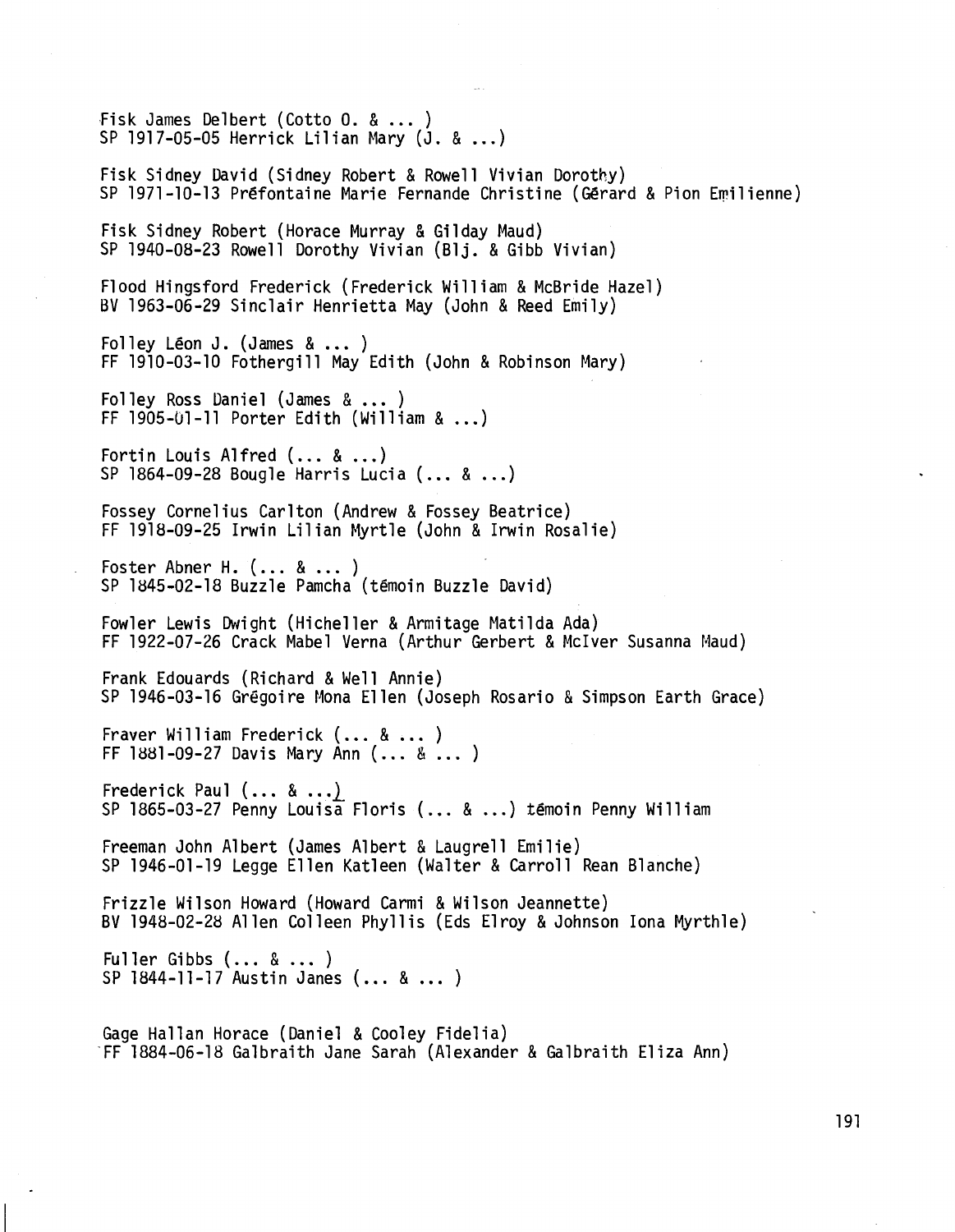Ga11agher Albert Les1ie (George & Marcotte Mary) FF 1932-08-13 Lawrence U1dene Esther (Malcolm & Lutty Maria Ida) Ga11agher George Albert (Robert & Sweet A1mira Hannah) FF 1897-12-01 Marcotte Mary Ann (Félix & Herbert Mary) Ga11agher George Lloyd (George Albert & Marcotte Mary Ann) FF 1938-11-19 Sweet Winnifred May (Walter & Hatt Winnifred) Gar1and John Root (Collins Simpson & Marjorie ) SP 1944-09-19 Payne Clara Eillen (Josiah Bruce & McMaham Clara Agatha) Gay10r Carmi (Stephen & Davis Carrie) BV 1920-01-28 Richardson Ju1ietta (William & Ha1ers Elizabeth) George Guy Andrew (Ethel & Bai1ey Elfreda) SV 1969-09-03 Durre1 Les1ia Pearson (May Hexta11) Gibbs Arthur Duke (Edward & Powers Esther) BV 1919-11-05 Bockus Gertrude Emma(Wesley & Gay10r Charlotte) Gibbs Benjamin(... & ...) FF 1881-05-20 Stowell E. Bertha  $(... 8 ... )$ Gilmore Yawen  $(... 8 ...)$ SP 1859-04-15 Bache10r Marietta (Daniel & ... ) Gingras De1phis Napoléon Joseph (De1phis Joseph & Leroux Régina) FF 1943-08-18 Brunton Addie Isabelle Nellie (Harold Robert & Hayes Elizabeth Gray Robert (témoins Neil Steeve & Robinson Jane) SP 1862-02-12 Neil Rosanna (... & ...) Griffin Albert Stewart (Albert John & ...) BV1941-09-18 Mount Irene Florence Ada (Hector P. & ...) Grubb Leonard L. (Lindsay & Maio Isabella' FF 1923-10-10 Williams Ethel Ann (George & Wilson Sarah) Hall E1i Raymond (Thomas Rupert & Boright Ruth Elvira) BV 1931-10-14 Sargent Bessie Mary (Thomas Edward & Paterson Elizabeth Harriet) Ha11iday Court1and George (Robert & ... ) BV 1936-08-15 Mount Maud Alethea (Hector P. ...) Hansford Robert George (William & Dobbe Ellen) BV 1922-10-01 Snow Louise (... & ... ) Harding John Alfred (Carson George & Foster Violet) SP 1970-10-10 Rowe11 Kathyn Isabel (Arthur & Crossfie1d Isabel Pearl)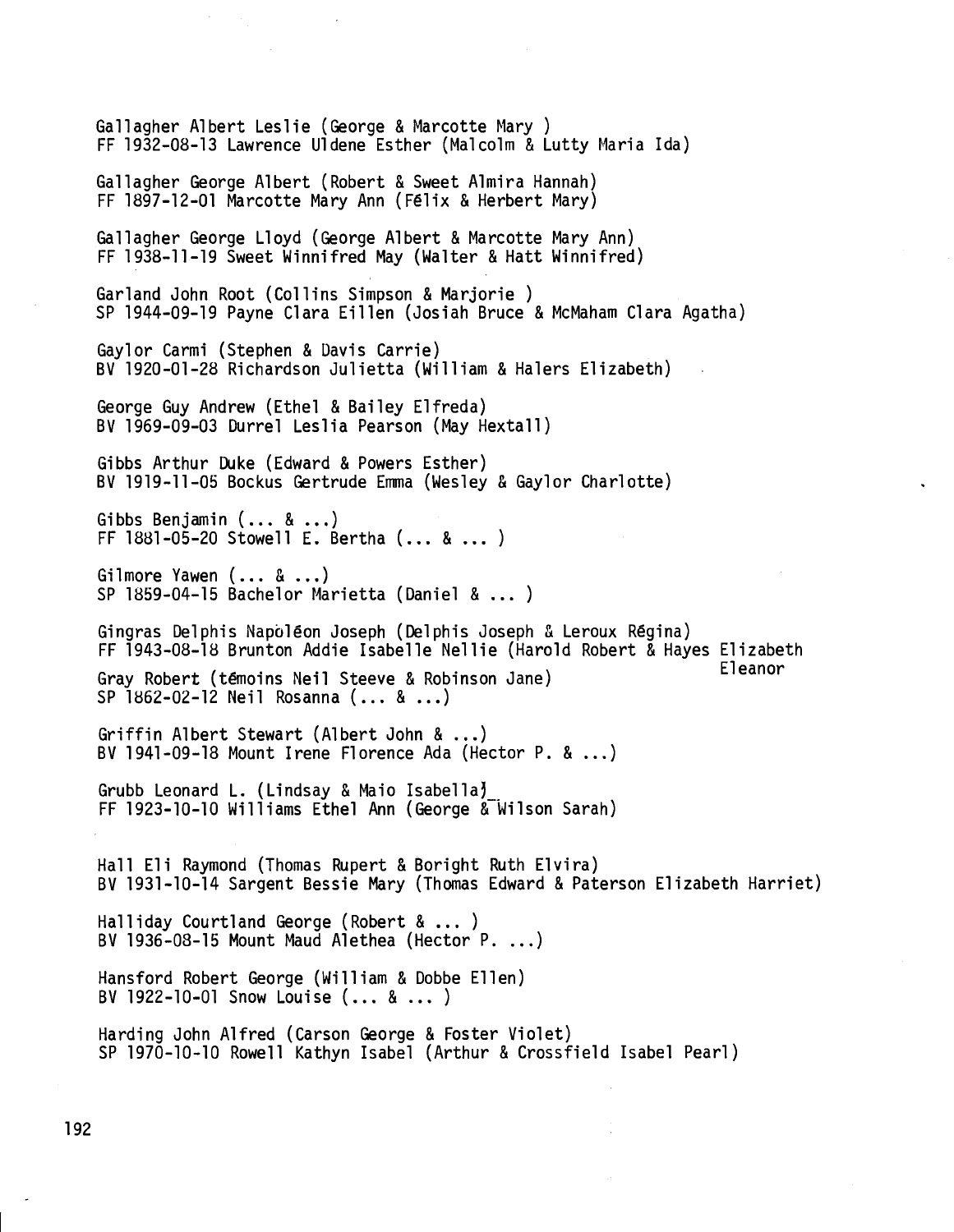Hardy Norman Marcel (Ovila & Harbo Eugénie) FF 1942-02-19 Skinner Eva Vivian (Richard Nelson & Robinson Rosie Emmeline) Harley Edward (... & ...) SP 1913-12-08 Bradford Clara Ella May (tuteur Bradford Richard) Harley Kenneth Irwin (Irwin R. & Payne Jane Elizabeth) SP 1943-11-06 Fisk Frances Mary (Horace M. & Gilday Maud) Harvey Edmund Gifford (... & ... ) SP 1956-12-15 Honey Margaret Ann (témoins Honey Boyd & Harvey Alen) Hase Jenness Ellsworth (Roy Williams & ...) BV1942-06-13 Bockus Idelle Kathleen (Richard Jacob & ...) Hatchins Elmer (ou Elame) Irwin (... & ...) FF 1914-07-08 Monroe Marjorie Hayes  $(... 8 ...)$ Hatson John (... & ...) SP 1921-12-17 Honey Zelia (William Rouch  $\&...$ ) Hayes Aubrey Garnet (Horace  $\&...$ ) BV1933-08-19 Banks Irène Hazel (Albert H. & ...) Hayes Ernest Monroe (Stephen & Allen Harriet) FF 1911-0S-31 Bullard Carrie Irène (Miron & Inglis Selenda) Hayes Allen Cecil (Stephen Berry & Allen Harriet Helena) FF 1915-07-14 Lawrence Beatrice (Malcolm & Lutty Maria Ida) Hayes Monroe Peter (Dudley Edward Peter & Cooley Adelaide) FF 1884-12-10 Newell Addie McWard (Herbert & Newell Perigo) Heron Douglas John (John & Balloch Jeannie) SP 1951-08-11 Smeaton Dorothy Elizabeth (James Norman & Buzzell Mirian Laura Ellen) Herriak Kirk Edward Jonathan (... & ...) SP 1869-07-12 Bougle Maria Rachel (Chas & ...) Hetcher John (Joseph & Hetcher Alice) FF 1909-03-22 Davidson Maud(Matterd & Robinson Jane May) Hill Lyman Worcester  $(....\&...)$ SP 1907-10-02 Cowens imogene Louise (... & ...) Hillhouse Alvin Perival (Robert & ...) BV 1912-10-09 Geer Blanche Myrthe (John & Jolley Elizabeth) Hobbs Charles M.  $(... 8 ...)$ FF 1870-03-12 Coupland Olivia A. (... & ...)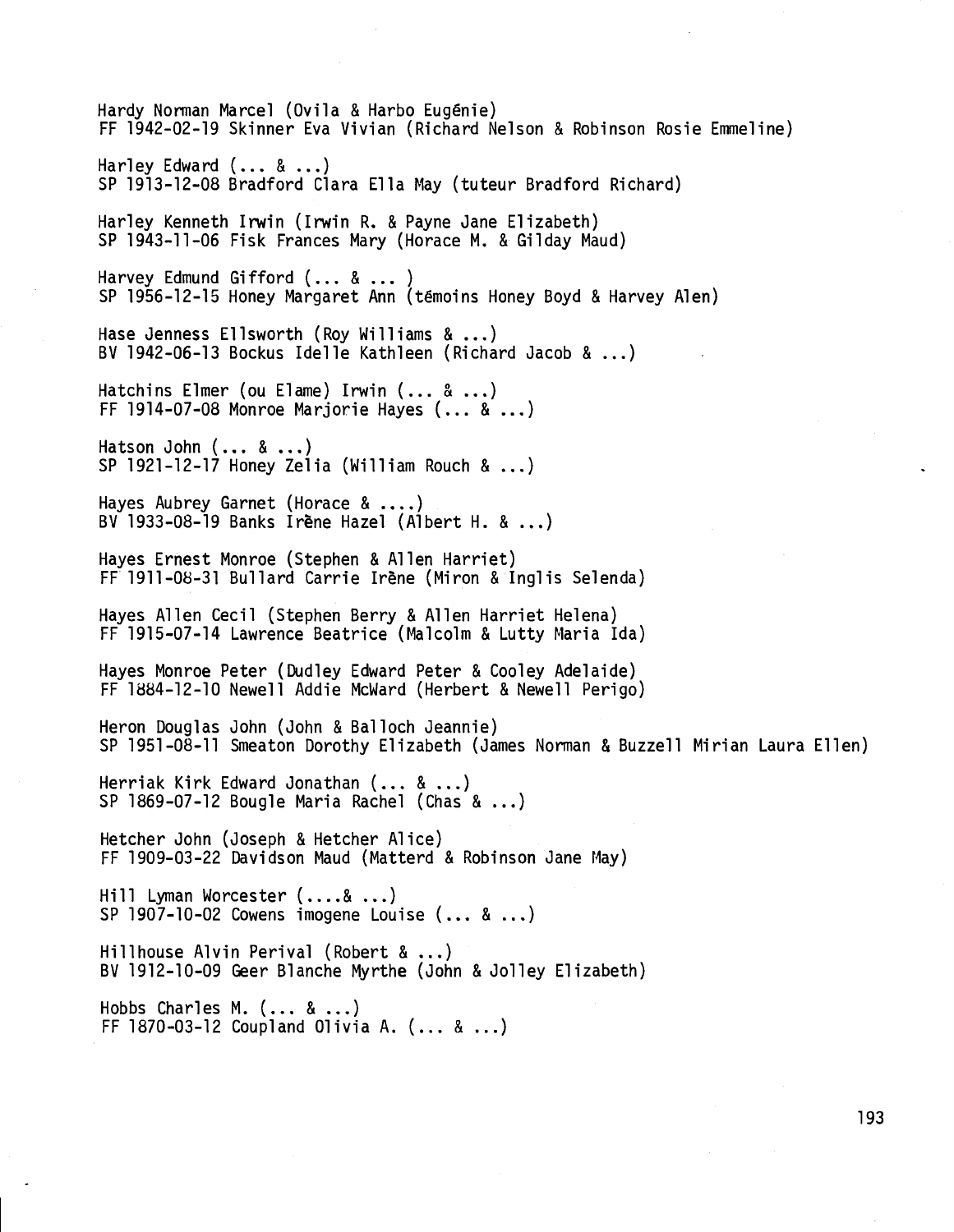Honey Joseph John  $(... & ...)$ <br>SP 1868-02-06 Jones Josephine Ann Mary (William  $\& ...$ ) Hood Egerton Gibson (... & ...) SP 1921-08-21 Buzzell Florence Alice (Leslie  $\&...$ ) Horne Stanley Winston (James & Russell Mary) BV 1967-xx-26 Latendresse Lise June (... & ...) Horner Clarence Edison (C.V. & Hayes Emma) FF 1913-06-25 Hayes Pearl Vincent (Peter M. & Newell Addie) Howard Thomas David (Thomas & Seriven Hannah) FF 1913-02-26 Fothergill Emily (John James & Robinson Mary) Hughes Brian (Henry & Austin Sarah Ann) SP 1968-07-13 Fisk Peneldge Dawn(Sidney Robert & Rowell Vivian Dorothy) Hull Edward Frank (... & ...) FF 1904-10-16 Holt E. Ethel (... & ...) Hungerford Ashton Stanley (Robert & Stanley Millie) FF 1924-06-26 Lawrence Vilma Vivian (Malcolm & McLutty Ida) Hunt Esty Delmer (Charles & Beatie Bertha) BV 1947-10-30 Cummings Sarah Fannie (Herbert Benjamin & Fweed Fannie Isabel) Hunt Munroe Wallace (James Edward & Beattie Louisa Dapha) FF 1937-09-18 Cook Florence Helda (Walter & Freeman Florence) Hunt George Edward (Welsh Peter & Hunt Jane) FF 1893-09-18 Hayes Sarah Jane (Peter & ...) Hunt Edward Roy (Edward James & Beattie Orpha Louise) FF 1933-09-02 McKelvey Belle Laura (Thos & Copeland Alice) Hunter James Stewart (C.P. & Hillhouse Edith) BV 1928-09-22 Mooney Gladys Irene (John & Peasley Agnes) Ingalls Nason Malcolm (George H. & Grimes Carrie Agnes) BV 1923-06-23 Phelps Mildred Rebecca (Walter Elwood & Booth Ellen Carrie) Inglis Clement Debbert (David William & Inglis Dora Charlotte) BV 1915-10-27 Bradley Ruth Lillian (Eugene & Bradley May) Inglis Arthur (David & Jones Amanda) FF 1910-06-15 Doe Pearl (Edmond & Kenison Elizabeth) Inglis David (Charles & ...) SP 1868-02-06 Jones Amanda (William & ...)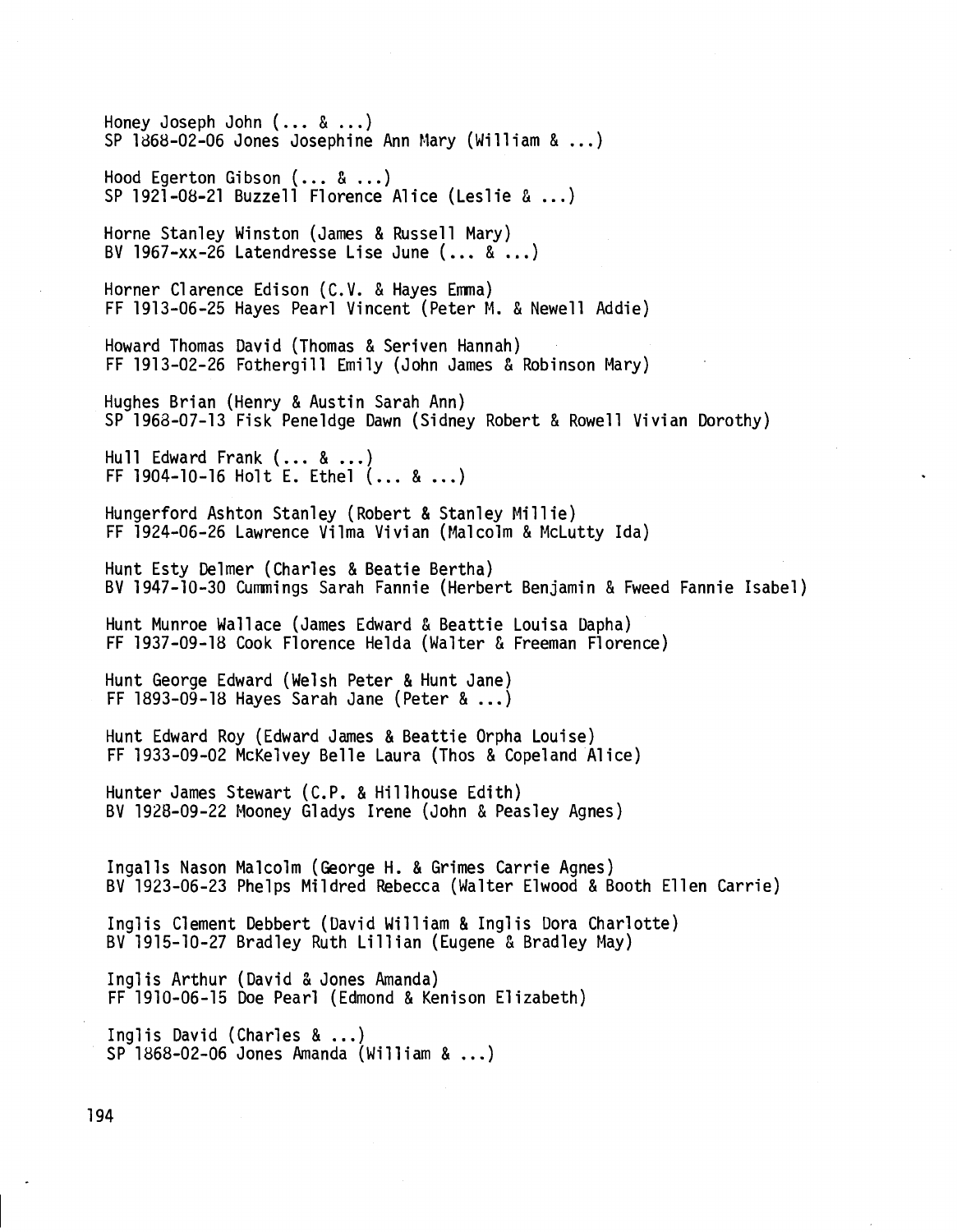Irwin Robert Harley (John & Irwin Julia) FF 1918-10-30 Payne Janet Elizabeth (Robert & Payne Isabel) James Samuel (Samuel & James Elizabeth) FF 1918-02-02 Ball Jessie  $(... 8 ...)$ John Evan Jones  $( \ldots \& \ldots )$ BV 1949-12-16 Robichaud Mary Friedu  $(... 8 ...)$ Johnson Irwin Carl (Elvia & ...) BV 1961-09-03 Chartier Joyce (Gordon & Powell Elizabeth) Johnson John McGee  $(... 8 ...)$ BV 1915-11-20 Kendall Minnie May  $( \ldots \& \ldots)$ ou: 30 Johnston Ernest Buron (William & Chandler Emily Bessie) FF 1934-05-12 Ruiter Alice Emily (Henry Forest & Sherrer Bertha May) Jostinen Tari Tagani (T. Hilka & Palvianer J.) BV 1971-12-11 Bockus Janice (Harold Frederick & Aitken Phyllis) Kavanagh Lawrence Joseph (Joseph & Gienneves Lillianne) SP 1943-06-12 Halding Jessie  $(... & ...)$ Key Richard (Charles Woodford & Shenidam Caro Margaret) SP 1969-01-11 McNab Katheleen Elizabeth (Francis Hauptams & Cunningham Mabel) Knott Homer I..  $( \ldots \& \ldots)$ FF 1915-04-14 Bell Nevada Sarah  $(... 8 ...)$ Knott Edward William  $(... 8 ...)$ FF 1882-02-16 Miner Jane Lucy  $(... 8 ...)$ Knowlton George Albert (Walter George & May Edith) BV 1951-02-06 Gibbs Donna Kathelynn (Donald & Lamb Clara Alberta) Labbée John A.  $(... 8 ...)$ FF 1878-02-18 Hastings Lucy M.  $(... & ...)$ Lace Herman Joshua  $( \ldots \& \ldots)$ BV 1913-08-16 Heywood Minnie  $( \ldots \& \ldots)$ Lace Earl Joshua (William Henry & Whitehead Ruth Lucinda) BV 1923-03-24 Lloyd Olive Amelia (Aaron Mark & Kemison Hannah) Lace Lawrence Lindsay (Earl Jasper & Lloyd Olive Amelia) BV 1976-02-28 Sommerville Mary Patricia  $( \ldots \& \ldots)$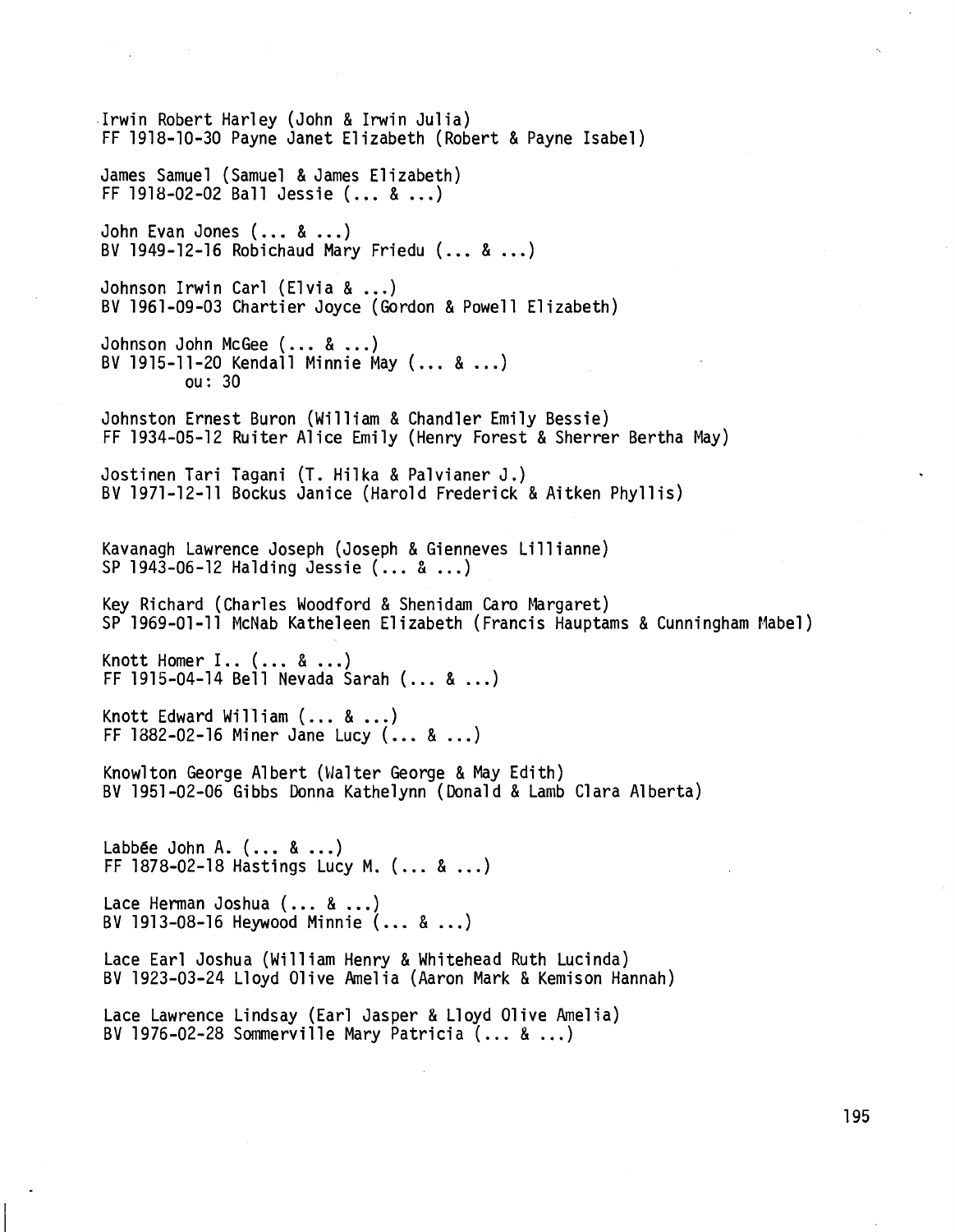Ladd Ernest Eugene(Edward & Glesson Myra) BV 1951-08-20 Hillhouse Beatrice Elizabeth (Alvin & Sales Sarah Elena) Lamb Richard Allen (Richard & Beatrice Evelyn) BV 1972-06-24 Ross Joya Elizabeth (Peter McNabb& Allen Mary Elizabeth) Lapierre Joseph Phillas Romes (Pierre & Perce Delphine) FF 1932-09-28 Norriss Idell Winnifred (Freeman & Burns Jennis) Lassemba Norre (James & Taylor Mary) BV 1930-10-16 Tracey Hazel Winnifred (Harry & Algier Edith) Lawrence Hubert Waldleigh (John & Perkins Sara Ann) FF 1886-02-16 Gage Annie M. (Daniel & Cooley Fidelia) Lawrence Irwing Horace (Lucretus & Cooley Amelia) FF 1931-02-14 Thompson Margaret Alida (William H.V. & Patterson Maria) Lawrence Ezra  $(... 8 ...)$ SP 1862 (ou 1863)-09-26 Carty, Mathilda Martha (... & ...) Leduc Ejesiaph (... & ...) SP 1862-11-03 Sanders Alemda (John & ...) Leslie Lawrence Howard (Lewis Lawrence & ...) BV1940-10-01 Willhouse Henrietta Dona (Percival & ...) Levoy Allan Hamilton (Gerald Donald & Hamilton Lillian) BV 1954-06-05 Prowty Anne (Harold H. & Eldridge Annie W.) Lewis Ernest George (George Henry & Jones Lily Bell) FF 1914-06-07 Cloutier Réa (Oren & ...) Lewis George Ernest (George Henry & Jones Lily Bell) FF 1927-10-25 Streeter Ruby (Forest & ...) Lidstone George Scott (George & Mackenzie Betty) BV 1975-09-07 Helynch Diana Lynn (Daniel & Eva Leola) Light Edward Frank (Joseph & ...) BV1944-11-17 Marshall Elizabeth (James & ...) Livingstone John Joseph (Walter & Kenty Catherine) SP 1945-06-19 Hobbs Veulie Lillian (James Mencen & Donoway Jennie Low) Loughey Clark (... & ...) SP  $1858-04-26$  Standish Eleonor (Robert  $\&...$ ) Marcotte Peter (Lellis & Sullivan Mary) FF 1891-04-27 Robinson Clarisse Emeline (William & Robinson Elvina)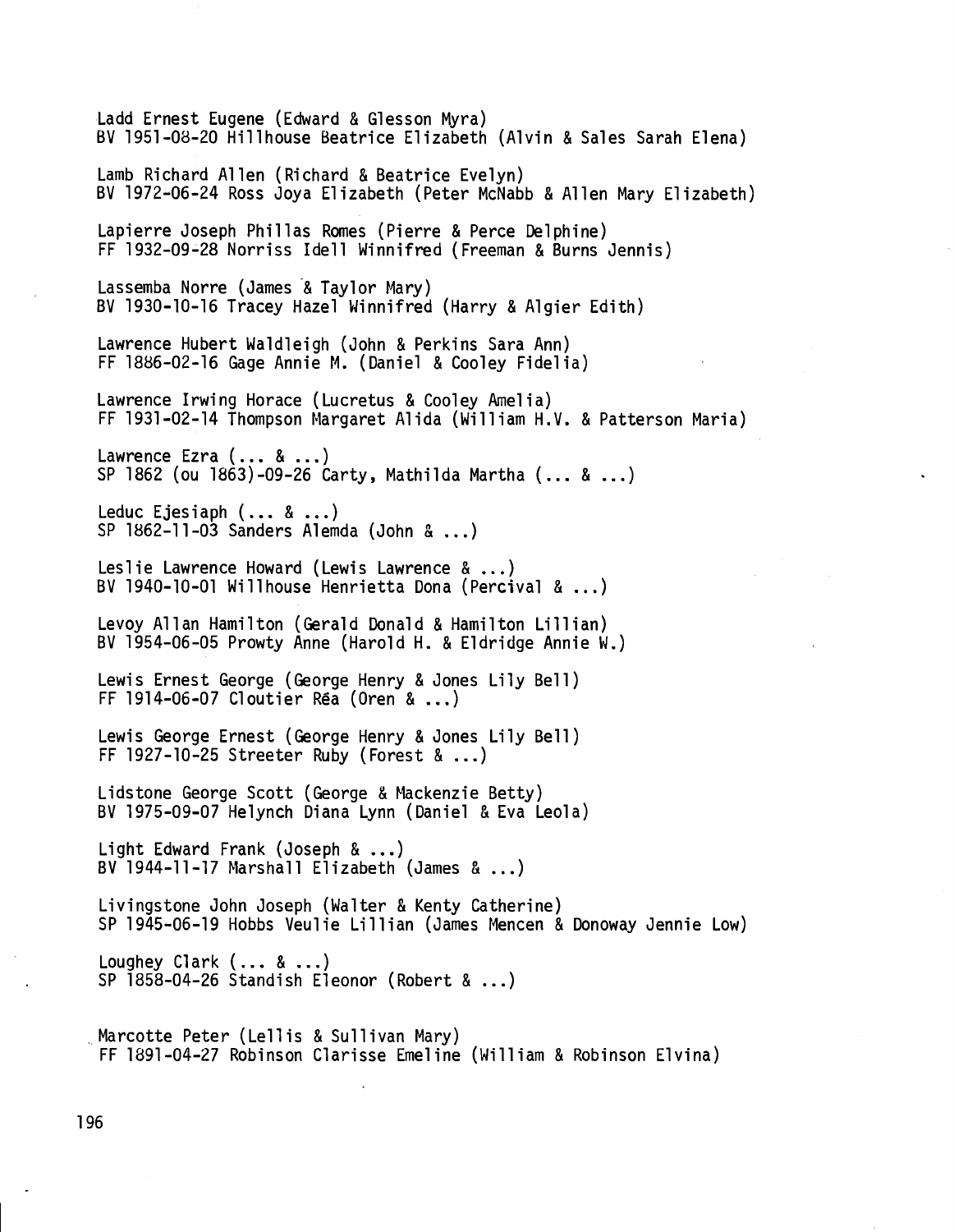Marcotte Nelson Leonard (Peter & Robinson C1arissa) FF 1917-10-22 Smith Gertrude Hazel (Buron & ...) Matthews Gilfford John (George Edward & Gilfford Mary) FF 1939-09-02 Lawrence Isabelle Winona (Malcolm C. & Lutty Ida Maria) Mauritzen Eric (Jens Otto Wi1hem& Jorgeson Astrid) BV 1953-07-18 K1ingenberg Alice Karin Ei1so (Alfred & Saver1ery Kristine Marie) McCrum Harmon Ulric (John & Rachel Ann) BV 1919-08-06 Lovelock Isabel Mary (Charles & Thorpe Emily Mary) McCutcheon Earl Gordon (Robert & Gordon Rosanna) SP 1944-08-19 Harrington Afton Shirley (Grove & Hayes Minthe) McCutcheon Hill Wi11ie (Robert & Brodeur Rosanna) SP 1943-07-10 Smith Joyce Alice Rita (Rupent Lester & Preatt Elizabeth A1berita) McGlory Jessie William (Harrisson & Sears Elizabeth) FF 1901-07-10 Phe1ps Li11ian Cora (Hazard & Lue Ida) McKelvey Clifton Edwin (C1ifton Edwin & Beard Arivi1da Jane) FF 1941-08-16 Thelma Jane (Noble Arthur & Spa1ding Harriet Josephine) McKenny Charles Harry (Henry Alexander & ...) BV1918-12-03 Henrichon Gabrielle (Napoléon & ...) McKey Edward Frank (James Marshall & ...) BV 1944-11-17 ? Light Edw. Frk. (Joseph  $\&...$ ) McLach1an Arthur Farre1 (Arthur & ...) SV 1913-03-26 Morrison Cal1a Jessie (Robert & Wi11ey Wea1thy S.) McLean Archibald Liddell (Stuart V. & Jameson Natalie) BV 1953-08-22 Brunton Geraldine (Volney & Stone Flossie Pearl) Ruth McWilliams James (...& ...) FF 1882-03-27 Ramo Angeline (... & ...) MeadeAlbert Sydney (Sydney A. & ...) BV 1940-08-31 Mount Margaret Winnifred (H.C. & <mark>.</mark>.. Merrifie1d Noah(... & ...) FF 1879-05-01 Swett Nightingale Florence (... & ...) Merrit Carroll Stickney (Edward & Bean Mabe1) BV 1930-09-27 Hayes Ernestine Beatrice (Horace E. & Coping Susan) Miles Archibald (William & McGall Catherine) FF 1909-08-11 Doe Irene Jennie (Edmond & Kennison Elizabeth)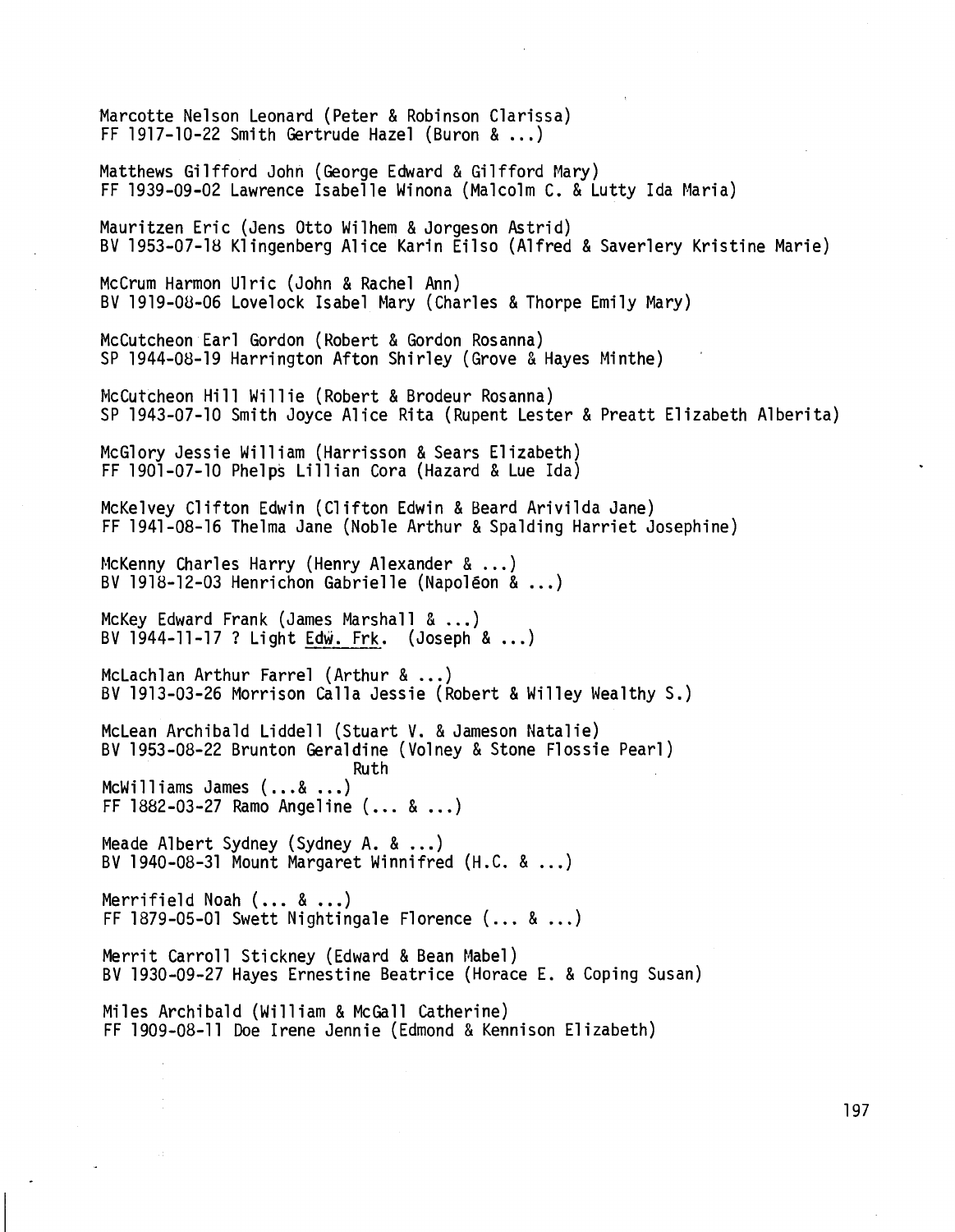Miller Edouard Daniel (Thomas & William Lilian Maud) SP 1945-01-27 Mizener Elsie Vern (Lester & Allen Lucia) Milles Garvy (Albert & Holgate Helen) BV 1974-04-20 Johnson Constance Elizabeth (Roland Harvey & Childerhouse Frances Joyce) Millinchamp William Robert (Frank & ...) BV 1936-05-23 Hunter Eva Margaret (Perciola  $\&...$ ) Millinchamp Edwin Frank William (Frank & Millinchamp Emma) BV 1929-06-29 Hunter Percival Edith (C.T. & Hillhouse Edith) Miltimore Watson Percy (... & ...) FF 1914-11-30 Farnam Cora Royella (Henry & Miner Mary Ann) Mist Charles John (... & ...) SP 1959-03-08 Bradford Sarah Rachel (Richard & ...) Mitchell William Hector (Joseph Hooper & Norman Elizabeth) SP 1969-08-12 Sidebottom Ellen (John & Ashtonhurst Hannah Sarah) Moore Allan James  $(... & ...)$ SP 1907-07-24 Mille ou Mile Mary Eleanor (Charles & Miller Mary Ann) Mosgrave Edward Alfred (James & ...) BV 1940-08-23 Willey Rose (Henry Williams  $\&...$ ) Mottram Samuel  $(... 8 ...)$ SP 1925-10-01 Purdy Carrie Julia (Samuel & ...) Mount Whitley Frederick Hector (Hector & ...) BV 1933-09-09 Godden Elliott Ruth (Rupert & Rhode Eliot Florence) Murphy Lloyd George (George Edwin & Campbell Bessie Glenn) BV 1972-09-23 Tibbits Winnifred Ann (Debbert Forest & Inglis Winnifred Irene May) Needham Arthur Douglas (Frank Thomas & Whittier Gladys Pearle) SP 1956-06-30 Gould Loyce Leola (Percy & Sideboltom Ellen) Neeley James Henry (James & Young Lucinda) FF 1910-12-21 Dimond Beatrice Bell (Chester & Neal Isabel) Neeley George Walter (James & Yarnold Lucinda) FF 1910-07-06 Dimock Lillian (Widow & Fessenden Aubrey) Neeley James (... & ...) FF 1882-03-07 Yarnold Lucinda (... & ...) Neil Samuel (... & ...) FF 1916-03-07 Doe Willey Elizabeth Irene Jennie (Edmond & Keneson Elizabeth)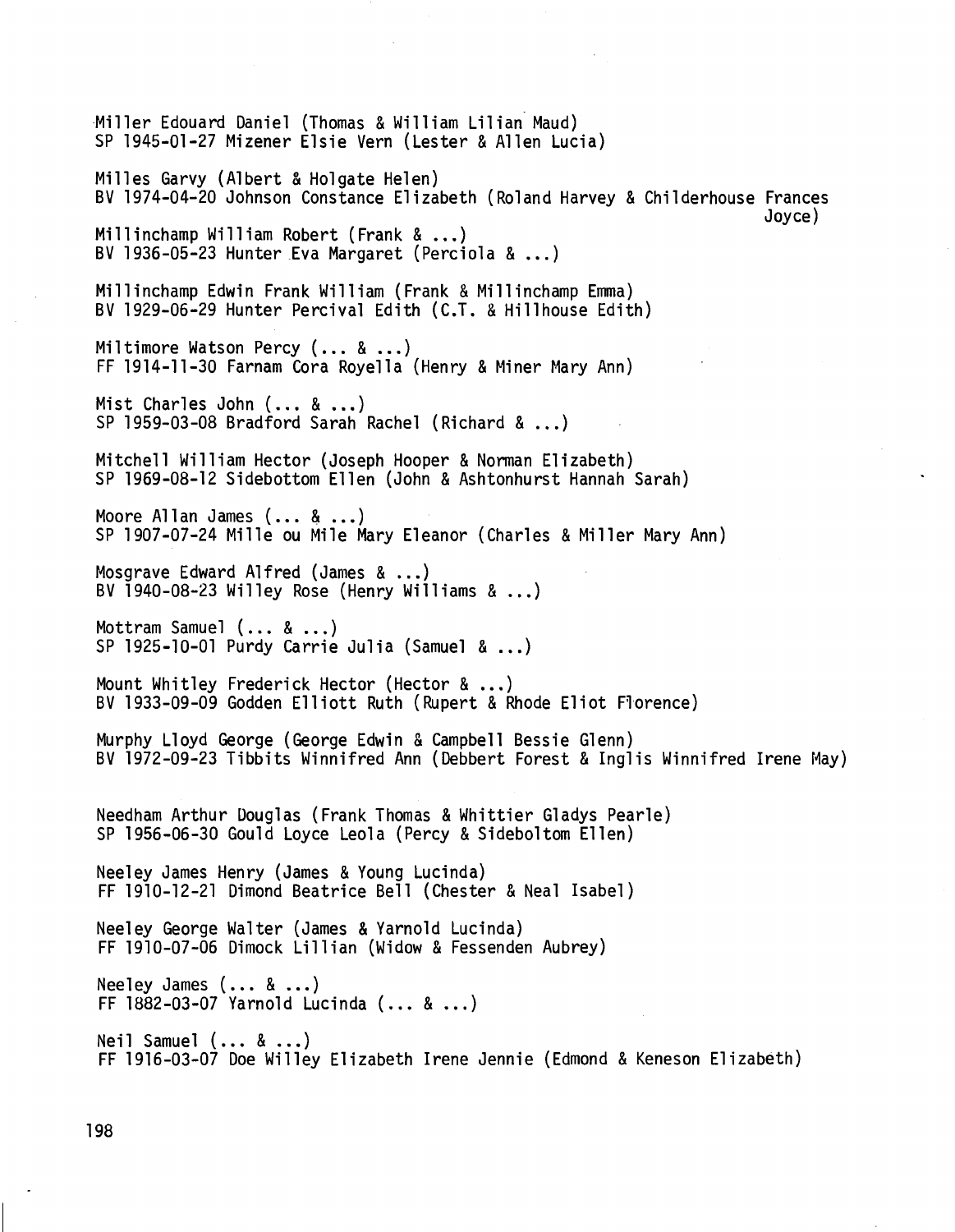Neil Edward (John & Todd Jessie) FF 1911-06-14 Washer Alice (George & Todd Diadema) Nelson Isaac (John & ...) FF 1896-06-11 Lawrence Augusta Myrtie (Addison Hiram & Coley Augusta Florence) Newman Benbou George (Samuel Percival & Rees Alice Maud Mary) BV 1949-09-24 Derby Irene Muriel (Charles Herbert & Warman Mary Alice) Newton Servell Hiram  $( \ldots \& \ldots)$ FF 1879-10-02 Temple Adellah Agnes  $( \ldots \& \ldots)$ Nicol James (... & ...)<br>BV 1912-07-03 McCutcheon Ethel Emma (William & McCutcheon Emma) . Nobes Seymour Arthur Eric (John & Seymour Anne Mary) FF 1941-10-25 Robichaud Helen Dorothy (Wilfrid & Robinson Luella) Norris Albert Edward (Levi & ...) SP 1939-07-04 Brown Doris Arlène (Walter & Stains.Blanche) Norris Ernest Winfield (Levi & Clough Mary) SP 1934-09-01 Liddell Mary Christina (William & McLean Isabelle) Norris David (Levi & Clough Mary) SP 1938-11-12 Sayers Lillian Bertha (Joseph & ...) Noyes Wallace Roney (John Whitney & Roney Barron Loys) BV 1971-07-17 Powlton June Margaret (Harry Thomas & Reffold Jean) Osbonne William (... & ...) témoin Osbonne Sylvestre SP 1844-03-31 Wells Lucretia (... & ...) Parker Moseo (Harry & Parker Mary) FF 1885-04-22 Sparking Emily Margaret (William & Paine Emily) Paterson John James (Thomas & Wilson Mary) BV 1926-06-30 Snow Jessie Laura (Wilder Willis adoptée Rockwell Nathan O.) Perkins Ansel Walter (Howard Dodge & Milner Gratia) FF 1941-10-12 Gross Louise Mary (William Harley & Chesley Louise Campbell) Pille John Michael (Mark & Van Oudemarde Marie) BV 1959-06-27 Brunton Evelyn M. (Volney & Stone Flossie) Porter William  $L.$   $(\ldots 8 \ldots)$ FF  $1880 - 03 - 24$  Galbraith Ann Melissa  $(... 8 ...)$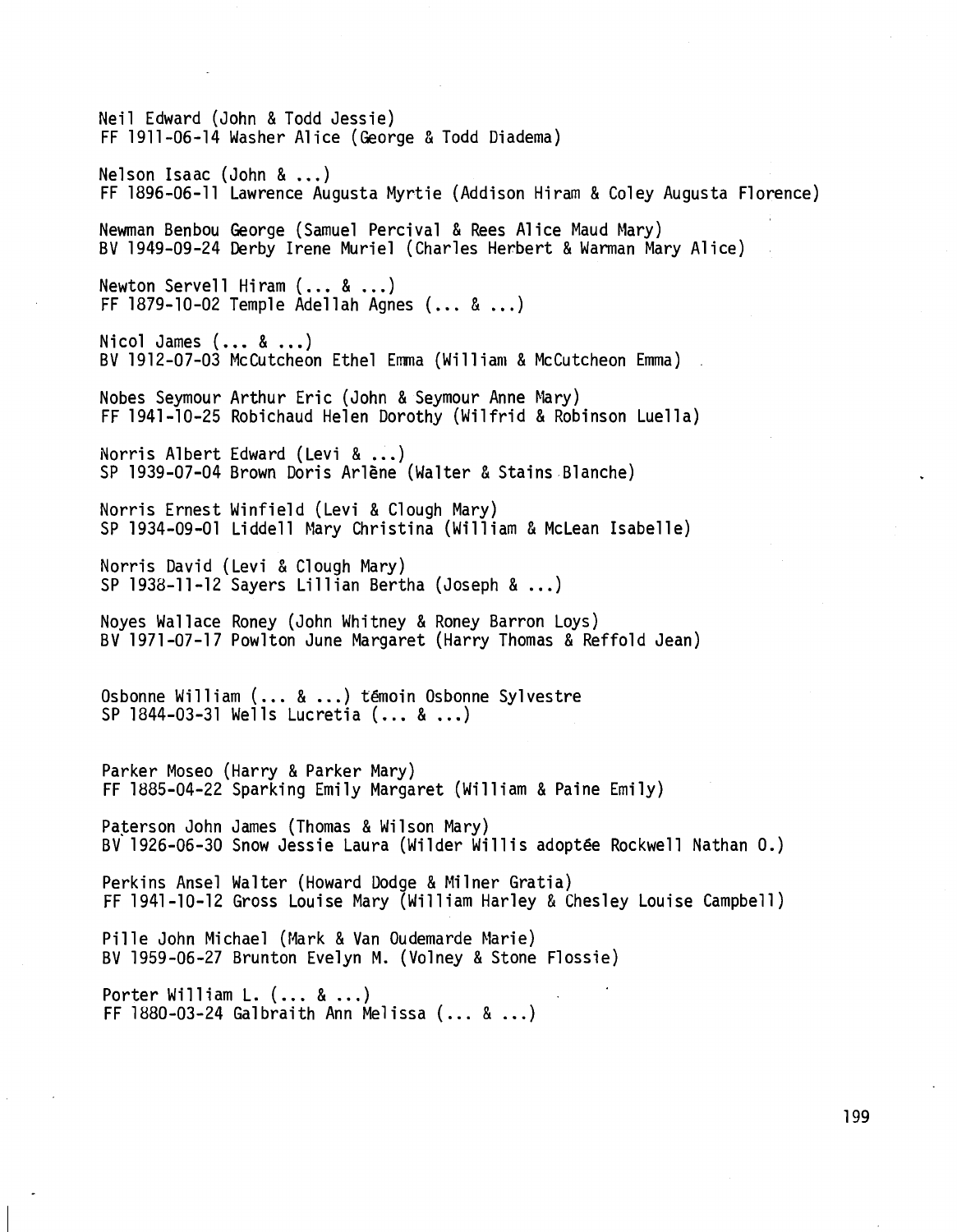Porter William Lee (Lee John & Mitchell Sarah) FF 1884-11-26 Galbraith Jane Elizabeth (George & Shores Elizabeth) Porter Leonard Lesly (Charles George & Aldir Estelle) SP 1944-06-03 Jolley Lilliane Edith (Leon James & Hothengill Edith May) Prescott Edwin Fontane (David & Prescott Eliza Smith) SP 1906-05-24 Williams Lucia Julia (Austin & Smith Amanda) Price Edward John William (William Henry & ...) SV 1941-11-15 Mount Sarah Verna (Hector P. & ...) Prowty Harold Henry (William Willard & Cook Minnie) BV 1931-02-21 Eldridge Annie Winnifred (Forest & Elizabeth Irene) Purdy James B.  $(... 8 ...)$ FF 1881-06-15 Kennedy Jane Martha  $(... 8 ...)$ Purdy William Stanley (William & Irwin Mary Ann) FF 1891-04-29 Spencer Harriett Amanda(Abel & ...) Purdy Stanley Henry (John & Galbraith Jane Mary) FF 1906-07-05 Sweet Gertrude Lily (Henry & Carter Maria) Purdy Henry (William & Irwin Mary Ann) FF 1907-03-27 Sweet Jane Minnie (Henry & Carter Maria) Raineau Edward (David & ...) SP 1897-09-21 Richard Albina (Eugène & ...) Rayson William Arthur (Robert & Tompkins Margaret) SP 1947-10-11 Fisk Margery Helen (Albert Charles & Rees Louisa Gertrude) Reilty Daniel (...& ...) SP 1868-03-26 Codd Mania Letitia (John & ...) Reith William  $(... 8 ...)$ FF 1883-10-29 Jones Elizabeth (Thomas & Jones Catherine) Renshan Edward (Samuel & Renshan Elizabeth) FF 1897-ou 1896-08-31 Latty Annie Elizabeth (Thomas & Carrie Rebecca) Reyno1d Samuel William (James & Hill James) FF 1906-10-17 Mayotte Florence Minnie (William & Mayotte Minnie) Rhieard Gilbert Miles (Floyd Bert & ...) BV 1935-12-23 Booth Nellie Hazel (Elwin Stephen & ...) Rhicard Frank Lyall (Frank Leon & Myrthe Alice) SV 1951-10-06 Whitehead Ethel Shirley (Arthur J. & Hayes Amelia Florence)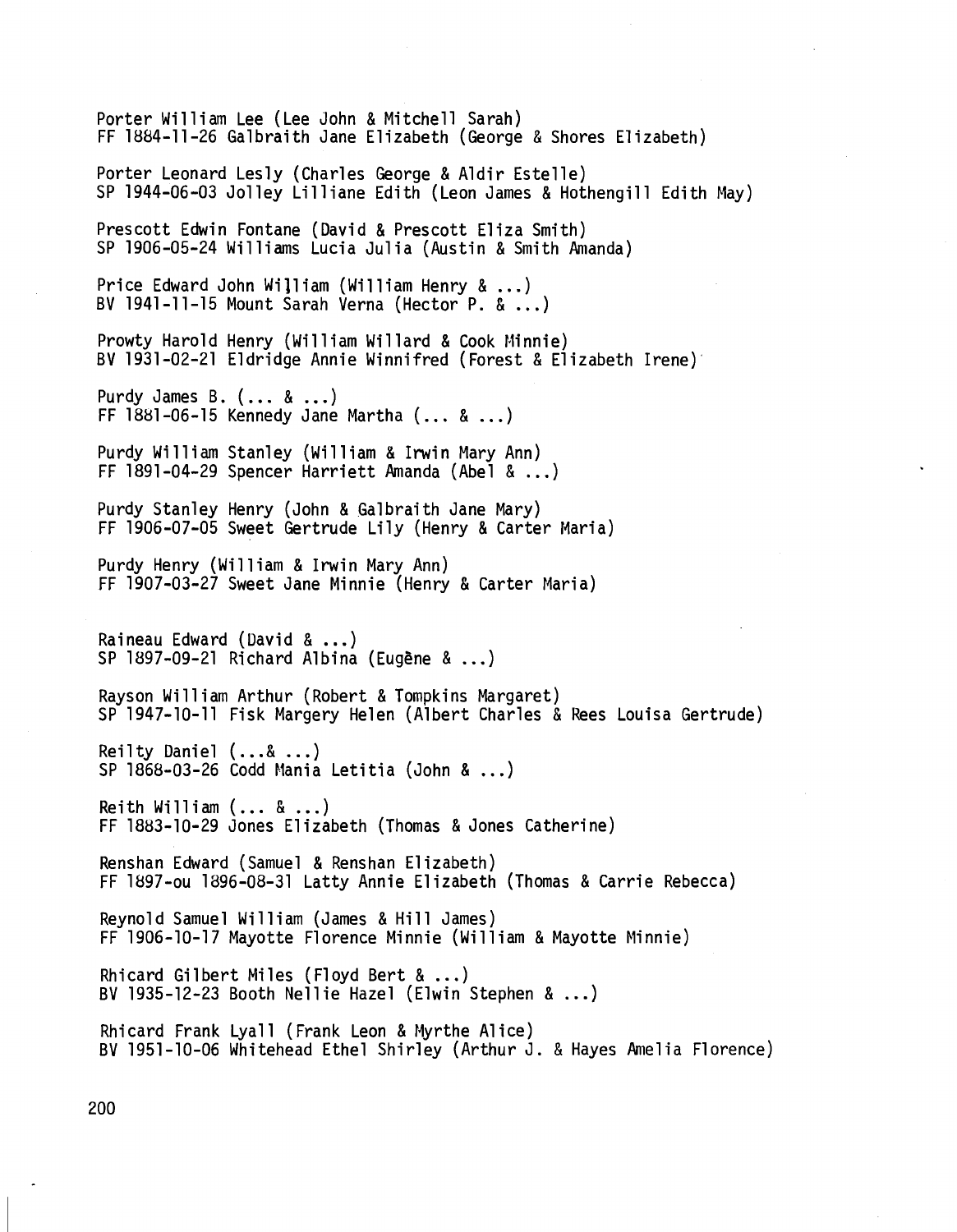Richardson John Salvia (Lewis E. & Martin Rhoda Maria) FF 1886-02-16 Farley Maud (William & Wheller Catherine) Roach Joseph (... & ...) témoin Jackman Maria & Roach Joseph SP 1844-06-06 Jackman Harriet (... & ...) Rollins Willis Edward (Otis Brown & Bailey Flora Ella) BV 1919-11-12 Jupp Louise Emma(William & Gellison Esther) Ross McNabb Peter (Peter McNabb & Paterson Elizabeth) BV 1947-06-07 Allen Eldridge Mary (Edson Elroy & Johnson Iona Myrtle) Ross Palmer Thomas (Thomas & Kennedy Anne) SP 1931-09-17 Honey Winifred May (William Roach & Jackson Lucia) . Rowell Byron Arthur (Byron J. & Gibb Mary Vivian Elizabeth) SP 1946-10-26 Crossfield Pearl Isabel (... & ...) Rowell Byron Joshua (Joshua & Rowell Julia) SP 1941-05-03 Gibb Vivian Mary Elizabeth (William & Road Harriet) Royer Larry James (Archie & Denilec Edna) BV 1966-09-10 Wright Kathie Norma (Clifton & Deadman Annie) Ruiter Elroy Parker (... & ...) FF 1880-10-05 Fessenden Hannah (... & ...) Ryder Samuel (William & Atkinson Marilla) FF 1898-04-29 Galbraith Diana (Alexander & McClosky Eliza Ann) Salisbury Jasper Howard (Hubert Hayes & Goddard Mabel Constance) rF 1922-07-05 Miller McLeod Florence (Robert & ...) Salkeld Rae Lloyd (Rae Melville & ...) BV 1947-05-20 Graves Dora (Henry Simeon & Graves Alice) Savage Chown Alonzo (... & ...) témoins Savage Edward & J. Elizabeth SP 1865-11-15 Bradford Mary Ann (Richard & ...) Seale Wellington Richard (Richard & Gray Elizabeth) FF 1898-11-24 Sweet Annie Maud(George Rodney& Kiernon Mary) Seymour Elbidge John (Walter Hosca & ...) BV1939-10-07 Eldridge Dorothy Helen (Leonard Forest & ...) Sharlley ou Sharllet Francis (... & ...)  $SP$  1844-11-21 Carr Mary Ann  $(... 8 ...)$ Sicotte Benjamin Victor (Victor Louis & Margaret Amelia) SP 1865 ou 1895-07-04 Robinson Gardner Sylvina (Gardner Kilborn & Brooks Jane Weston)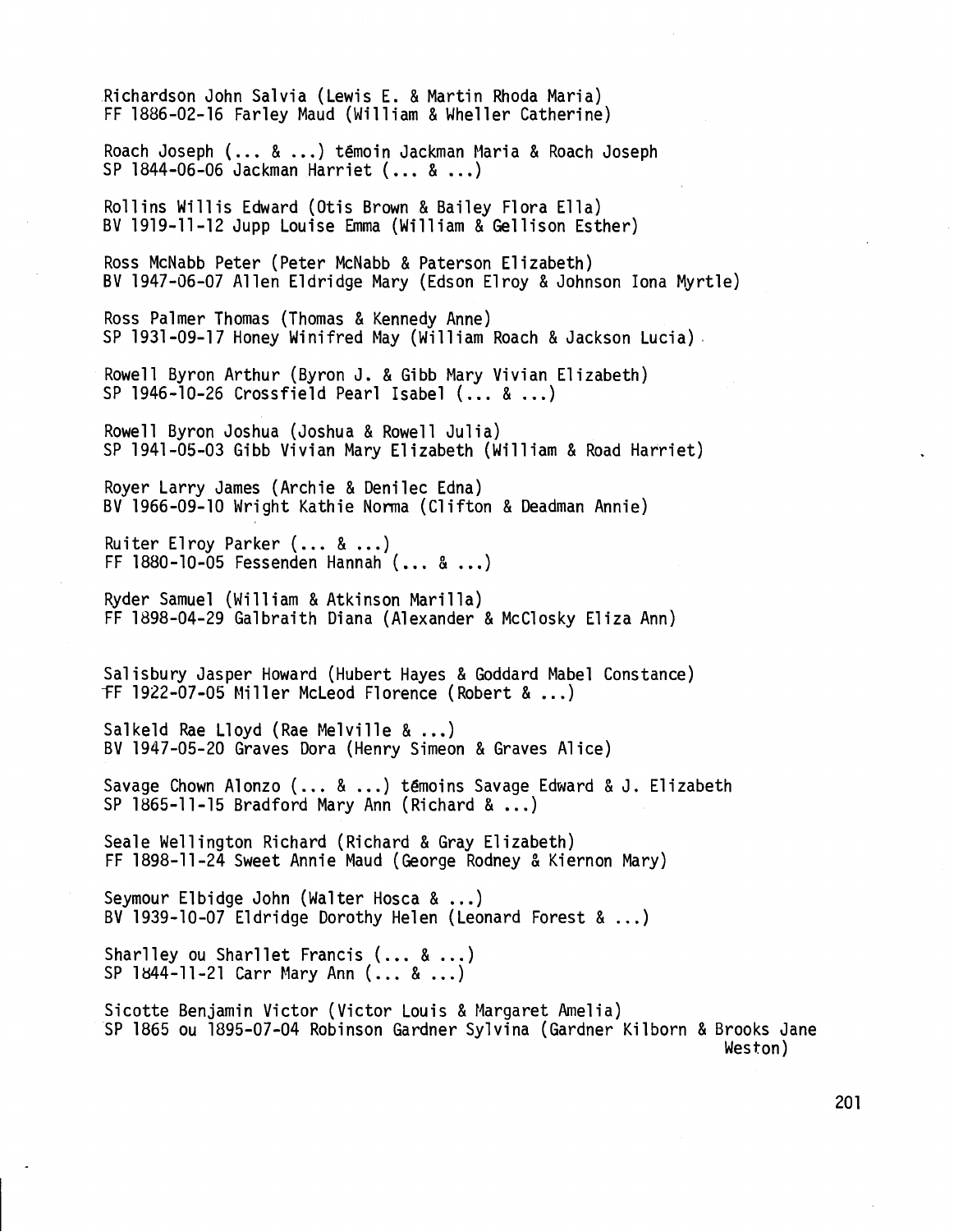Slack Charles Irving (Charles William & Irving Barbara) SP 1951-06-09 Buzzell Margaret (Arthur & Winalow Blanche) Slack Charles Edgar (Joseph A. & ...) témoin Joseph A. de New-York SP 1917-12-20 Crossfie1d Harriett Ellen (Samuel & ... Catherine) Slack George (... & ...) témoin Thomas Johnson SP 1845-01-12 Johnson Isabella Ann (... & ...) Smeaton James Norman (... & ...) SP 1925-10-03 Buzze11 Miriam Ellen Laura (Ernest Alfred & ...) Smith Loren (Whitcomb & Herbert Selina) FF 1906-07-02 Marcotte May Lily (Joseph & Etta Mary) Smith E1sworth Elmer (E1sworth & Smith Margaret) FF 1936-07-23 Rollins Frances Ruth (Edgar & Stewart Elizabeth) Smith Earl Leonard (E1sworth & Smith Margaret) FF 1937-09-18 Rollins Melba Hattie (Frank Edgar & Stewart Elizabeth Mary) Solier Michel Georges (Emile & Lemieux Marguerite) SP 1962-09-06 Légaré Micheline Mary (... & ...) témoins Légaré Charles & Lemieux Marguerite) Solla (De) Stephen (Herbert & Wright Verona Daisy) BV 1949-09-17 Bennet Elizabeth Myr1te (James Alexander & McGarry Mary) Stanbridge Kenneth Eric (Herbert Frank & ...) BV1936-11-12 Roberts Elsie (Harry & ...) Standish Edward (... & ...) témoin Standish John SP 1857-02-17 Bean Fanny (... & ...) Standish Martin Simeon (Martin Joseph & Martin Ann Mary) FF 1884-12-10 Hobbs Maria Elizabeth Dorothy (John Mercer & Rowe11 Dorothy) Standford Guy Howard (vf) (... & ...) de Upton SP 1906-10-16 Croker Mary Emma (... & ...) Strange Ely Thurston (... & ...) BV 1913-08-12 Wing Anna Margaret (Edson Royce & Wing Lydia) Strong William Thomas(... & ...) de Larivière, Manitoba. SP 1906-12-19 Crossfie1d Phebe Mary (Samuel & ...Catherine) Stuart William Cotton (... & ...) SP 1889-11-14 Druve He1an Mabe1 (Geo.Henry & Puddicomb Elizabeth Bruce) Sutherland James (... & ...) FF 1902-09-02 Hall Margaret  $(... 8 ...)$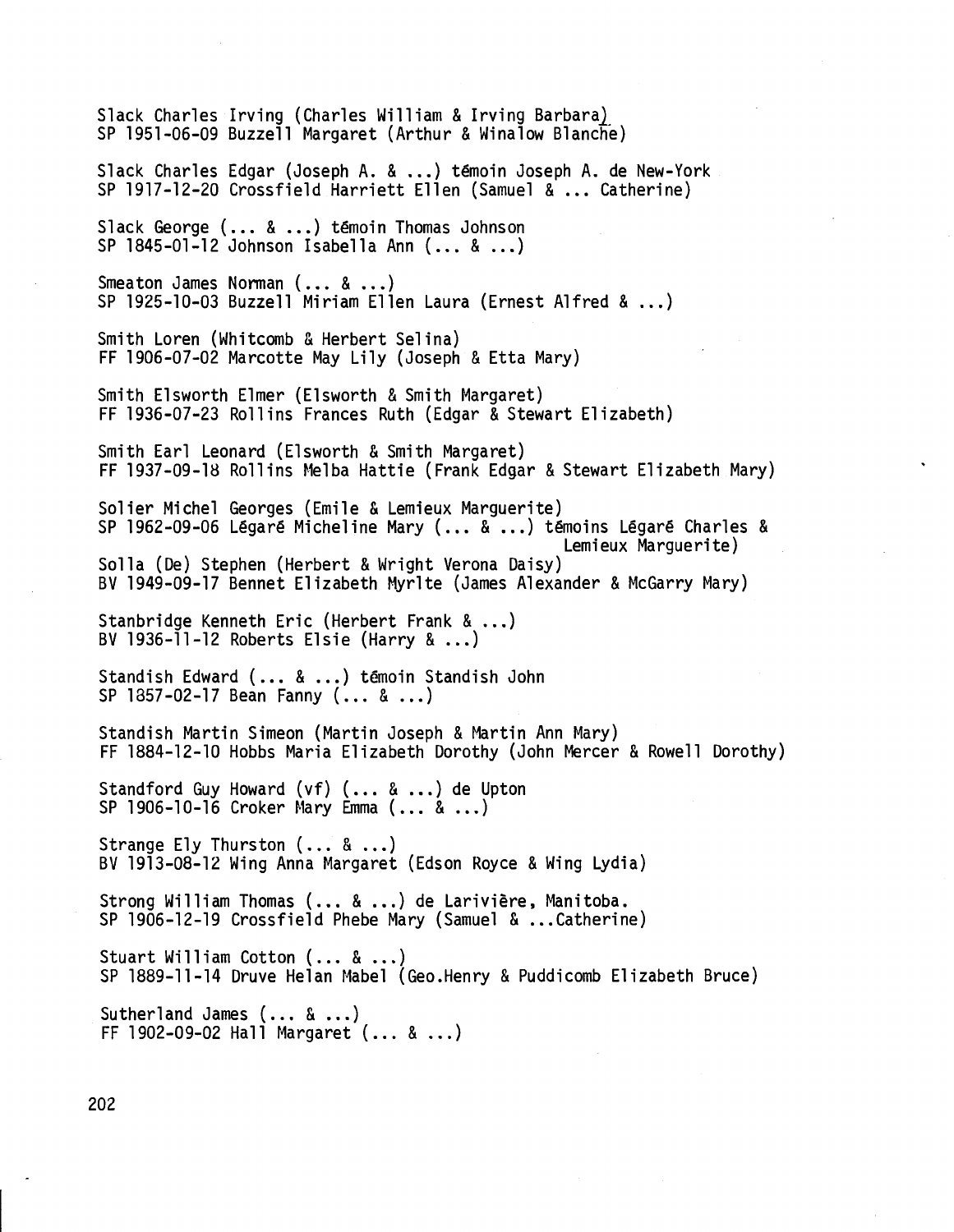Sweet Gerald Graydon (Owa1 D. & Hint Arris) BV1927-10-10 Brock Olive Elizabeth (George A. & ...) Sweet Frank Bryson (Moses & Geer Frissic) FF 1913-02-25 Purdy Mary Maude (James & Kennedy Martha) Sweet Chester L. (Henry & Carter M..) FF 1912-01-30 Purdy Winnifred (James & Kennedy Martha) Taber Joseph John (... & ...) FF 1881-02-08 La F10ria Amelia (... & ...) Talbot Alexander (George & Galbraith Levins) FF 1885-12-22 Manning Melinda Jennie (Austin & Greenleaf Adeline) Taylor John Walter (Walter Ainsworth & Bryant Mary Angeline) FF 1893-10-11 Goddard Sarah Ann (Widow & Dupry Alexander Clinton) Taylor James Samuel (Samuel Robert & ...) BV 1913-08-27 Ing1is Flora Ella (William David & Dora ...) Taylor Walter Leonard (William & A11ison Mary Jane) BV 1921-03-31 Morrison Grace (Lewis Wilson & Helers Elizabeth) Temple Henry William (... & ...) FF 1879-09-22 Martin Angeletta Lucy (... & ...) Thompson Erse1 Gerald (James G. & ... Hilda Ma1vina) SP 1946-06-08 Crossfield Hilda May (Maurice Si1verson & Pitts Elizabeth Annie) Todds Richard George (Frederick Ashton &Thompson Morreen Ola) BV 1967-11-18 Abbers Frances Mary (Frederick H. & Tsuy Mary Theresa) To11ey James (... & ...) FF 1882-01-25 Savage Myra (... & ...) Topp Reeth Robert (James & Topp Mary) FF 1916-12-11 Hungerford Ellen (William Robert & Stanley Millie) Tracey Robert Guy (Walter John & Schoolcraft May Delia) BV 1951-08-04 Hudson Bessie Li11ian (James & Bo1eotridge Alice May) Tryhorn Stephen Sidney Joy (James & Donais Patricia) BV 1975-07-12 Benoit Audry May (Wi1fred & Dudley Beatrice) Vaudry Baptiste John (... & ...) FF 1885-05-20 Guertin Emily Mary (Mark & La1ibertë Sophie) Viau Robert Raymond (Odessa & Lompre Bertha) BV 1965-07-17 Da1ang Helen Elsie (William & Towel Li1lian Winnifred)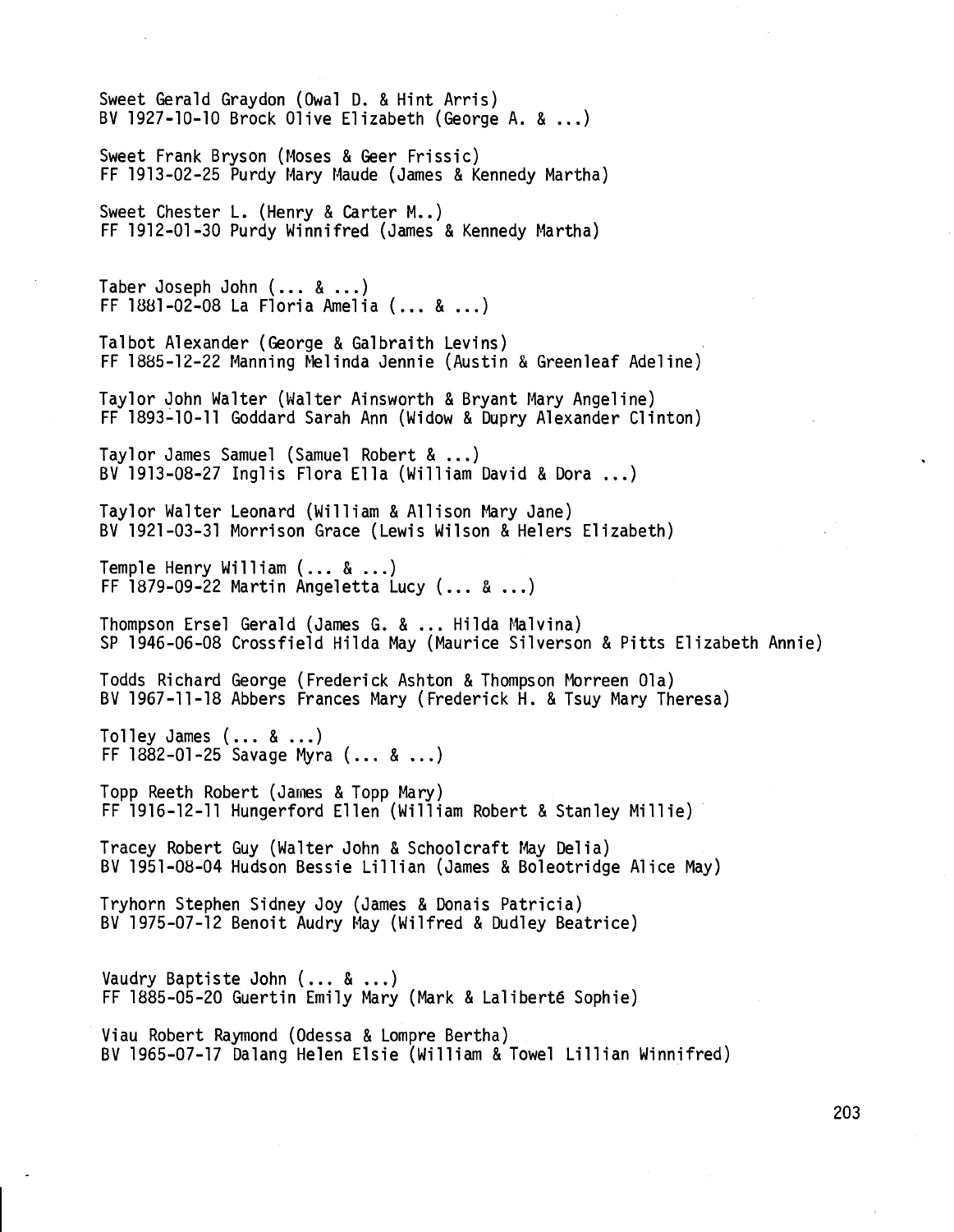Walker Arthur John (John Percival & Smith Elen J.) BV 1951-0d-21 Sweet Lois Shirley (Gerald Graydon & Brocks Olive) Wallace Thomas (... & ...) témoins Wallace Isaac & Watson Rachel SP 1842-03-24 Watson Hannah (... & ...) Watson Orland Stephen (Joseph & ...) FF 1901-05-22 Horner Maria Lillie (David & Hayes Emma Maria) WeymanEdward Hugh (Edward James & Ann Emily) FF 1915-08-18 Doe Ella Carrie (Horace Lyman & Plym Mary Ann) White Alfred Allen (Clarence & Dumas Alice) SP 1944-06-12 Willey Bernice Weldroa (Clarence & Pundof Marianne Violette) Whitehead Stewart Arnold (Adrian & Thompson Muriel Hilda) SV 1969-05-16 Taylor Sandra Ann (Clifford Seeman& Williams Gladys) White1an William Albert (McKay Donald & Berger Agnes Jean) BV 1970 ou 1969-05-16 Mann Jennifer Mary (Arthur Drummond& Price Marion) Whitney Robert  $(... & ...)$ SP 1897-02-24 Cameron Lucy Jane (Stephen Mansfield  $\&...$ ) Wilkinson Arthur (James William & Pearson Elizabeth) FF 1896-05-28 Harvet Daisy Ella (Lucratius & Coley Harriet Amelia) Wi11ard Rufus Armand (Roswell William & Sishop Ellen Berthina) SV 1922-08-08 Pretty Ada May (E1i & ...) Williams Arthur Floyd (George & Wilson Sarah) FF 1924-06-26 RumsbyGevenith Pearl (Henry & Brunton Minnie) Williams Archie George (Floyd Arthur & Rumaly Pearl) BV 1955 ou 1956-07-16 Srunton Joan Margaret (Volney A. & Stone Flossie) Wi11iamson Everett James (James Thomas & Horton Roxanna Lincoln) FF 1935-09-08 Wilhelm Anne Margaret (Arthur & Compton Margaret) Wing Alfred Harvey (Harvey Sherman & Thomas Alma May) BV 1953-10-31 0'Rei11y Margaret (John S. & Smith Violet Anne) Wood Lionel John (John & ...) BV 1939-11-04 Harrison Florence Beatrice (Herbert & ...) Woodard Norris  $(... 8 ...)$ FF 1921-02-09 Watson Janes Mary  $(... 8 ...)$ Wooley George Stanley (George Jr.  $\&...$ ) BV 1926-10-16 Snodgrass Aleda Ruby Maude (Norman Joseph & Ruiter Helen Gera1dine)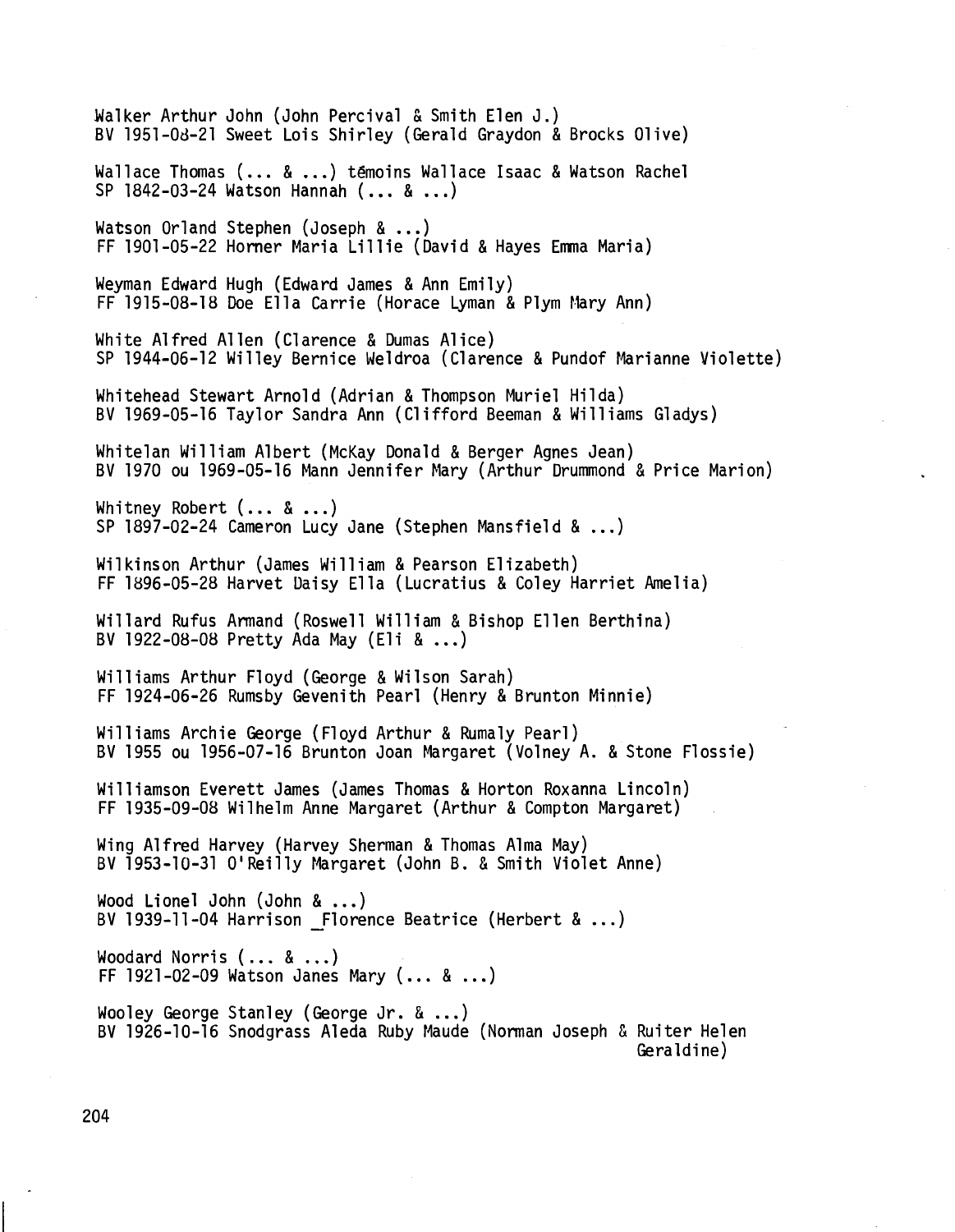,Wright Harold Glifton (Selah Orlando & Williams Sydna) FF 1940-09-14 Deadman Etta Rose Annie (George Alfred & Tremblay Claircie)

Wright Darwin Henry (... & ...) FF  $1879-12-16$  Rouse Catherine Annie (... & ...)

Wrong Julius Leonard (Richard Basset & ...) BV 1934-04-28 Mount Helen Elizabeth (Hector  $\&...$ )

Yarnold George (... & ...) FF 1881-11-11 Neeley Annie (... & ...)

Young Alexander Alfred (George & Johnson Orcelia) FF 1900-12-26 Sutherland Catherine (James & Budge Catherine)

 $-A$  - B -

| Abbers           | Todds              | 1967         | <b>Bangs</b>                   | Fisk                          | 1856         |
|------------------|--------------------|--------------|--------------------------------|-------------------------------|--------------|
| Allen<br>Allen   | Donaway<br>Frizzle | 1906<br>1948 | <b>Banks</b>                   | Hayes                         | 1933         |
| Allen            | <b>Ross</b>        | 1947         | Bean<br>Bean                   | Crossfield<br><b>Standish</b> | 1846<br>1857 |
| Annan            | Crossfield         | 1947         | Bell                           |                               | 1925         |
| Ashton           | Carden             | 1869         | Bell                           | Cameron<br>Knott              | 1915         |
| Austin           | <b>Fuller</b>      | 1844         | Bennet                         | Solla (De)                    | 1949         |
|                  | $- B -$            |              | Benoit                         | Tryhorn                       | 1975         |
|                  |                    |              | Blodgett                       | Chassey ou                    |              |
| <b>Bachelder</b> | Codd               | 1863         |                                | Chadsey                       | 1857         |
|                  |                    |              | <b>Bockus</b>                  | <b>Bockus</b>                 | 1968         |
| Bachelor         | Gilmore            | 1859         | <b>Bockus</b><br><b>Bockus</b> | <b>Bohdanow</b><br>Davis      | 1968<br>1890 |
| Baird            | Cunningham         | 1884         | <b>Bockus</b>                  | Gibbs                         | 1919         |
|                  |                    |              | <b>Bockus</b>                  | Hase                          | 1942         |
| <b>Baker</b>     | Baker              | 1923         | <b>Bockus</b>                  | Jostinen                      | 1971         |
| <b>Ball</b>      | James              | 1918         | Booth                          | Crouse                        | 1962         |
| Bangle           | Bradford           | 1863         | Booth                          | Rhicard                       | 1935         |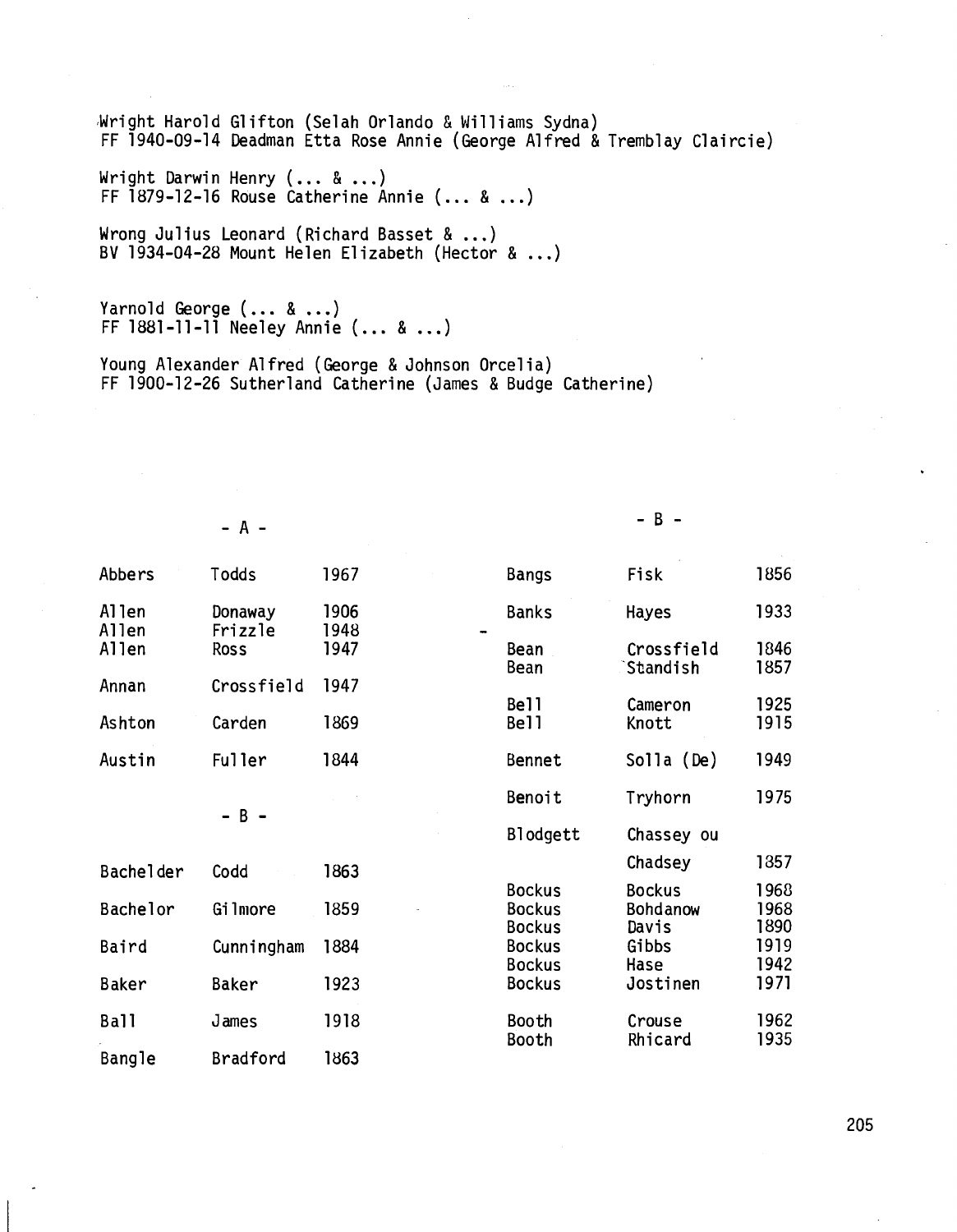| Bougle<br>Bougle | Fortin<br>Herriak | 1864<br>1869 | Conlan     | Alg                     |
|------------------|-------------------|--------------|------------|-------------------------|
|                  |                   |              | Cook       | Hun                     |
| <b>Bradford</b>  | <b>Bradford</b>   | 1892         | Cook       | <b>McK</b>              |
| <b>Bradford</b>  | Harley            | 1913         |            |                         |
| Bradford         | Mist              | 1959         | Coupland   | Hob                     |
| Bradford         | Savage            | 1865         |            |                         |
| <b>Bradley</b>   | Inglis            | 1915         | Coudens    | <b>Bac</b>              |
|                  |                   |              |            |                         |
| <b>Brakey</b>    | Ejans             | 1846         | Crack      | Fow                     |
|                  |                   |              | Craig      |                         |
| Bray             | Averill           | 1933         | Craig      | Cox<br>$\mathbb{T}$ Far |
|                  |                   |              |            |                         |
| <b>Brock</b>     | Sweet             | 1927         | Croker     | Sta                     |
|                  |                   |              |            |                         |
| <b>Brown</b>     | Norris            | 1939         | Crossfield | Bro                     |
|                  |                   |              | Crossfield | <b>Row</b>              |
| <b>Brunton</b>   | Beddie            | 1956         | Crossfield | S1a                     |
| <b>Brunton</b>   | Gingras           | 1943         | Crossfield | Str                     |
| <b>Brunton</b>   | McLean            | 1953         | Crossfield | Tho                     |
| <b>Brunton</b>   | Pille             | 1959         |            |                         |
| <b>Brunton</b>   | Williams          | 1955         | Cowens     | Hil                     |
|                  |                   | 1956<br>ou:  |            |                         |
| <b>Bullard</b>   | <b>Hayes</b>      | 1911         | Cummings   | Hun <sup>-</sup>        |
| <b>Buss</b>      | Badger            | 1919         | Cunningham | <b>Bak</b>              |
|                  |                   |              |            |                         |
| <b>Buzzell</b>   | Clake             | 1923         |            |                         |
| <b>Buzzell</b>   | Hood              | 1921         |            | $D -$                   |
| Buzzell          | Slack             | 1951         |            |                         |
| <b>Buzzell</b>   | <b>Smeaton</b>    | 1925         |            |                         |
|                  |                   |              | Dalang     | Via                     |
| <b>Buzzle</b>    | Foster            | 1845         |            |                         |
|                  |                   |              | Davidson   | Het                     |
|                  | - C -             |              | Davis      | Boo <sup>1</sup>        |
|                  |                   |              |            |                         |

| – C –    |                         |              |
|----------|-------------------------|--------------|
| Cameron  | Whitney                 | 1897         |
| Carr     | Sharlley ou<br>Sharllet |              |
| Carty    | Lawrence                | 1844<br>1862 |
| Chartier | ou:<br><b>Ellison</b>   | 1863<br>1950 |
| Chartier | Johnson                 | 1961         |
| Cloutier | Lewis                   | 1914         |
| Codd     | Reiltv                  | 1868         |

| Bougle<br>Bougle     | Fortin<br>Herriak         | 1864<br>1869 | Conlan     | Algier        | 1909 |
|----------------------|---------------------------|--------------|------------|---------------|------|
|                      |                           |              | Cook       | Hunt          | 1937 |
| Bradford<br>Bradford | <b>Bradford</b><br>Harley | 1892<br>1913 | Cook       | McKelvey      | 1941 |
| Bradford             | Mist                      | 1959         | Coupland   | <b>Hobbs</b>  | 1870 |
| Bradford             | Savage                    | 1865         |            |               |      |
|                      |                           |              | Coudens    | Bachelor      | 1867 |
| Bradley              | Inglis                    | 1915         |            |               |      |
| Brakey               | Ejans                     | 1846         | Crack      | Fowler        | 1922 |
|                      |                           |              | Craig      | Cox           | 1905 |
| Bray                 | Averill                   | 1933         | Craig      | Taries        | 1908 |
| Brock                | Sweet                     | 1927         |            |               |      |
|                      |                           |              | Croker     | Standford     | 1906 |
| Brown                | Norris                    | 1939         | Crossfield | <b>Brough</b> | 1925 |
|                      |                           |              | Crossfield | Rowe11        | 1946 |
| Brunton              | <b>Beddie</b>             | 1956         | Crossfield | Slack         | 1917 |
| Brunton              | Gingras                   | 1943         | Crossfield | Strong        | 1906 |
| Brunton              | McLean                    | 1953         | Crossfield | Thompson      | 1946 |
| Brunton              | Pille                     | 1959         |            |               |      |
| Brunton              | Williams                  | 1955         | Cowens     | Hill          | 1907 |
|                      |                           | 1956<br>ou:  |            |               |      |
| <b>Bullard</b>       | <b>Hayes</b>              | 1911         | Cummings   | Hunt          | 1947 |
| <b>Buss</b>          | Badger                    | 1919         | Cunningham | <b>Baker</b>  | 1909 |
|                      |                           |              |            |               |      |
| n. <del>.</del> .    | $\sim$<br>$\mathbf{r}$    | ,,,,         |            |               |      |

#### -  $D -$

|          |                 |              | Dalang                  | Viau                        | 1965                 |
|----------|-----------------|--------------|-------------------------|-----------------------------|----------------------|
| Buzzle   | Foster          | 1845         | Davidson                | Hetcher                     | 1909                 |
|          | - C -           |              | Davis<br>Davis<br>Davis | Booth<br>Clarkson<br>Fraver | 1940<br>1928<br>1881 |
| Cameron  | Whitney         | 1897         |                         |                             |                      |
| Carr     | Sharlley ou     |              | Deadman                 | Wright                      | 1940                 |
|          | Sharllet        | 1844         | Derly                   | Newman                      | 1949                 |
| Carty    | Lawrence<br>ou: | 1862<br>1863 | Dimock                  | Neeley                      | 1910                 |
| Chartier | <b>Ellison</b>  | 1950         |                         |                             |                      |
| Chartier | Johnson         | 1961         | Dimond                  | Neeley                      | 1910                 |
| Cloutier | Lewis           | 1914         | Doe<br><b>Doe</b>       | Inglis<br>Miles             | 1910<br>1909         |
| Codd     | Reilty          | 1868         | Doe<br>Doe              | Neil<br>Weyman              | 1916<br>1915         |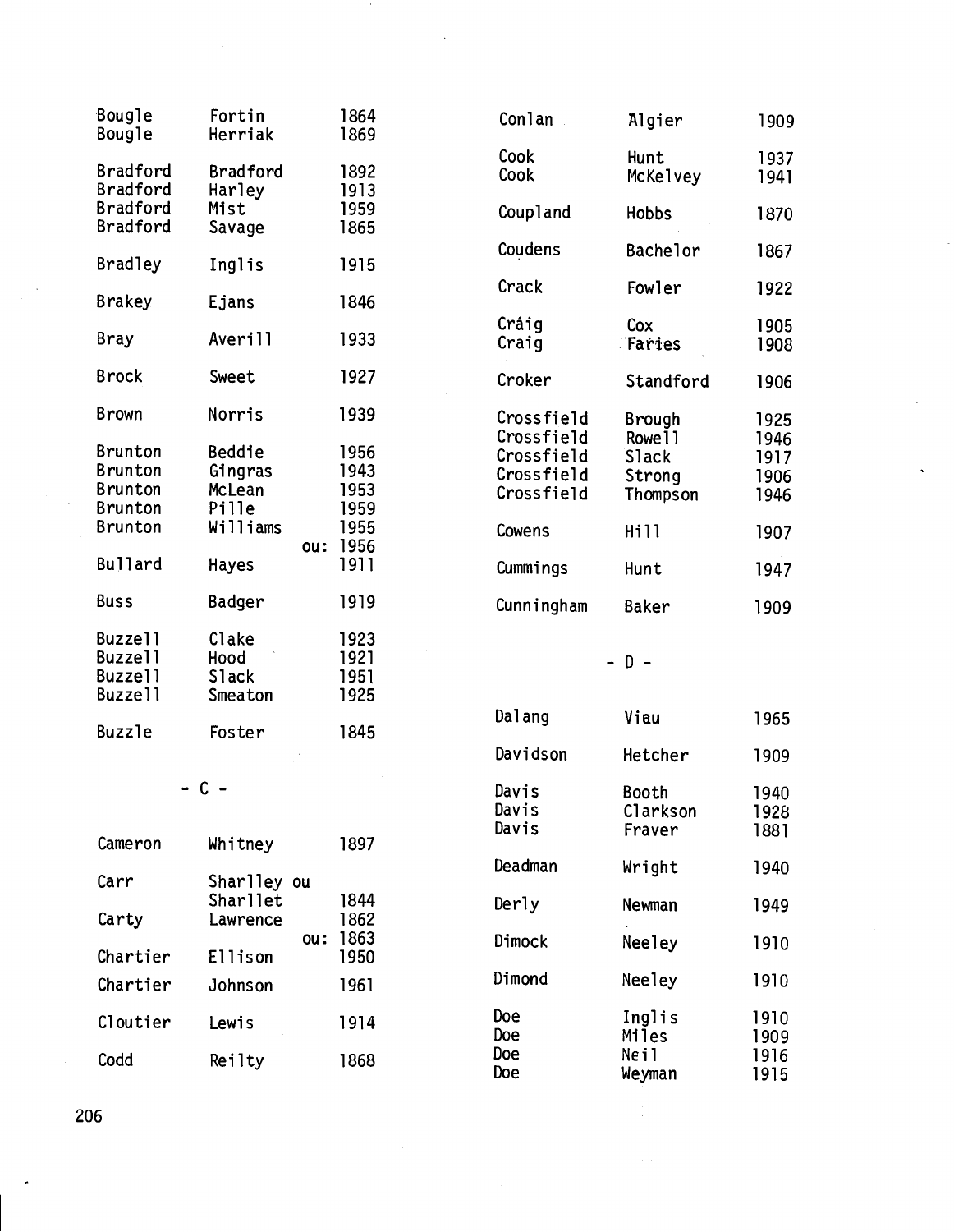| Druve   | Stuart        | 1889 |                                     | - G -                                    |                      |
|---------|---------------|------|-------------------------------------|------------------------------------------|----------------------|
| Durger  | Cairns        | 1842 |                                     |                                          |                      |
| Durrel  | George        | 1969 | Gage                                | Lawrence                                 | 1886                 |
| Durrell | <b>Bockus</b> | 1950 | Galbraith<br>Galbraith              | Booth Edmond<br>Booth Francis            | 1878<br>1881         |
| Dutton  | Boulter       | 1933 | Galbraith<br>Galbraith<br>Galbtaith | Gage<br>Porter William<br>Porter William | 1884<br>-18<br>Lee I |

| Elbridge<br>Elbridge | Prowty<br>Seymour | 1931<br>1939 |
|----------------------|-------------------|--------------|
| Evans                | Ashton            | 1869         |
| <b>Evans</b>         | <b>Brown</b>      | 1864         |
| Evans                | <b>Elamers</b>    | 1856         |

| Farley       | Richardson           | 1886         |                  |                     |
|--------------|----------------------|--------------|------------------|---------------------|
| Farnam       | Miltimore            | 1914         | Gordon           | Davidso             |
|              |                      |              | Gould            | Needham             |
| Fessenden    | Ruiter               | 1880         | Graves           | Salkeld             |
| Ferguson     | Cornish              | 1928         |                  |                     |
|              |                      |              | Gregoire         | Frank               |
| Fisk<br>Fisk | Beauchamp<br>Buzzell | 1963<br>1890 | Gross            | Perkins             |
| Fisk         | Fisk                 | 1817         |                  |                     |
| Fisk         | Harley               | 1943         | Guertin          | Vaudry              |
| Fisk         | <b>Hughes</b>        | 1968         |                  |                     |
| Fisk         | Rayson               | 1947         |                  | - H -               |
| Fontaine     | Cloutier             | 1933         |                  |                     |
| Fothergill   | Folley               | 1910         | Halding          | Kavanag             |
| Fothergill   | Howard               | 1913         |                  |                     |
| F1 oyd       | Eldrige              | 1937         | Hale             | Eldeadg             |
|              |                      |              | Ha <sub>11</sub> | Suther <sub>1</sub> |
| Fraver       | Clarkson             | 1881         |                  |                     |
|              |                      |              | Harrington       | McCutch             |
| Frucx        | Cumming              | 1844         | $l$ own con      | المموليا            |

| Durger                             | Cairns                            | 1842                 |                                     |                                          |                      |
|------------------------------------|-----------------------------------|----------------------|-------------------------------------|------------------------------------------|----------------------|
| Durrel                             | George                            | 1969                 | Gage                                | Lawrence                                 | 1886                 |
| Durrell                            | <b>Bockus</b>                     | 1950                 | Galbraith<br>Galbraith<br>Galbraith | Booth Edmond<br>Booth Francis            | 1878<br>1881<br>1884 |
| Dutton                             | <b>Boulter</b>                    | 1933                 | Galbraith<br>Galbtaith              | Gage<br>Porter William<br>Porter William | L. 1880<br>Lee 1884  |
| $- E -$                            |                                   |                      | Galbraith                           | Ryder                                    | 1898                 |
|                                    |                                   |                      | Garden                              | <b>Brown</b>                             | 1892                 |
| <b>Elbridge</b><br><b>Elbridge</b> | Prowty<br>Seymour                 | 1931<br>1939         | Gibb<br>Gibb<br>Gibb                | Charlton<br>Ferrie<br>Rowe 11            | 1947<br>1936<br>1911 |
| Evans<br>Evans<br>Evans            | Ashton<br><b>Brown</b><br>Elamers | 1869<br>1864<br>1856 | Gibbs                               | Knowlton                                 | 1951                 |
|                                    |                                   |                      | Geer                                | Hillhouse                                | 1912                 |
| $- F -$                            |                                   |                      | Goddard                             | Taylor                                   | 1893                 |
| Farley                             | Richardson                        | 1886                 | Godden                              | Mount                                    | 1933                 |
|                                    |                                   |                      | Gordon                              | Davidson                                 | 1935                 |
| Farnam                             | Miltimore                         | 1914                 | Gould                               | Needham                                  | 1956                 |
| Fessenden                          | Ruiter                            | 1880                 | Graves                              | Salkeld                                  | 1947                 |
| Ferguson                           | Cornish                           | 1928                 |                                     |                                          |                      |
| Fisk                               | <b>Beauchamp</b>                  | 1963                 | Gregoire                            | Frank                                    | 1946                 |
| Fisk                               | Buzzell                           | 1890                 | Gross                               | Perkins                                  | 1941                 |
| Fisk<br>Fisk<br>Fisk               | Fisk<br>Harley<br><b>Hughes</b>   | 1817<br>1943<br>1968 | Guertin                             | Vaudry                                   | 1885                 |
| Fisk                               | Rayson                            | 1947                 |                                     | – H –                                    |                      |

Halding Kavanagh 1943 Hale Eldeadge 1856 Hall Sutherland 1902 Harrington McCutcheon 1944 Harrison Wood 1939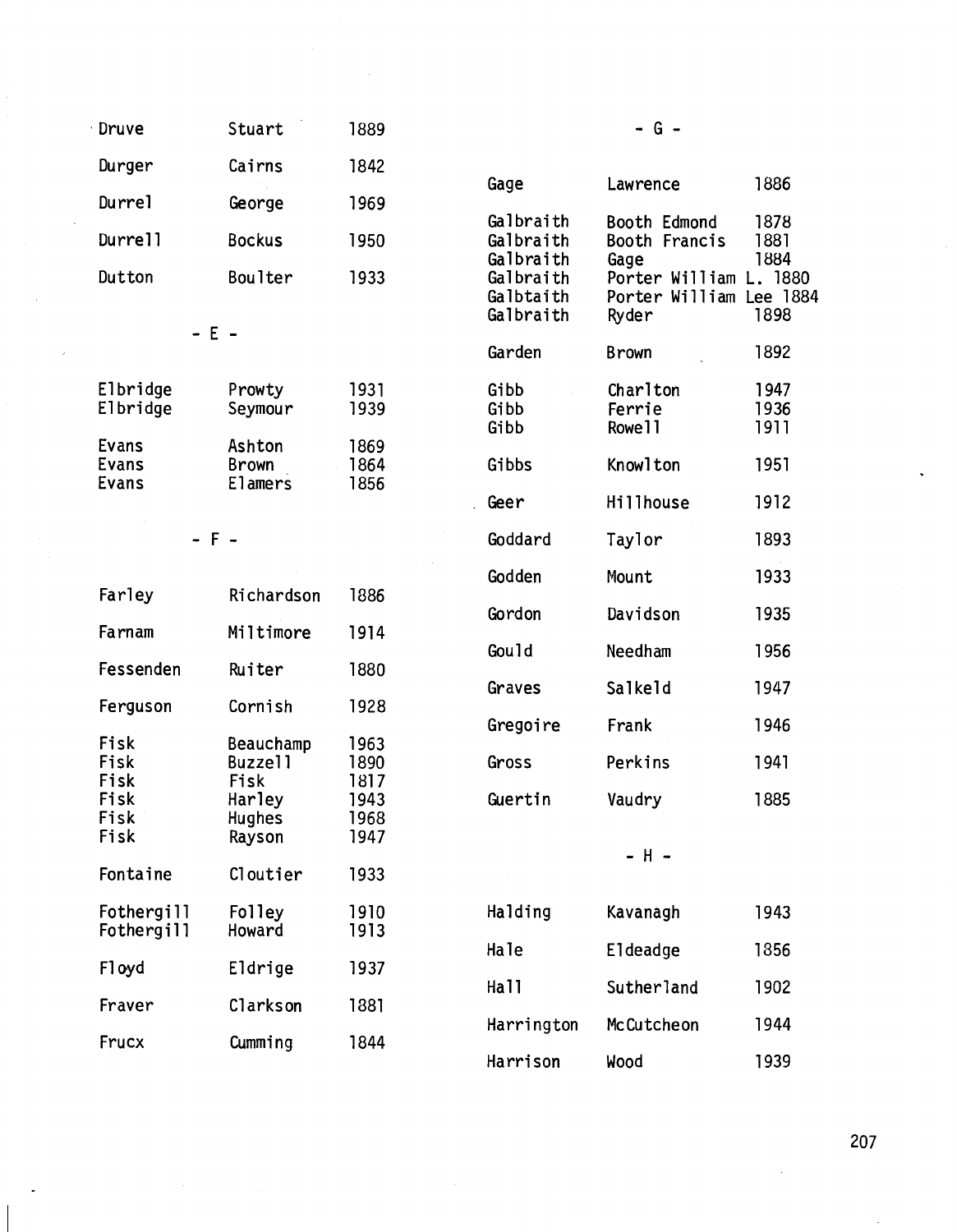| Harvey<br>Harvey                             | Bradford<br>Wilkinson              | 1913<br>1896         |                               | $- I -$                          |                      |
|----------------------------------------------|------------------------------------|----------------------|-------------------------------|----------------------------------|----------------------|
| Hastings                                     | Labbée                             | 1878                 | Inglis                        | Dorman                           | 1915                 |
| <b>Hayes</b><br>Hayes                        | Horner<br>Hunt                     | 1913<br>1893         | Inglis<br>Inglis<br>Irwin     | Ferguson<br>Taylor               | 1950<br>1913         |
| Hayes                                        | Merrit                             | 1930                 |                               | Fossey                           | 1918                 |
| Hayman                                       | Addison                            | 1935                 |                               | $-J -$                           |                      |
| Hays                                         | <b>Brunton</b>                     | 1917                 |                               |                                  |                      |
| Hazell                                       | Allmutt                            | 1903                 | Jackman                       | Buzzell                          | 1857                 |
| Helynch                                      | Lidstone                           | 1975                 | Jackman                       | Roach                            | 1844                 |
| Henrichon                                    | McKenny                            | 1918                 | Jackson                       | Cutter                           | 1883                 |
| Herrick                                      | Fisk                               | 1917                 | Johnson<br>Johnson<br>Johnson | Coburn<br>Miller<br><b>Slack</b> | 1906<br>1974<br>1845 |
| Heywood                                      | Lace                               | 1913                 |                               |                                  |                      |
| <b>Hillhouse</b>                             | Ladd                               | 1951                 | Johnston                      | Eldrige                          | 1962                 |
| <b>Hillsea</b>                               | Fessender                          | 1881                 | Jolley                        | Porter                           | 1944                 |
| <b>Hobbs</b><br><b>Hobbs</b><br><b>Hobbs</b> | Burnham<br>Livingstone<br>Standish | 1944<br>1945<br>1884 | Jones<br>Jones<br>Jones       | Honey<br>Inglis<br>Reith         | 1868<br>1868<br>1883 |
| Hollingworth Allen                           |                                    | 1919                 | Jupp                          | Rollins                          | 1919                 |
| Holt                                         | <b>Hu11</b>                        | 1904                 |                               | $k -$                            |                      |
| Honey<br>Honey<br>Honey                      | Hatson<br>Harvey<br><b>Ross</b>    | 1921<br>1956<br>1931 | Kathan                        | <b>Buckanan</b>                  | 1911                 |
| Horner                                       | Watson                             | 1901                 | Kendall                       | Johnson                          | 1915                 |
| Horsey                                       | <b>Bourne</b>                      | 1905                 | Kennedy<br>Kennedy            | Cloutier<br>Purdy                | 1944<br>1881         |
| <b>Hudson</b>                                | Tracey                             | 1951                 | Klingenberg                   | Mauritzen                        | 1953                 |
| Hungerford                                   | Topp                               | 1916                 | Knott                         | Farnam                           | 1905                 |
| Hunter                                       | Millichamp Edwin                   | 1929                 |                               |                                  |                      |
| Hunter                                       | Millichamp William                 | 1936                 |                               |                                  |                      |

 $\bar{\gamma}$ 

÷.

 $\ddot{\phantom{0}}$ 

 $\sim$ 

208

l,

 $\hat{\mathbf{v}}$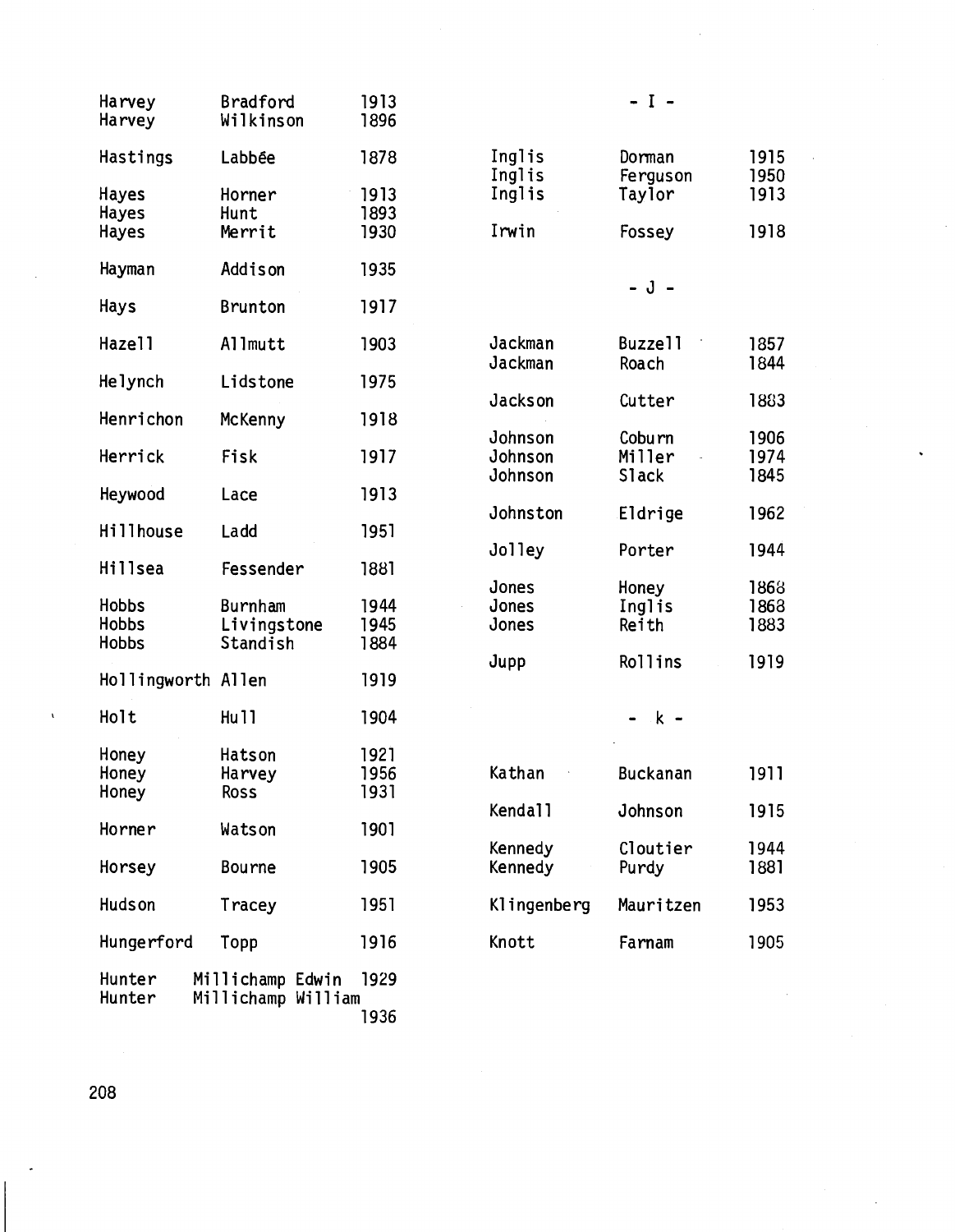|                                  | - L -                         |                      | Marsh                   | Dixon                      | 1971                 |
|----------------------------------|-------------------------------|----------------------|-------------------------|----------------------------|----------------------|
|                                  |                               |                      | <b>Marshall</b>         | Light                      | 1944                 |
| Ladd                             | Coburn                        | 1938                 | Martin                  | Temple                     | 1879                 |
| Lafloria                         | Taber                         | 1881                 | Mayotte                 | Reynold                    | 1906                 |
| Larose<br>Larose                 | Bouchard<br>Cornish           | 1940<br>1945         | McCutcheon              | Nicol                      | 1912                 |
| Latendresse Horne                |                               | 1967                 | McDonagh                | Benoit                     | 1893                 |
| Latimer                          | Booth                         | 1881                 | McKelvey                | Hunt                       | 1933                 |
| Latty                            | Renshan<br>ou:                | 1896<br>1897         | McNab                   | Key                        | 1969                 |
| Lawrence<br>Lawrence             | Gallanger<br>Hayes            | 1932<br>1915         | Ménard                  | Champigny                  | 1863                 |
| Lawrence<br>Lawrence             | Hunger<br>Matthews            | 1924<br>1939         | Mile ou Mille           | Moore                      | 1907                 |
| Lawrence                         | Nelson                        | 1896                 | Miller<br>Miller        | Davis<br>Salisbury         | 1926<br>1922         |
| Légaré                           | Solier                        | 1962                 | Miner                   | Knott                      | 1882                 |
| Legge                            | Freeman                       | 1946                 | Mizener                 | Miller                     | 1945                 |
| Létourneau                       | Cornish                       | 1972                 | Monroe                  | Hatchins                   | 1914                 |
| Lewis                            | Blampin                       | 1914                 | Mooney                  | Hunter                     | 1928                 |
| Liddell                          | Norris                        | 1934                 | Morgan                  | Davis                      | 1883                 |
| Light                            | <b>McKey</b>                  | 1944                 | Morrison                | McLachlan                  | 1913                 |
| Little                           | <b>Ewens</b>                  | 1948                 | Morrison                | Taylor                     | 1921                 |
| Lloyd                            | Lace                          | 1923                 | Mount<br>Mount          | Griffin<br>Holliday        | 1941<br>1936         |
| Lovelock                         | McCrum                        | 1919                 | Mount<br>Mount<br>Mount | Meade<br>Price<br>Wrong    | 1940<br>1941<br>1934 |
|                                  | $- M -$                       |                      |                         |                            |                      |
| Mann                             | Whitelan<br>ou:               | 1969<br>1970         |                         | $- N -$                    |                      |
| Manning                          | Talbot                        | 1885                 | Neeley<br>Neeley        | Bockus "Bodsus"<br>Yarnold | 1915<br>1881         |
| Marcotte<br>Marcotte<br>Marcotte | Cloutier<br>Coburn<br>Cornish | 1932<br>1910<br>1905 | Neil                    | Gray                       | 1862                 |
| Marcotte<br>Marcotte             | Gallagher<br>Smith            | 1897<br>1906         | Newe11<br>Newell        | Eagleson<br>Hayes          | 1900<br>1884         |

 $\cdot$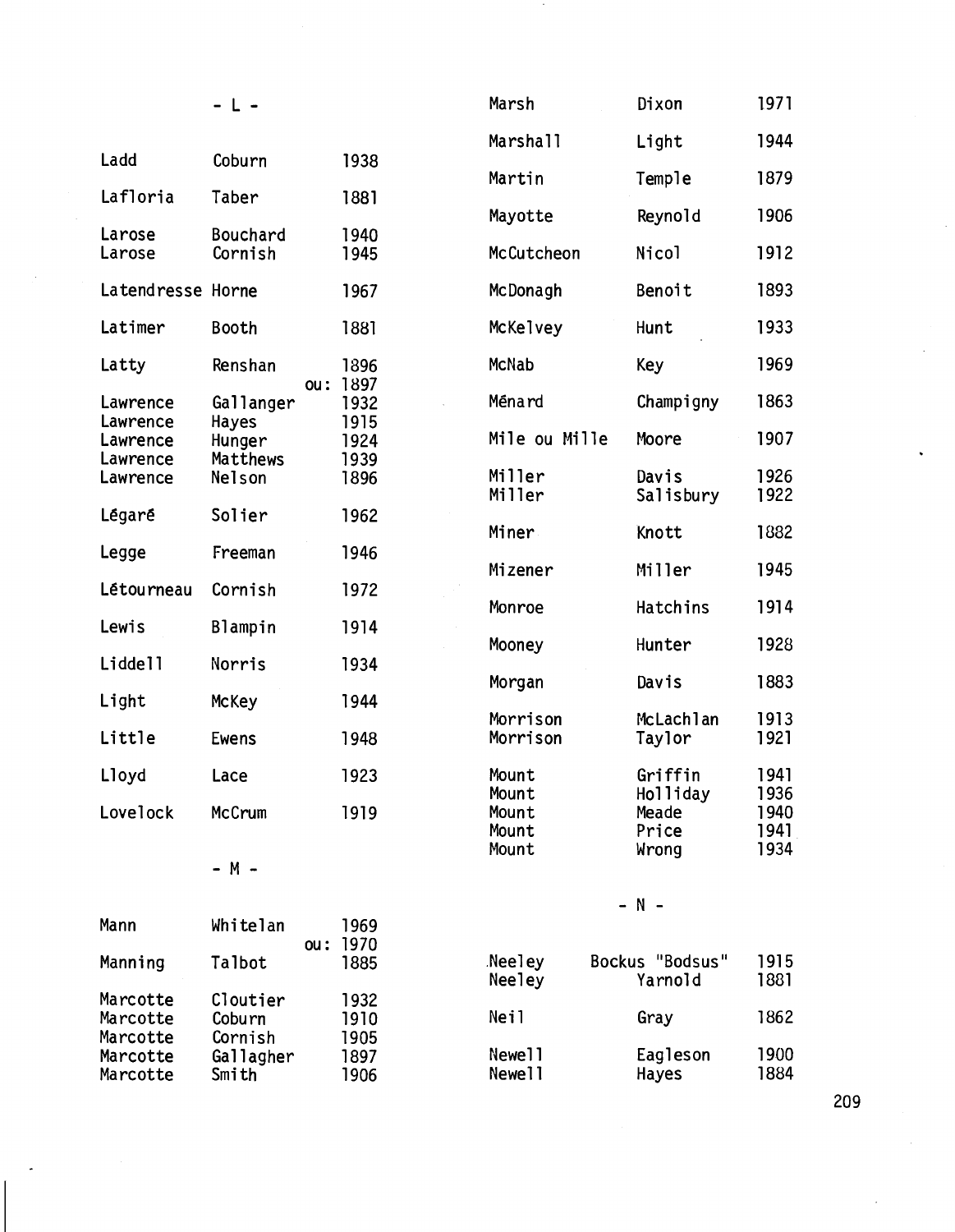|                                  | $- N -$                                            |                              | Robichaud<br>Robichaud           | John<br><b>Nobes</b>                        | 1949<br>1941            |
|----------------------------------|----------------------------------------------------|------------------------------|----------------------------------|---------------------------------------------|-------------------------|
| Norris                           | Lapierre                                           | 1932                         | Roach<br>Roach                   | Bell<br><b>Blamey</b>                       | 1846<br>1842            |
|                                  | $-0 -$                                             |                              | Robert                           | <b>Brilton</b>                              | 1918                    |
| 0'Reilly                         | Wing                                               | 1953                         | Roberts<br>Roberts               | Dudley<br>Stanbridge                        | 1895<br>1936            |
|                                  | $- P -$                                            |                              | Robinson<br>Robinson<br>Robinson | <b>Brack</b><br>Marcotte<br>Sicotte<br>1865 | 1883<br>1891<br>ou 1895 |
| Page                             | Fisher                                             | 1967                         | Rollins                          | Smith Earl                                  | 1937                    |
| Payne                            | Crossfield<br>Garland                              | 1946<br>1944                 | Rollins                          | Smith Elsworth                              | 1936                    |
| Payne<br>Payne                   | Irwin                                              | 1918                         | Roman                            | Ball                                        | 1891                    |
| Penny                            | Frederick                                          | 1865                         | <b>Ross</b>                      | Lamb                                        | 1972                    |
| Phelps                           | Ingalls                                            | 1923                         | Richard                          | Raineau                                     | 1897                    |
| Phelps                           | McGlory                                            | 1901                         | Richardson                       | Gaylor                                      | 1920                    |
| Picks                            | Dudevoir                                           | 1936                         | Rouse                            | Wright                                      | 1879                    |
| Porter                           | Folley                                             | 1905                         | Rowe 11                          | Fisk                                        | 1940                    |
| Powlton                          | <b>Noxes</b>                                       | 1971                         | Rowe 11                          | Harding                                     | 1970                    |
| Pratt                            | Armstrong                                          | 1922                         | Ruiter                           | Johnston                                    | 1934                    |
| Préfontaine                      | Fisk                                               | 1971                         | <b>Rumsby</b>                    | Williams                                    | 1924                    |
| Pretty                           | Willard                                            | 1922                         | Ryder                            | Booth                                       | 1880                    |
| Prowty                           | Levoy                                              | 1954                         |                                  | $-5-$                                       |                         |
| Purdy<br>Purdy<br>Purdy<br>Purdy | Collyer<br>Mottram<br>Sweet Chester<br>Sweet Frank | 1918<br>1925<br>1912<br>1913 | Sails                            | <b>Feller</b>                               | 1939                    |
|                                  |                                                    |                              | Sanders<br><b>Sanders</b>        | Chandler<br>Leduc                           | 1846<br>1862            |
|                                  | $- R -$                                            |                              | Sargent                          | Hall                                        | 1931                    |
| Ramo                             | <b>McWilliams</b>                                  | 1882                         | Savage                           | Tolley                                      | 1882                    |
| Robichaud                        | Aldrich                                            | 1940                         | Sayers                           | Norris                                      | 1938                    |

 $\bar{\beta}$ 

 $\overline{\phantom{a}}$ 

 $\sim$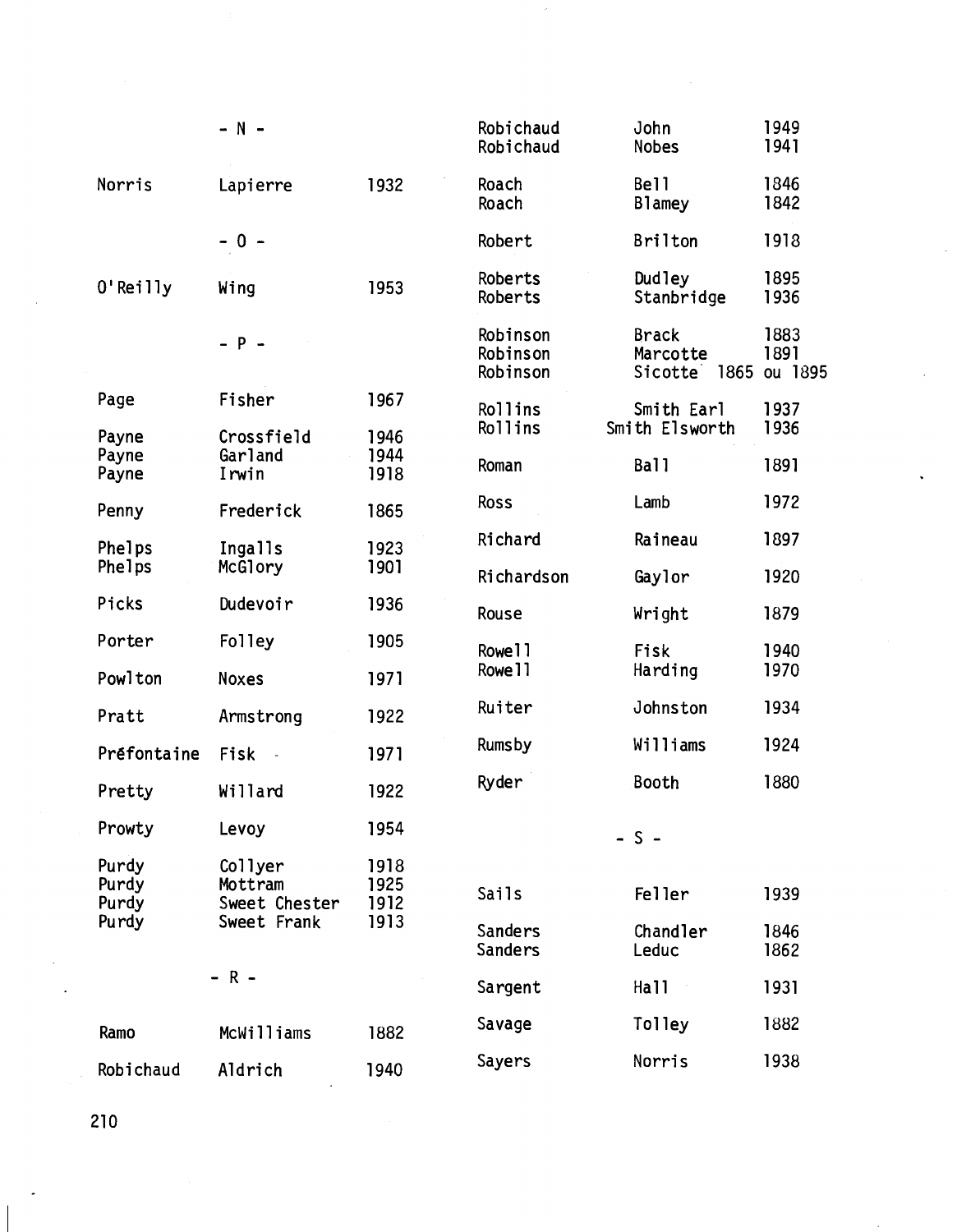| Seymour                          | Bell                                              | 1927                         |       |                            | $-$ T $-$                          |                      |
|----------------------------------|---------------------------------------------------|------------------------------|-------|----------------------------|------------------------------------|----------------------|
| Sidebottom                       | Mitchell                                          | 1969                         |       |                            |                                    |                      |
| Sinclair                         | F1ood                                             | $1963 -$                     |       | Taylor                     | Whitehead                          | 1969                 |
| Skinner                          | Hardy                                             | 1942                         |       | Temple                     | Newton                             | 1879                 |
| <b>Slee</b>                      | <b>Brown</b>                                      | 1939                         |       | Thompson<br>Thompson       | Crossfield<br>Lawrence             | 1919<br>1931         |
| Sma11                            | Crabbe                                            | 1902                         |       | Tibbits                    | Murphy                             | 1972                 |
| Smeaton                          | Heron                                             | 1951                         |       | Tracey                     | Lassemba                           | 1930                 |
| Smith<br>Smith                   | Marcotte<br>MacCutcheon 1943                      | 1917                         |       |                            | $- W -$                            |                      |
| Snodgrass                        | Wooley                                            | 1926                         |       |                            |                                    |                      |
| Snow                             | Hansford                                          | 1922                         |       | Walker                     | Crossfield                         | 1950                 |
| Snow                             | Paterson                                          | 1926                         |       | Washer                     | Neil                               | 1911                 |
| Sommerville                      | Lace                                              | 1976                         |       | Watson<br>Watson           | Wallace<br>Woodard                 | 1842<br>1921         |
| Soule                            | <b>Bunker</b>                                     | 1886                         |       | Wells                      | Carter                             | 1940                 |
| Sparking                         | Parker                                            | 1885                         |       | Wells                      | <b>Osbone</b>                      | 1844                 |
| Spencer                          | Purdy                                             | 1891                         |       | Whitehead                  | Rhicard                            | 1951                 |
| Standish<br>Standish             | Ashton<br>Loughey                                 | 1844<br>1858 ?               |       | Whitney<br>Whitney         | <b>Brewer</b><br>Chaplin           | 1961<br>1923         |
| Stone                            | <b>Brunton</b>                                    | 1930                         |       | Wilhelm                    | Williamson                         | 1935                 |
| Stowell                          | Gibbs                                             | 1881                         |       | Willard                    | <b>Bradford</b>                    | 1858                 |
| Streeter<br>Streeter             | <b>Bockus</b><br>Lewis                            | 1937<br>1927                 |       | Willey<br>Willey<br>Willey | <b>Barnes</b><br>Mosgrave<br>White | 1933<br>1940<br>1944 |
| Sutherland                       | Young                                             | 1900                         |       | Willhouse                  | Leslie                             | 1940                 |
| Sweet<br>Sweet<br>Sweet<br>Sweet | Bain<br>Gallagher<br>Purdy Henry<br>Purdy Stanley | 1906<br>1938<br>1907<br>1906 |       | Williams<br>Williams       | Grubb<br>Prescott                  | 1923<br>1906         |
| Sweet<br>Sweet                   | Seale<br>Walker                                   | 1898<br>1951                 |       | Wing                       | Strange                            | 1913                 |
| Swett                            | Merrifield 1879                                   |                              |       | Wood                       | Drake                              | 1867                 |
|                                  |                                                   |                              |       | Woodard                    | Allen                              | 1880                 |
|                                  |                                                   |                              |       | Wright                     | Roger                              | 1966                 |
|                                  |                                                   |                              | $Y -$ | Yarnold<br>Year            | Neeley<br><b>Buckanan</b>          | 1882<br>1940<br>211  |

 $\bar{\bar{z}}$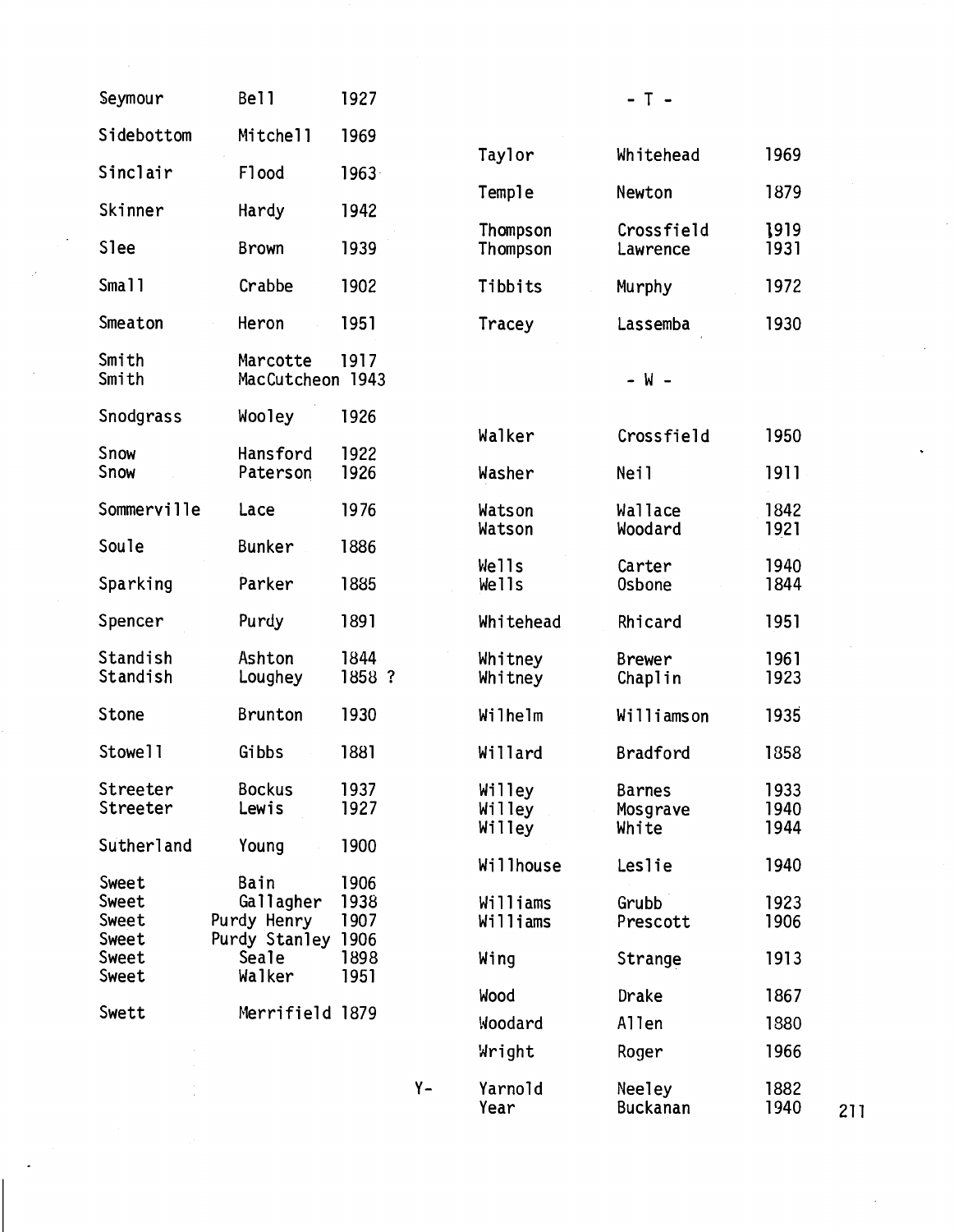#### COMPTE RENDU DE LA REUNION MENSUELLE DU 16 DECEMBRE 1981

M. Jacques Fortin débute la réunion par l'annonce de quelques nouvelles brèves. Il signale le décès d'un de nos membres, M.Jean Gaboury. Il informe ensuite l'assistance des noms des nouveaux membres. Un atelier de généalogie sera offert durant l 'hiver; la date exacte sera communiquée au mois de janvier.

En deuxième lieu, M. Denis Racine, Président de la Société historique de Québec, présente son calendrier de photos anciennes pour l'année 1982 et M. Marc Beaudoin, de la Fédération des Sociétés d'histoire du Québec, explique la campagne de diffusion du macaron de généalogie.

M.D.-R.Brochu présente ensuite le conférencier invité, M. Paul Darisse, né à Kamouraska, il poursuit ses études à Sainte-Anne et a l'Université Laval d'où il est diplômé arpenteur-géomètre.

M. Darisse nous expose ensuite son excellente conférence illustrée par des diapositives appropriées dont voici le résumé:

L'auteur montre comment, partant de sa place natale, Saint-André de Kamouraska, il a d'abord cherché a découvrir qui étaient ses ancêtres, puis ses cousins. Commepremière découverte, il constate que tous les Daris et Darisse de la région allant de Saint-Jean-Port-Joli jusqu'a Rimouski sont les descendants de Berthélémi Darris, né à la Rivière-Ouelle le 17 juin 1771. Ce Berthélémi a un frère aîné, Jean-Pierre, né au même endroit le 29 décembre 1767. Tous deux sont issus de Jean-Pierre Darris et de Marie Charlotte Sajos, mariés à Saint-Louis de Kamouraska le 12 janvier 1767. Le fils aîné, Jean-Pierre, a épousé Reine Boucher le 26 novembre 1793, a la Rivière-Quelle, et, vers 1820, est allé s'établir a Saint-Michel de Napierville. Ses descendants habitent maintenant la région de Montréal et sont ordinairement connus comme étant des Dorris ou des Doris. Plusieurs descendants des deux frères habitent les États-Unis, en particulier dans les régions de Boston et de Chicago. Dans les archives, on retrouve les noms des membres de cette famille sous une vingtaine d'orthographes différentes.

Le premier ancêtre venu au Canada, vers 1750, se disait originaire de Gimon, diocèse d'Auch, en Gascogne. Commele nom de Jean-Pierre Darris ne figure pas aux archives de la Ville de Gimont, il a fallu étendre les recherches. D'après le contrat de mariage de 1767, les parents de Jean Pierre (dit Pierre), venaient de Préchac. Or, d'après un généalogiste de Toulouse, sans sortir de la Gascogne, on compte 9 localités appelées autrefois Préchac, et dont plusieurs ont changé de nom. L'auteur raconte les recherches effectuées aux Archives Départementales du Gers, et illustre sa causerie par des diapositives de documents relatifs a la famille Darris, et nous montre aussi quelques cousins de Gascogne et les lieux qu'ils habitent, avec des photos de maisons habitées par les Darris et les Brandelac. L'auteur préconise la formation d'une association de famille dans le but de rejoindre les cousins répandus au Canada et dans environ douze états des Etats-Unis d'Amérique.

Par la suite, M. Raymond Marcoux remercie le conférencier.

Raymond Marcoux Secrétaire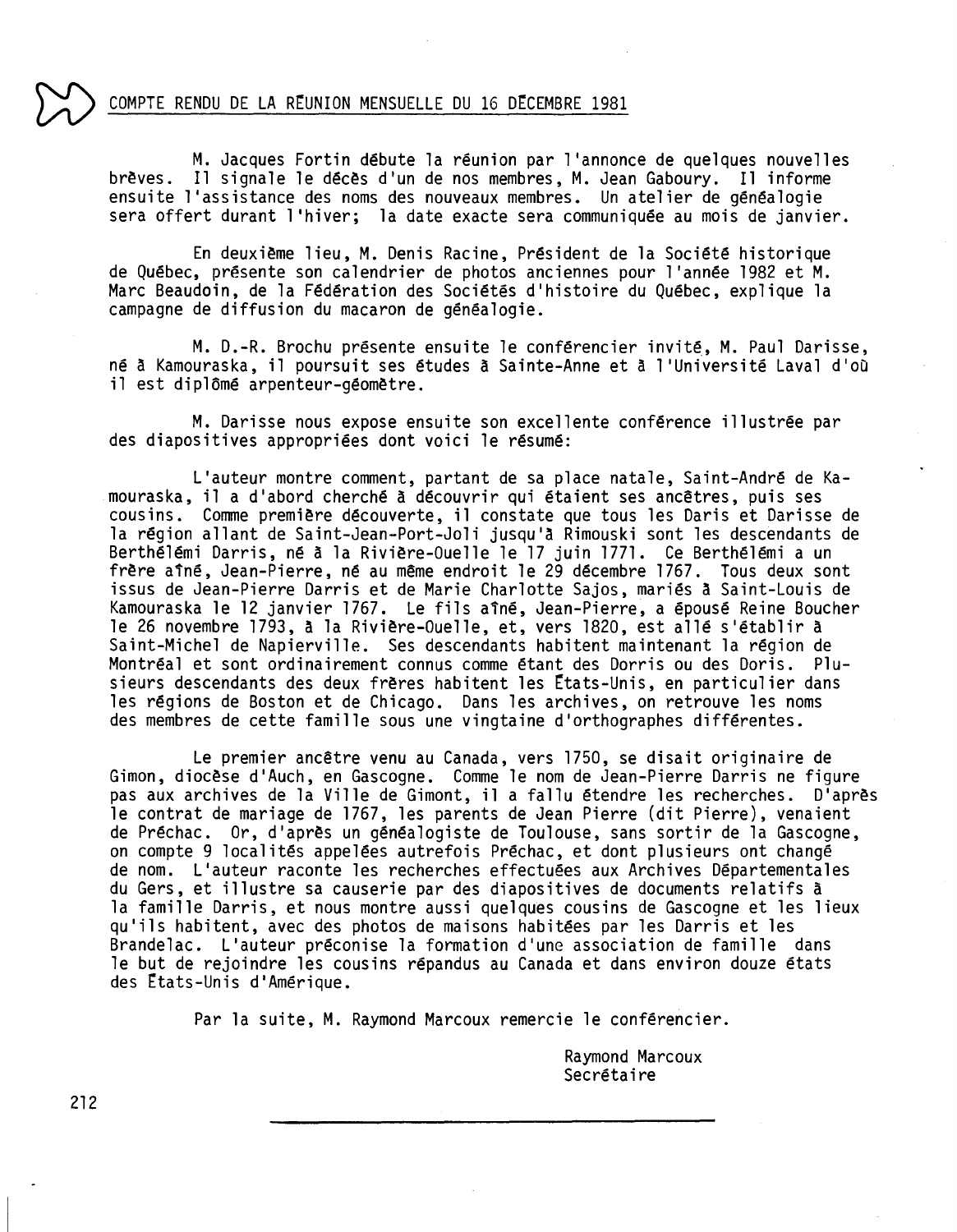#### TRAVAUX EN COURS

Compilé par H.P. Tardif

#### THOMAS BIRK (Tualatin, Oregon)

Je demeure en Oregon et toute ma lignée du coté maternel est canadienne-française. Bien entendu je m'intéresse a retracer tous mes ancêtres et voici ce que j'ai trouvé à présent:

- 1. Marjorie Primeau (ma mère) née le 12 aoOt 1919 a Escabana, Mich. mariée le 1er juin 1940 a Fred Birk.
- 2. Lawrence Napoléon Primeau, née le 9 juillet 1895 à Escabana, Mich.
- 3. Napoléon Primeau né le 3 décembre 1864 à Québec, marié le 21 octobre 1889 à Laura Sa1va.
- Mitchell Peter (?) Primeau, né à Ste-Martine, marié à Adé1ine 4. Legau1t.

Laura Sa1va était fille d'Hercule Sa1va né le 13 juin 1834 et marié à Margaret Bergeron d'Escabana. Je suis naturellement très intéressé aux familles Primeau, Sa1va, Legau1t, Bergeron, Martin et Thibeau1t. Certains de ces noms aux Etats-Unis s'écrivent Lego-Legeau, Salvot-Salvat-Silva, Bergeon-Bergon etc.. Si quelqu'un de la Société pouvait m'aider, je lui en saurais gré.

#### LUCIENNE MINGUY (Québec)

J'ai entrepris des recherches sur un grand nombre de sujets dont voici quelques-uns:

- a. Les ascendants d'Andrew Be1ami-y (Be11amy), l'ancêtre des familles Be11amyde Québec et de Détroit.
- b. Les ascendants de William Antrobus, aubergiste de Cokermouth, Cumberland, Angleterre, ancêtre de John Antrobus décédé aux Trois-Rivières en 1820 et de son fils le Col. Edmond William Romer Antrobus (1795-1852) aide de camp sous plusieurs gouverneurs. William Antrobus était aussi l'ancêtre du Révérend William Antrobus de Springfield, Angleterre, haut coté dans le clergé anglican et décédé en 1853.
- c. Les descendants de Pierre Bréhaut, jerziais de St-Pierre et Miquelon décédé à Québec en 1818 et de Thérèse Bellamy, mariée en secondes noces à William Grant Sheppard de Sillery et décédé aux Trois-Rivières.
- d. Faire la preuve s'il y a, que les familles Bissot (Bizeau et Bezeau) alliées aux familles Charest et Char1y sont une seule et même famille.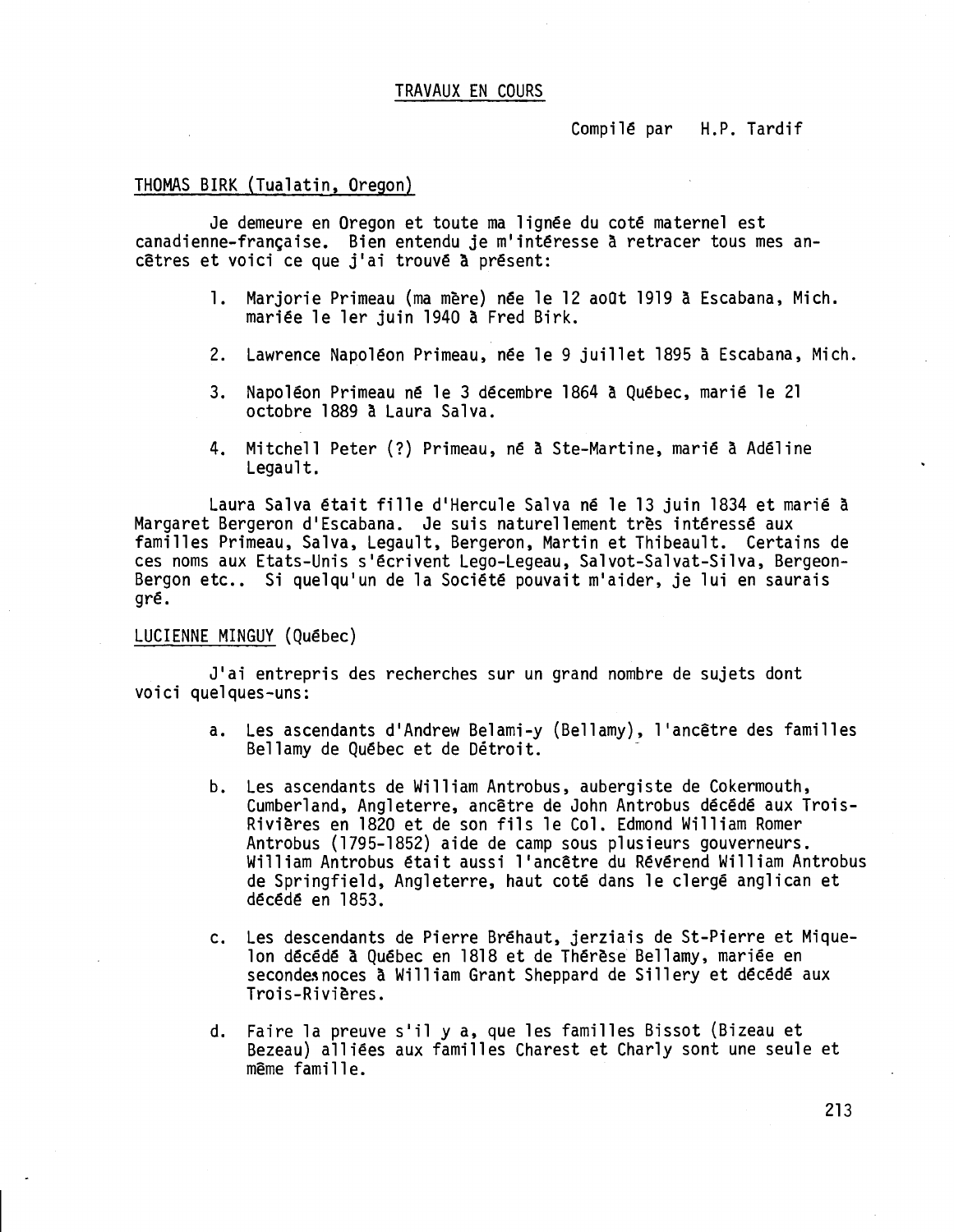- e. Biographie et généalogie de l'ancêtre Martin Guérard de St-Léonard de Honfleur, évêché de Rouen et de Marie Boëte (Bois) dont les descendants vivent encore sur la terre ancestrale à St-François, Ile d'Orléans.
- f. Biographie et généalogie de l'ancêtre Lacroix et de Joséphine et Eliza Lacroix dit Larose, mes deux grand-mères.
- g. Rechercher l'affiliation possible entre Eustache McGee(Minguy) mon ancêtre et Thomas d'Arcy McGee, originaire d'Irlande, membre du Parlement, assassiné à Ottawa le 7 avril 1868. J'en serais très reconnaissante, si les personnes possédant quelques notes sur les personnes ou sujets mentionnés ci-dessus pouvaient communiquer avec moi.

#### LUC MAINGUY (St-Augustin, Qué.)

Mes recherches portent sur trois grands sujets principaux:

- a. La généalogie et l'histoire des ancêtres Menguy, Mainguy, Minguy etc., dans le Québec et ailleurs dans le monde.
- b. L'histoire et tout ce qui se rapporte à St-Augustin (registre greffes de notaires, terriers, recensements etc.).
- c. Répertoire de mariages de paroisses où ont vécu un grand nombre de mes ancêtres.

#### BENOIT PONTBRIAND (Sillery, Qué.)

Présentement je concentre mes efforts sur les cinq projets suivants:

- a. Les mariages de St-Roch de Québec (1901-1981).
- b. Les notes marginales de Notre-Dame de Québec.
- c. Les notes marginales de St-Ours-sur-Richelieu.
- d. Les notes marginales de St-Roch de Québec.
- e. Le dictionnaire des Pontbriand, surtout du coté américain.

#### ALAIN TREMBLAY (Les Eboulements, Qué.)

Je travaille sur les grandes familles des Eboulements (1850-1981) et de St-Joseph-de-la-Rive (1931-1981). Ce projet consiste en une nomenclature des familles qui ont demeuré à ces deux endroits. J'ai recensé environ 20 000 actes de baptêmes, mariages et sépultures. Près de 3000 familles y ont été recensées. Près de cinq années de recherches ont été nécessaires pour arriver à un résultat positif et j'espère pouvoir publier bientôt.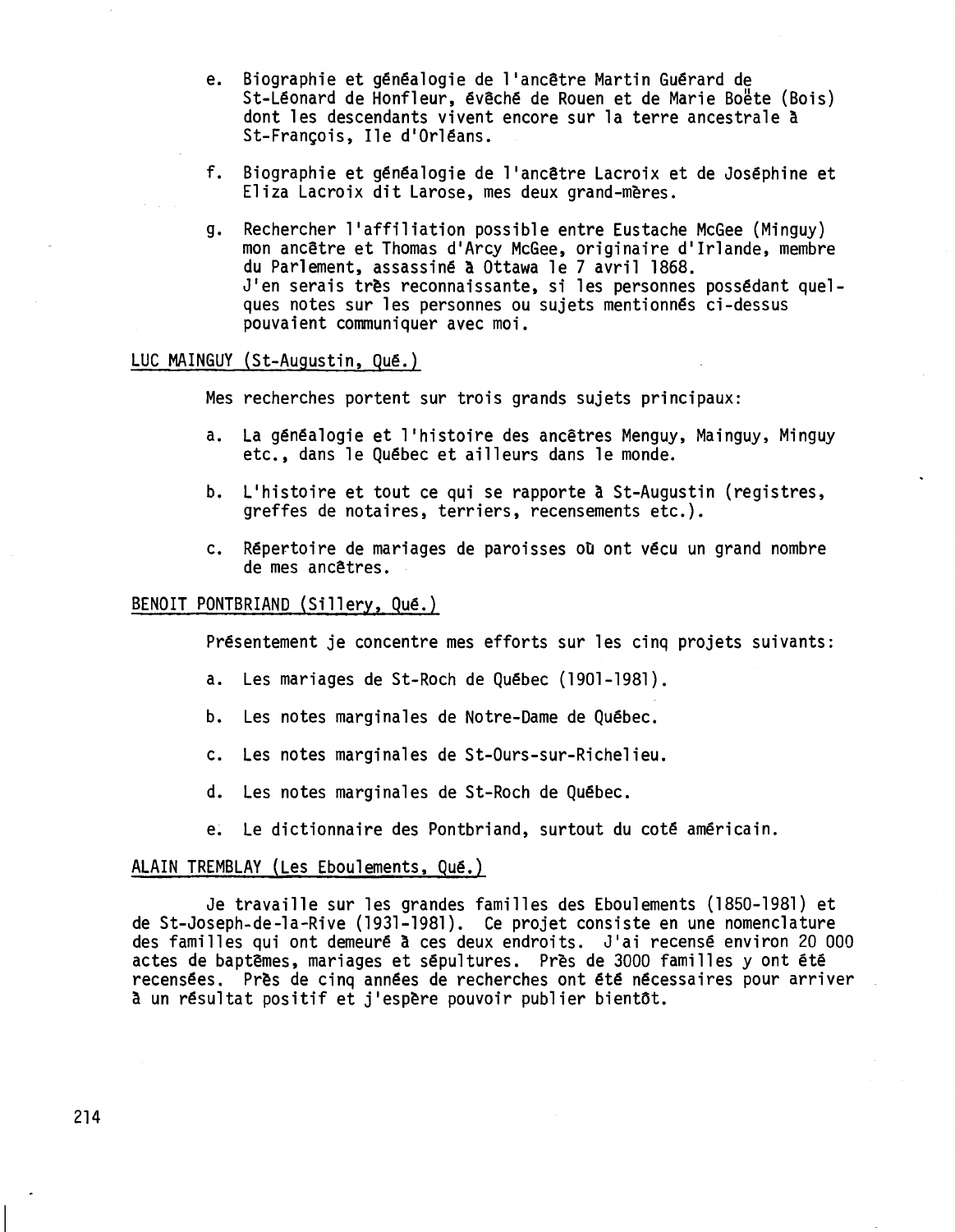#### FERNAND BASTIEN (St-Nicolas, Qué)

Mon ancêtre est Francois-Noël Vanasse de St-Maclou de Rouen en Normandie qui émigra en Nouvelle-France vers 1665 pour s'installer chez le notaire Jean Cusson au Cap-de-la-Madeleine. Son mariage avec Jeanne Fourrier date du 2 aoQt 1671.

Un de ses fils, Sébastin Jean-Baptiste Vanasse fut surnommé Bastien et devint la souche communedes Bastien originaires de Maskinongé, St-Justin, Louiseville et des environs. En plus des familles Vanasse, d'autres de ses fils devinrent la souche des Vertefeuille, Précourt et Beauvais.

Dans le but de publier plus tard, je suis à faire des recherches sur l'histoire et la généalogie des familles Vanasse et Bastien. J'ai entrepris de retracer tous les baptêmes, mariages et sépultures de ces deux familles tant au Canada qu'aux Etats-Unis.

Avec les notes que j'ai présentement il me fera plaisir d'échanger des sources de renseignements ou des travaux concernant ces deux familles.

#### AGATHE VILLENEUVE (Mont St-Michel, Qué)

Présentement je suis a la recherche de mes ancêtres Lamoureux. Le saut est difficile a faire entre les années 1760 et 1860 et je suis "arrêtée" a monarrière-grand-père François Lamoureux,marié a Julienne Rose vers 1838-39. Il serait décédé à Ste-Adèle. Il me manque les deux ou trois générations suivantes pour remonter jusqu'a Louis Lamoureux. Les Lamoureuxont presque tous vécu a Boucherville, Sault-aux-Récollets, Rivière-des-Prairies, Ste-Adèle et Ste-Agathe-des-Monts.

#### LISE BELLAVANCE (Cap-à-l'Aigle, Qué.)

Je suis en train de compléter mon arbre généalogique (Gagné dit Bellavance). Je m'intéresse particulièrement à la petite histoire de ma famille, l'origine du nom Bellavance, les déplacements et occupations de mes ancêtres, les particularités génétiques ou autres etc.. Eventuellement, j'aimerais instaurer un regroupement de ces familles. Me trouvant dans une région défavorisée en bibliothèques ou en sources diverses d'information, j'aimerais bien correspondre avec des gens susceptibles de m'aider et je les remercie d'avance.

#### GILLES FALARDEAU (Ancienne-Lorette, Qué.)

Je m'intéresse à plusieurs aspects de mon ascendance ancestrale:

- a. L'origine du patronyme Falardeau.
- b. L'ascendance Falardeau en France.
- c. La traversée de l'ancêtre de tous les Falardeau d'Amérique.
- d. La progéniture des descendants en ligne directe.
- e. Le site d'établissement des descendants.
- f. Le lien entre le mode de vie des ancêtres et leur milieu.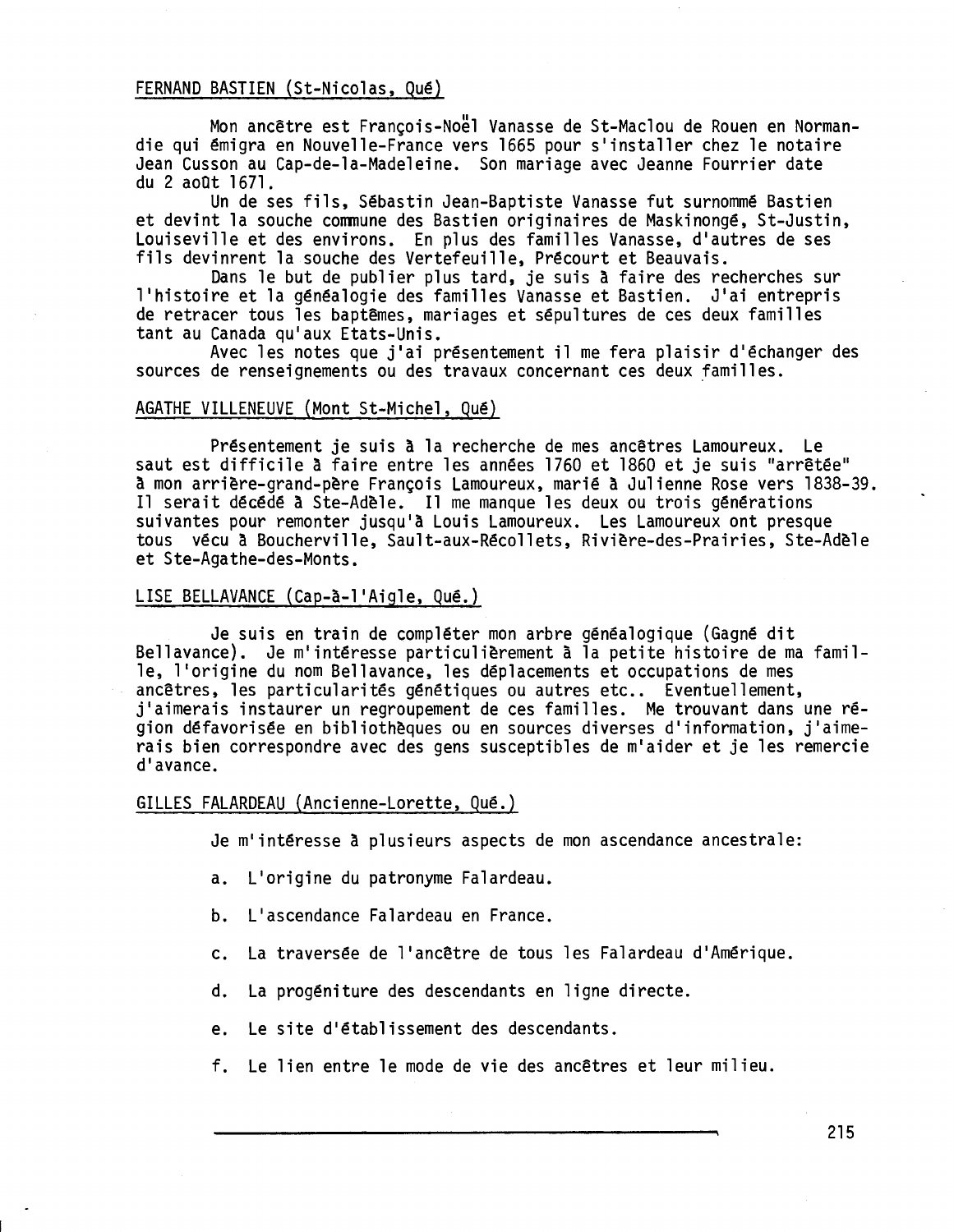NOUVEAUX MEMBRES

1315 - TURGEON, Maurice, 1056 Addington, MONTREAL, Qué. H4A 3G4 <sup>1316</sup> - BILODEAU, Roger, 215 rue Caron, LORETTEVILLE,Qué. G2B 3A9 <sup>1317</sup> - CLOUTIER, Robert, 581 des Pionniers Est, L'ISLET-SUR-MER, Qué. GOR2BO 1318 - BERNARD, Denis, 1288, 1ère Avenue, THETFORD MINES, Qué. G6G 1Y8 1319 - OUELLET, Rose-Ange, 9776 Notre-Dame Est, MONTREAL, Qué. H1L 3M3<br>1320 - DUMAS, Paul, Case postale 188, TROIS-RIVIERES, Qué. GOL 4KO (étudiant) 1320 - DUMAS, Paul, Case postale 188, TROIS-RIVIÈRES, Qué. GOL 4KO 1321 - HEBERT, Mme Mathias, 3350 rue Joncas, app. A-401, BEAUPORT, Qué. G1E 6R4 1322 - FRtCHETTE,Louis, 2590 rue Plaza, SILLERY, Qué. G1T lX2 1323 - DUMAS-VALLÉE, Lise, 2212 Parc Lotbinière Nord, SILLERY, Qué. G1T 1G6 1324 - BOLDUC, Charles, 300 de la Falaise, HAUTERIVE, Qué. G5C 1S4 <sup>1325</sup> - FORTIN, Marie-Ange, Case postale L'ISLET-SUR-MER, Qué. GOR2BO 1326 - LACROIX, Béatrice, 926, 6e Avenue Centre (2e étage), CHARNY, Qué. G6W 4Ll

CHANGEMENTS D'ADRESSE

0976 - TREMBLAY, Alain, 26 Rang St-Laurent, BAIE ST-PAUL, Qué. GOA 1BO 0573 - THERRIEN,Onil, 505 de la Savane, LEGARDEUR,Qué. J6A 5H5 0209 - LAPLANTE, Julienne, 138 rue Vachon, BEAUPORT, Qué. G1C 2V5 0023 - GODREAU, Jean-Yves, 1287 av. Allard, STE-FOY, Qué. GlW 3G3 0896 - FORTIER, Isabelle G., 85 boul. St-Cyrille Est, QUEBEC, Qué. GlR 2A9 0711 - CÔTÉ, Jean-Paul, 149 Séraphin-Marion, BOUCHERVILLE, Qué. J4B 6T6 0824 - BRADLEY, Jeanne, 2 Parc Samuel-Holland, app. 483, QUEBEC, Qué. G1S 4S5 - Bibliothèque municipale, Case postale 1713, TROIS-RIVIERES, Qué. G9A 5L9

**ANNONCES** 

 $\blacktriangleright$  SOCIETES GENEALOGIQUES DE LA GENERALITE DE BOURGOGNE

Les sociétés généalogiques de Bourgogne seraient heureuses de nouer des relations suivies avec les généalogistes canadiens et en particulier avec ceux de souche bourguignonne. Les colonnes de leur revue «Nos Ancêtres et Nous» nous sont ouvertes pour toute recherche pertinente et toute participation a la documentation généalogique. Pour toute information additionnelle et toute communication, prière<br>de s'adresser à: Sociétés Généalogiques de la Généralité de Bourgogne, Sociétés Généalogiques de la Généralité de Bourgogne,<br>92 bd P.V. Couturier

94240 L'Hay-les-Roses France.

\* MESSAGE DE SYLVIE TREMBLAY 2015, Hélène Boulé, Sainte-Foy, Qué. GlV 4J3

Suite au décès de M. Jean Gaboury, j'ai décidé de prendre la relève. Je compte mettre à jour la compilation des mariages des oaroisses catholiques de la Ville de Québec. En ce qui concerne la vente de ses livres (publications), les personnes intéressées pourront communiquer avec moi. <sup>216</sup>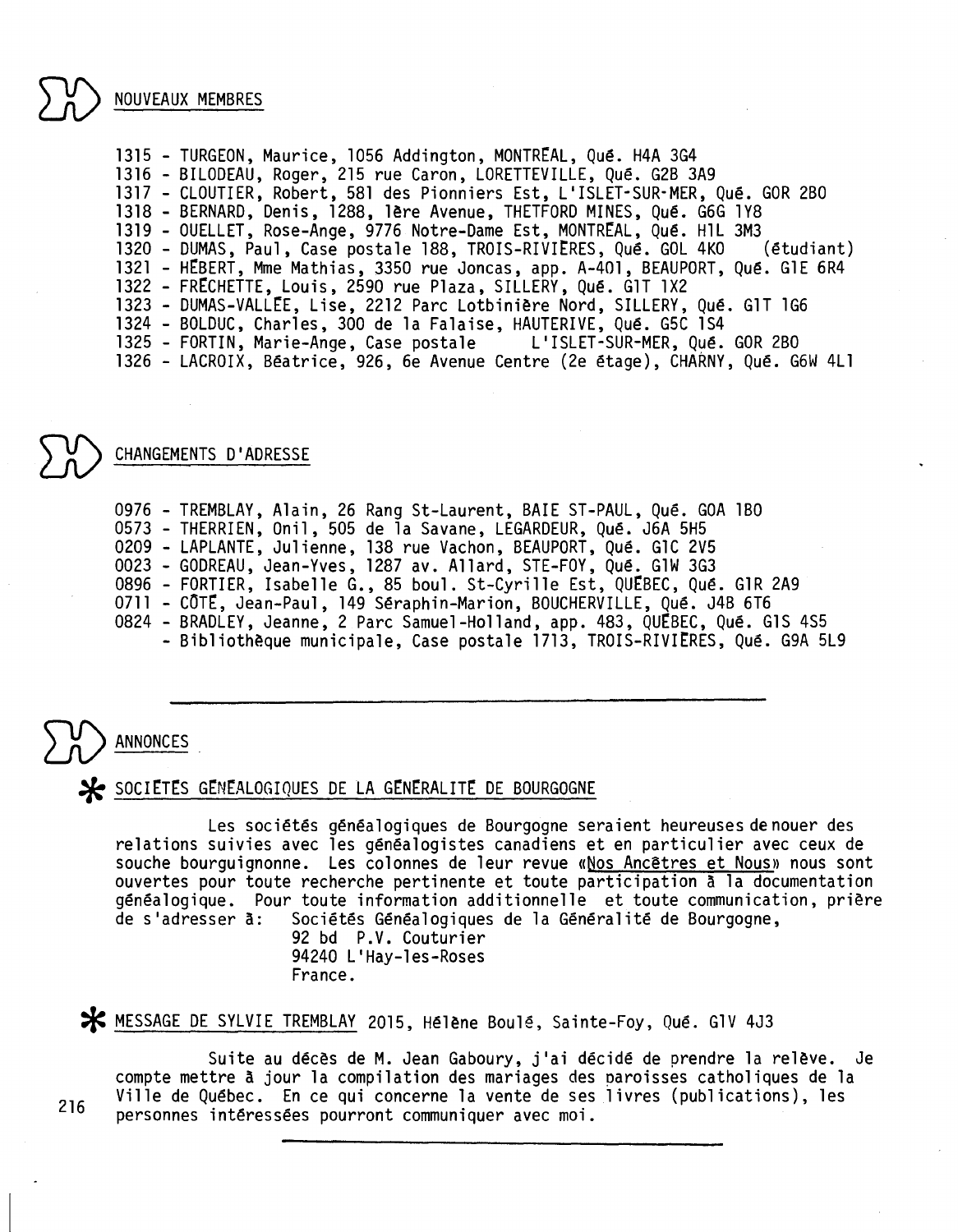#### LE COURRIER DE LA BIBLIOTHEOUE

#### par Diane Duval

La chronique de ce mois se caractérise tout spécialement par la mention de dons ou d'acquisitions de parutions toutes récentes. Remerciements chaleureux a tous nos donateurs.

Pour le bénéfice des nouveaux membres surtout, je désire vous faire part qu'un index des familles étudiées par les membres de la Société est a la disposition des chercheurs a la bibliothèque. La consultation se fait sur place seulement, mais les membres de l'extérieur de la région de Québec pourront obtenir les mêmes renseignements en consultant la note de J.F. Tardif dans L'Ancêtre de septembre 1981, qui donne les références aux listes déja publiées.

Enfin, l'article de ce mois sur le fonds Gérard Gallienne est publié grâce a la collaboration de monsieur Georges Crête, bénévole a la bibliothèque.

#### DON EN ESPECES

0688 - Georges Crête 5\$

#### DONS DE VOLUMES

de Sylvie de LaRochelle, directrice de l'information et des affaires publiques a Bell Canada

Annuaires des téléphones de Québec en 1905 et des Trois-Rivières en 1888 ainsi qu'une histoire du téléphone pour Québec, Sherbrooke, Trois-Rivières et l'Ile d'Orléans.

#### D'un membre

Le Comité du 125e anniversaire de Ste-Sophie, Ste-Sophie se souvient..., Ste-Marie-de-Beauce, 1981, 572 p.

D'Entremont Clarence-J., Histoire du Cap-Sable de l'an Mil au Traité de Paris (1763), Vol. l a 5, Hébert publications, Eunice Lousiane, 1981.

Bonier Marie-Louise, Débuts de la colonie franco-américaine de Woonsocket, Rhode Island. Coll. Gabriel Nadeau, éd. Bergeron inc. Montréal, 1981, 342 p. Ce livre est une réimpression de l'édition originale de 1920, Framingham, Mass. que nous avons aussi a la bibliothèque.

#### De l'auteur

Beaulieu J.-F., Mariages de (Notre-Dame des anges) de Notre-Dame des Neiges de Trois-Pistoles 1713-1979 éd. Bergeron, Mtl, 1981, 415 p.

D'Esther Oss - Divers annuaires: Marcotte, judiciaire etc. et bottins: des ingénieurs du Québec, médical, etc.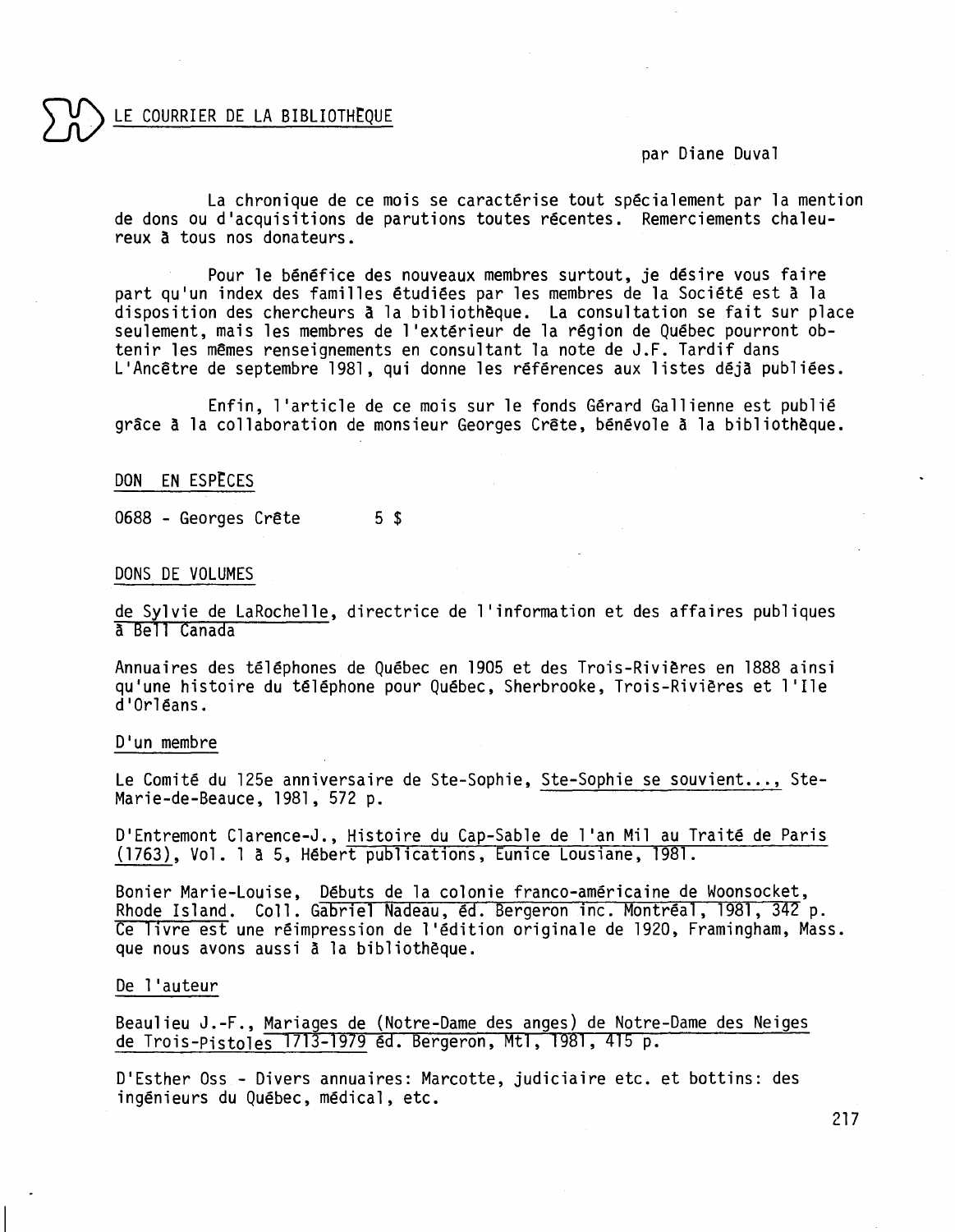#### ACQUISITIONS

- CHARBONNEAU Hubert, LEGARE Jacques, Répertoire des actes de baptêmes, mariage, sépulture et des recensements du Québec ancien 1700-1729, vol. 8, 9, 10, 11, 16, 17, PUM, Montréal, 1981. La bibliothèque possède déjà les volumes l à 7.
- PONTBRIAND Benoît, Mariages de Notre-Dame de Québec 1901-1980, no 102, Sillery, 1981,500 p. Ce répertoire préfacé par M. Roland-J. Auger contient une bibliographie sur Québec ainsi qu'une longue liste de surnoms et de variations des noms.

#### NOUVELLES PUBLICATIONS

- Un répertoire de naissances et de baptêmes de St-Paulin 1850-1981 vient d'être mis en vente par l'auteur l'abbé Joseph Gervais. Vous pouvez vous le procurer en lui écrivant a 2870 rue Laf1èche, St-Paulin, Co. Mask. JOK 3GO. Le coût est de  $15<sup>5</sup>$ plus les frais de port.
- Répertoire des mariages de St-Pierre et St-Paul de Lewiston, (1869-1979) Maine, U.S.A. En vente au prix de 50 \$ U.S. plus 5% pour frais de poste. Pere Dominicains, 27 Bartlett Street, Lewiston, Me 04240, U.S.A.
- '200' Family Trees from France to Canada to U.S.A. Vol. III. Ce livre commeles deux premiers contient 200 nécrologies de Franco-américains tirées des journaux locaux avec ancêtres jusqu'en France. Ces nécrologies donnent les parents, enfants, frères et soeurs avec époux et épouses des décédés. En vente au prix de 12 \$ U.S. chez Youville Labonté, 267 Minot Ave., Auburn, Me 04210, U.S.A.

#### PETITES ANNONCES

La Société cherche à acquérir pour la bibliothèque et ses chercheurs, à prix raisonnable, deux séries de volumes:

- Tableau généalogique des mariages célébrés dans le diocèse de Rimouski<br>par Mgr C.A. Charbonneau, 1ère et 2e série 1701-1925.
- Dictionnaire national des canadiens-français par l'Institut généalogique Drouin, partie généalogique.

Nous désirons aussi nous défaire de 25 à 30 numéros de la Revue statistique du Québec publiée par le Bureau de la statistique, 1960 à 1980.

Pour toutes ces questions s.V.p. communiquer avec Diane Duval à 683-2003.

**--------**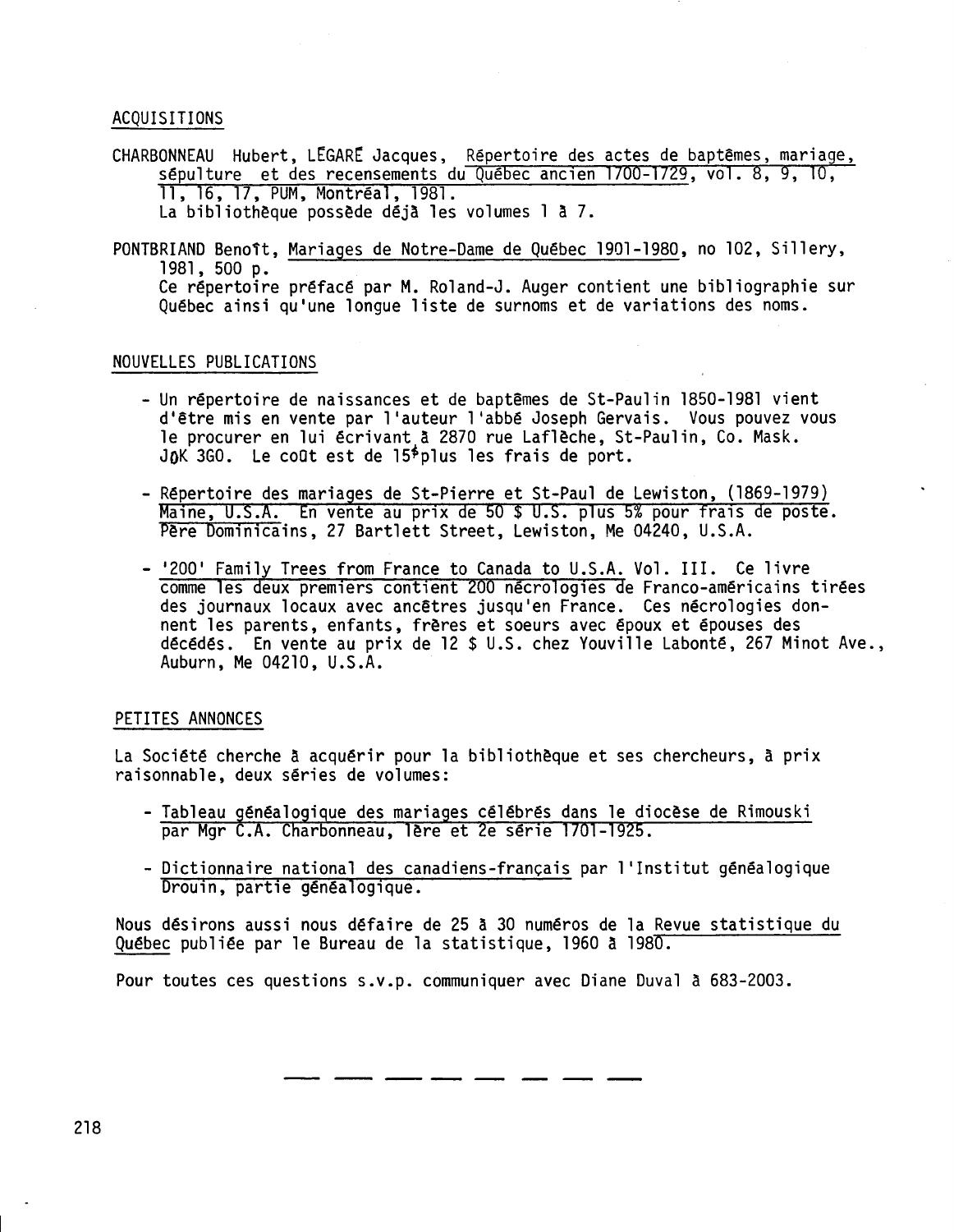#### LE FONDS GALLIENNE

#### par Georges Crête

Avant de parler du contenu du fonds Gallienne, il serait de mise de parler brièvement de Gérard Gallienne pour le bénéfice des membres plus récents.

Dans la revue L'Ancêtre, numéro de septembre 1977, M. René Bureau (membre no 1) nous parle de son ami, décédé le 31 juillet 1977. Il a été dessinateur, cartographe, généalogiste et historien, il a été parmi les membres fondateurs de notre société (membre no 16); il a fait les cartes de l'Ile d'Orléans, de Québec et de Montréal; de 1950 à 1970, il réalisa de nombreux tableaux généalogiques, dont quelques-uns sont classés à notre bibliothèque dans des chemises beiges. Les familles concernées sont les suivantes: Anctil-Gagnon; Audet-Roy; Amiot-Bellerose; Ampleman-Roy (Audy); Aumond (Francoeur)-Poirier; Audet-Poirier; Barré-Trudeau; Bergeron-Boisvert; Baril-Ménard; Bégin-Gagnon; Barré-Larocque; Beaulieu (Hudon)-Jean; Boily-Racine; Beaulieu-Langlois; Boulet-Lapointe; Barette-Lachapelle; Bolduc-Demeules; Benoit-Dion; Bélanger; Bradet-Coulombe; Bélanger-Belzile; Bouchard-Tremblay; Brulotte-Nadeau; Blondeau-Roy; Bouchard-Tremblay; Boisseau-Tremblay; Bureau-Lavigne; Bégin-Gagnon; Belles-Isles (Gagnon)- Rioux; Beaucher Morency- Terreau; Boivin-Drolet; Beaudry-Riopel; Beaubien-Garant; Bourget Massé; Bernier; Bilodeau-COté; Beaulieu-Lebel; Chabot-Labrecque; Cayer-Noel; COté-Dusseault; Coderre-Laplante; Coiteux-Jarret (Beauregard); Chenor-St-Pierre; Couil lard (Després)- Loiselle; Cuillerrier- Poirier; Chenet-Lacasse; Coderre-Desnoyers; Champagne-Grégoire; Campagna-Dancosse; Desnoyers-Viau; Desnoyers-St-Amant (Lebret); Desjardins-Fisseau-Laramée; Dufour-Lavoie; Dionne-Grandmaison; Denis (Quimper)-Morin; Dionne-Malenfant; Dorion-Villeneuve; Ferland-Lavallée; Godbout-Roy; Girard-Martel; Guérin-Reid; Gareau-Lebeau; Gagnon-Rioux; Gladu (Courtin)-Lal<sup>.</sup> (Ravenelle); Gibeault-Thibert; Gagner-Langlois; Genest-Labarre; Gallienne-Lapointe; Girard-Jetté; Gélinas-Héroux; Hamelin-Porter; Hudon-Langlois; Paul Hus- Jetté; Jetté- Latour (Forget); Jetté-Quintal; Jetté-Plamondon; Landry-Lefebre; Leclerc-Simard; Levesque-Rioux; Lafontaine-Labrecque; Letellier-Lacasse; Lebel-Michaud; Lussier-Morrisseau; Létourneau-Lussier; Laboissière-Martel; Levesque-Rioux; Lefebvre-Paquet; Leclerc-Robitaille; Lapointe-Paré; Lemay-Rouleau; Latulippe-Trépanier; Moreau-Paradis; Mongrainpronovost; Mercier-Parent; Normandin (Lajoie)-Paradis; Paquet-Royer.; Poulin-Rivard.

#### Les chemises rouges contiennent:

quelques actes notariés sur le premier ancêtre Fauteux; une filiation de la famille Dessaint-de-Saint-Pierre; une monographie de Nicolas Rivard, l'ancêtre des Lanouette par Jeanne Lanouette Patenaude; des actes notariés tels qu'inventaires concernant l'ancêtre Delisle; des photos parues dans les journaux; des découpures de journaux concernant la COte Nord; diverses photos de journaux sur la ville de Québec; plusieurs découpures de journaux concernant la rubrique: «Québec, il y a cent ans»; une étude sur la famille Hardy dit Chatillon, ainsi que des études et projets sur différents drapeaux canadiens.

\* \* \* \* \* \* \* \*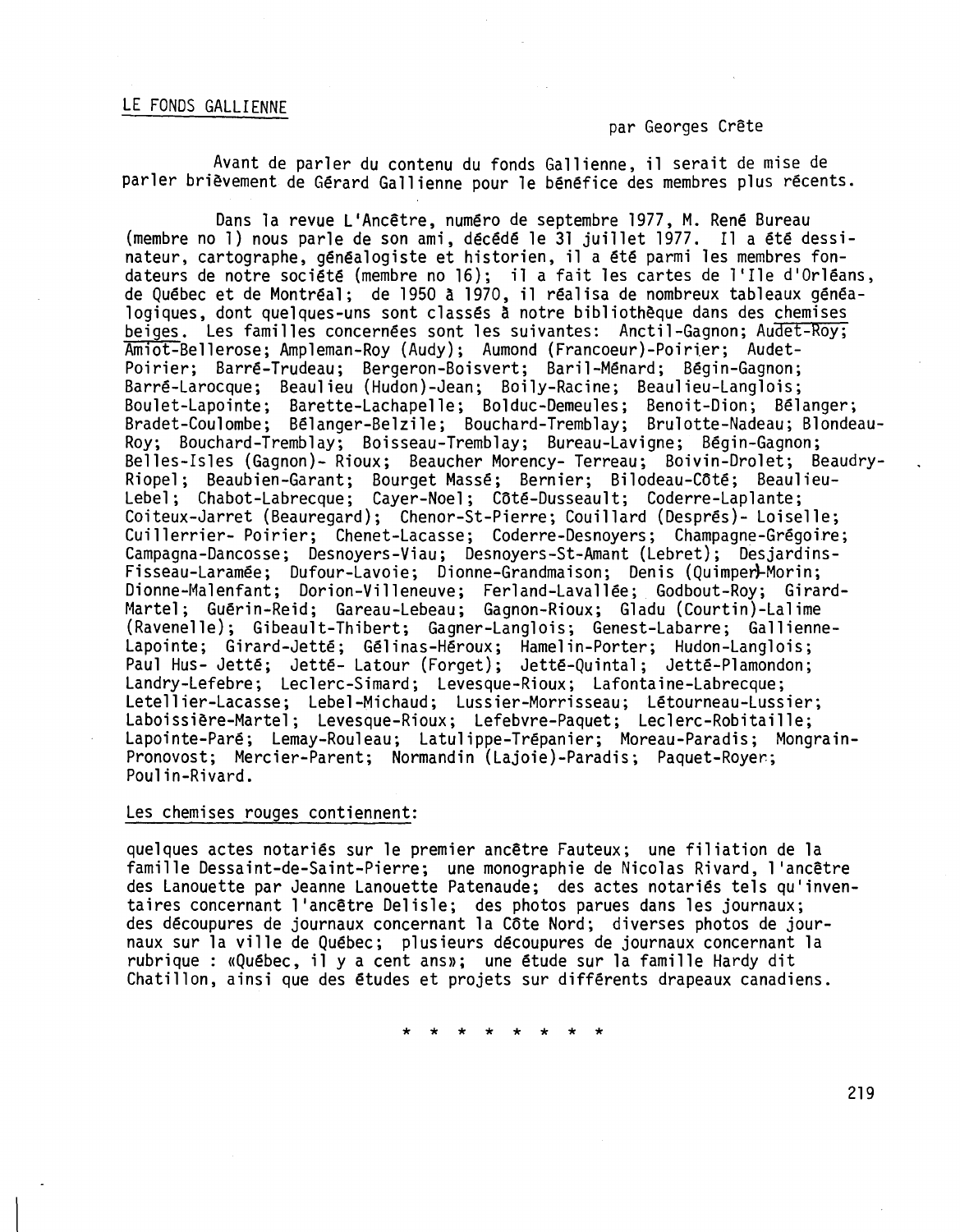## **Chronique«»Nouvelles**

#### ST-ADELPHE ET ST-PAULIN

Ces deux paroisses ont la chance d'avoir respectivement leur répertoire des mariages, baptêmes et sépultures. Quelles sources utiles pour les chercheurs! Félicitations aux auteurs. Les trois répertoires de St-Ade1phe (1890-1979) sont disponibles a: Société Historique de St-Ade1phe Inc., C.P. 69, St-Adelphe, Qué. GOX 2GO. Le répertoire des baptêmes de St-Pau1in (1850- 1981) est disponible chez l'auteur, l'abbé Joseph Gervais, 2870, rue Laf1èche, St-Pau1in (Maskinongé) Qué. JOK 3GO Prix: \$15.00.

Si les répertoires des mariages sont prioritaires et indispensables aux chercheurs en généalogie, les répertoires des sépultures ont leur place. Cependant très peu de chercheurs publient ce type d'ouvrage. Dans la région de Québec, nommons M. Napoléon Goulet, de St-Gervais (Be11echasse) et le Père François La1iberté, rédemptoriste. Ce dernier a publié les sépultures de Ste-Anne-de-Beaupré 1670 a nos jours. M. Maurice Perrault a compilé tous les baptêmes et sépultures de L'Assomption de 1724-1800. Parus en deux répertoires (numéros 17 et 18) au Centre de Généalogie, 240, avenue Da1y, Ottawa, Ont.

Dans le comté de Lévis, seuls la paroisse St-Henri possède a ce jour son répertoire des sépultures. Celui de la paroisse St-Nicolas (1694-1900) paraîtra en 1982. Aucune paroisse des comtés de Portneuf, Lotbinière, Québec, n'a encore un répertoire des sépultures.

#### UN CHERCHEUR TROP PEU CONNU

Rares sont au Québec des généalogistes de la trempe de M. Napoléon Goulet, de St-Gervais de Be11echasse. On sait qu'il a publié chez Bergeron Editions,

#### par Raymond Gingras

plusieurs répertoires de mariages. A la longue liste de ses travaux, il faudrait aussi ajouter des nécrologies et annotations marginales, par exemple Ste-F1avie 1850-1980, Ste-Luce 1842- 1980, St-Octave 1855-1980. Que d'autres plaquettes remplies de notes et de listes. Ces compilations, dactylographiées a 3 ou 4 copiés, devraient être retenues et appréciées davantage par les chercheurs en généalogie. Les sociétés de généalogie et les principales bibliothèques à travers la province devraient se procurer toutes ces compilations.

#### ALLARD

L'Association des familles A11ard, C.P. 191, L'Ancienne-Lorette, Qué. G2E 3M3 publie un bulletin «Nos trois souches». On y trouve d'excellents articles dont une liste d'ouvrages à consulter: Frégault, Groulx, Lanctôt et Trudel. Cependant la «bibliographie Al1ard» est à faire. Il faudrait ajouter les ouvrages strictement généalogiques tels les Recueils de Généalogies du frère tloi-Gérard Talbot; les répertoires des mariages (des centaines contiennent des filiations A1lard) par Pontbriand, Provencher, Proulx, Goulet, Campagna etc. Aussi d'autres biographies et monographies dans lesquelles les intéressés à la généalogie Al1ard y trouveront des renseignements indispensables. Feu le Père Archange Godbout avait rédigé d'excellentes notices biographiques des ancêtres Allard dans son volume Nos ancêtres au XVIIe siècle.

#### PETIT-ROCHER, NOUVEAU-BRUNSWICK

Notre collègue Mme Rosaline Guitard, C.P. 485, Petit-Rocher, N.B. EOB 2EO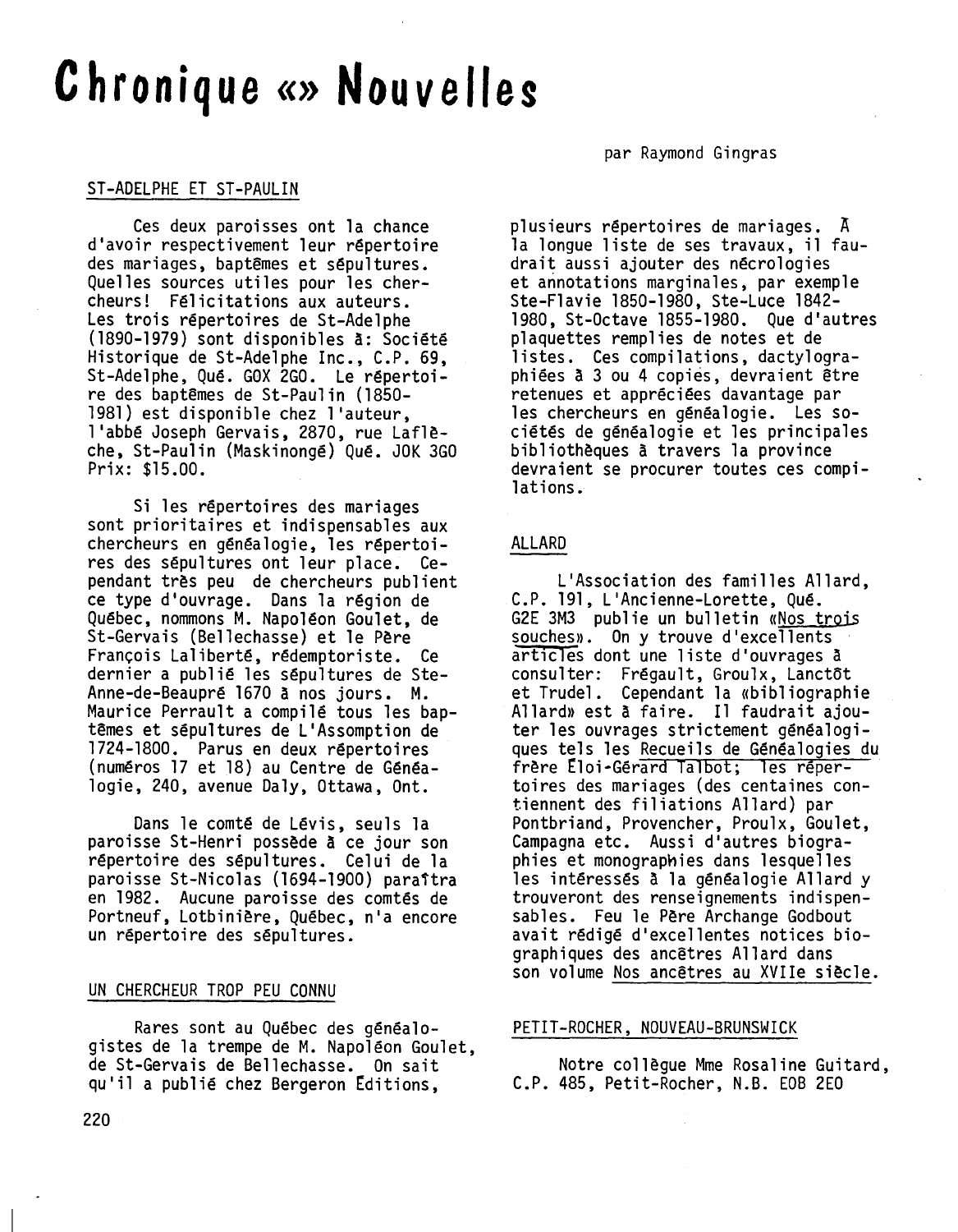publie toujours son bulletin NOUVELLES GENEALOGIQUES ET HISTORIQUES (abonnement \$9.00). Elle mérite, non seulement des encouragements, mais aussi la collaboration des autres sociétés francophones de généalogie. Son bulletin est rempli de notes et de renseignements sur les familles de son patelin. A faire connaTtre.

#### POULIOT

M. Lorenzo Pou1iot, l, Parc Samuel Hol1and appt. 1050, Québec, Qué. G1S4P2 continue, avec succès, la publication de son Arbre généalogique. Le no 10 (déc. 1981) contient la 8e génération (oncles et tantes de l'auteur). Initiative à imiter non seulement par d'autres Pou1iot, mais par nos collègues. Souhaitons que l'on trouve des publications similaires au Québec. Si chacune de nos familles comptait un chercheur avec la générosité et la disponibilité de M. Pou1iot, des ouvrages généalogiques se multiplieraient au Québec.

#### REGARD SUR LA FRANCO-AMERICANIE

Sous ce titre Pierre Ancti1 dans Le Devoir du 12 décembre 1971 fait l'analyse du volume de Normand Laf1eur Les Chinois de l'Est ou la vie des québécois émigrés aux Etats-Unis de 1840 à nos jours, Montréal, Léméac, 1981, 111 pages. Nos cousins «franco» liront avec intérêt cet article et aussi le livre... C'est maintenant à leur tour de publier davantage.

#### IRLANDE

Une maison commerciale de la Californie: Magee Publications, 3721 South Timber St., SANTA ANA, California 92707 USA s'offre à fournir, à prix raisonnable, des adresses utiles à travers l'Irlande afin de faciliter toute recherche dans ce pays.

#### ANGLETERRE

Une correspondante recherchant son aieul anglais, militaire en 1812, a obtenu réponse en s'adressant à: Public Record Office, Ruskin Avenue, NEW RICH-MOND, SURREY, England TW9 4DU.

#### ETATS-UNIS

- Aux Etats-Unis on a semble-t-il. retracé et compilé des adresse pour vous! Pour obtenir une liste de noms et adresses le coût vous sera fourni en joignant un timbre-réponse à THE INTERNATIONAL SURNAME INDEX, 1054, Florence St., IMPERIAL BEACH, California 92032 USA.

- A défaut d'ouvrages généalogiques sur les franco-américains du Vermont, les généalogistes québécois pourraient recourir aux services d'une généalogis- te d'expérience. Mrs. Vivian Viola Kill, Star Route - Box # 21, SHARON, Vermont 05065 USA.

- Si vous recherchez soit un mariage, un baptême ou une sépulture dans l'état du Massachusetts, le coOt est de \$2.00. tcrire à: Mrs. Elisabeth Poisson, 4 Menotomy Rd # 3, ARLINGTON, Mass. 02174 USA.

- Ceux, parmi les chercheurs, qui désirent savoir si des membresde leurs familles ont demeuré en Orégon, pourraient écrire à: Mrs. Nancy Prevost, 637 E., 18th SPOKANEWA 99203 USA.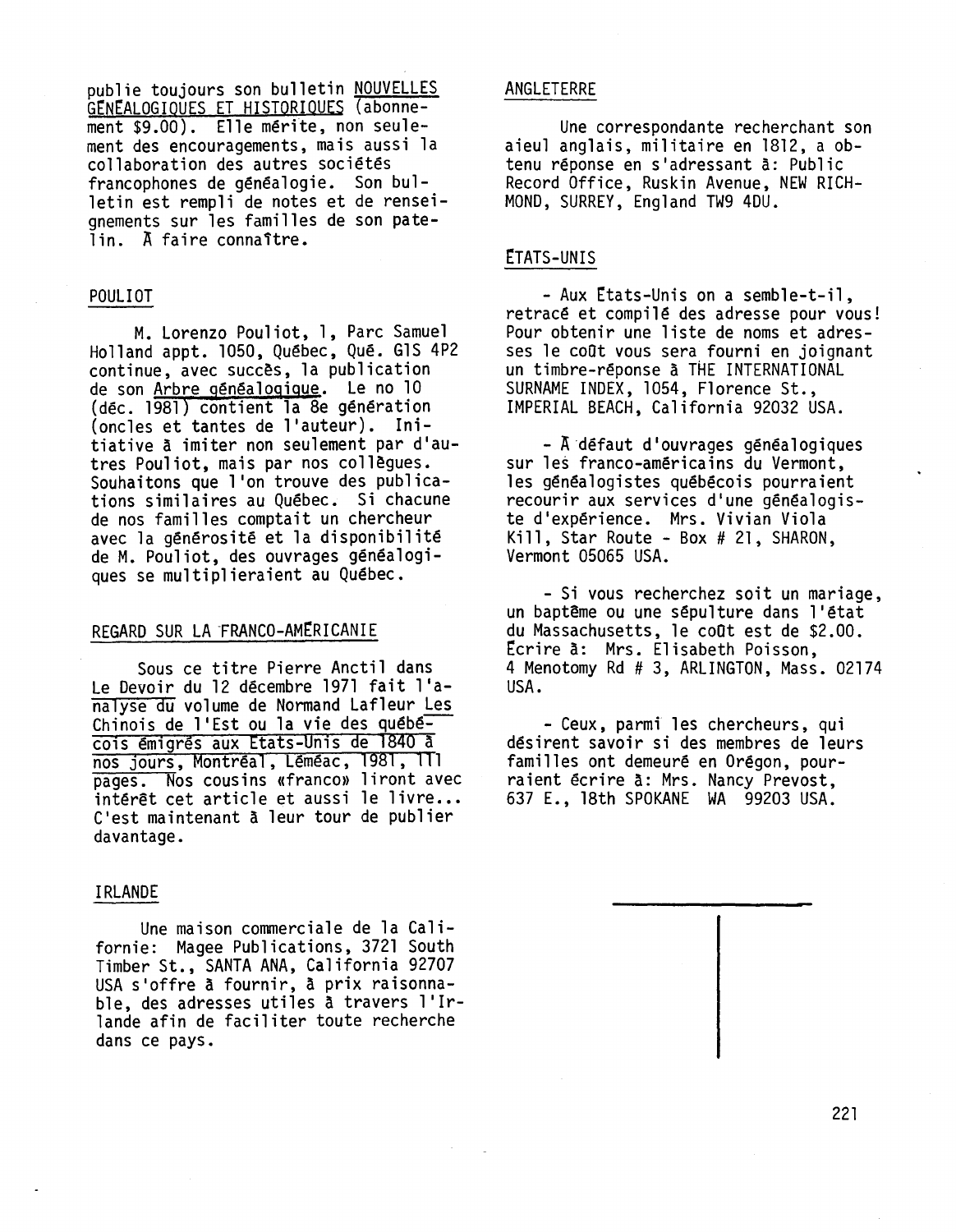# . **SERVICE d'ENTRAidE**

De Marie A. Barry  $# 1122$ 

- Q. <sup>370</sup> Jlai lu que vers 1845-1847 beaucoup d'Irlandais émigraient au Canada. A cause de la typho<sup>f</sup>de, il y avait beaucoup d'orphelins. Les prêtres disaient aux paroissiens que les orphelins devaient être adoptés. Les gens se conformaient à cette demande. Y a-t-il alors un moyen de savoir si un enfant était adopté ainsi?
- Q. 371 Pourquoi est-ce que beaucoup de surnoms sont deux noms avec "dit" dans l'intervalle? Qu'est ce qui a causé ce phénomène, je n'ai rien vu de semblable avec d'autres nationalités.

De Thérèse Demers Grava1 #877

Q. - 372 Date et endroit du mariage de Mary TARBURN et Elzéar TREMBLAY (prob1ab1ement région de Québec). Mary s'est convertie avant son mariage.

De André Dubois # 1217

Q. - 373 Je recherche le nom des parents de Guillaume DUBOIS,marié le 11-02- 1851 à St-Nicolas à Célina FILTEAU, de même que ceux de François DUBOISmarié le 11-02-1812 â St-Nico1as à Clothilde PAQUET.

De Denise Defoy # 1063

Q. - 374 Nom du père de Louis DEFOY marié à Marie-Charlotte HEBERT vers 1694 â Batiscan.

De Léo Therrien # 753

Q. - 375 Date du mariage de Jean-Baptiste DEMERSet Madeleine CÔTË, vers les années 1800 à 1810 et d'Augustin MARCHAND et Marguerite PLANTE, vers les mêmes années.

De Père Roméo Trahan # 396

- Q. 376 Les parents de Albert CHOUINARD, marié à Mary PHILMAN? Un fils, Alfred CHOUINARDest né à Montréal c. 1873: il épousa Mary SCANLON â North Adams Mass. c. 1895.
- Q. 377 Les parents de Lévis OUIMETTEné à Henryvi11e en 1867? Il épousa Joséphine (Hope) L'ESPËRANCEâ Swanton Vt, 31 août 1889.
- Q. 378 Les parents de Joséphine (Hope) L'ESPERANCE née à Henryville le 21<br>août 1870 ?

De Philippe Talbot # 631

Q. - 379 J.-Baptiste LtGARt épouse le 20 avril 1909 Josephine LECLERCà Lapatrie. Date, nom des parents et endroit du mariage de J.-Baptiste LEGARE époux de Zoée LAJEUNESSE ?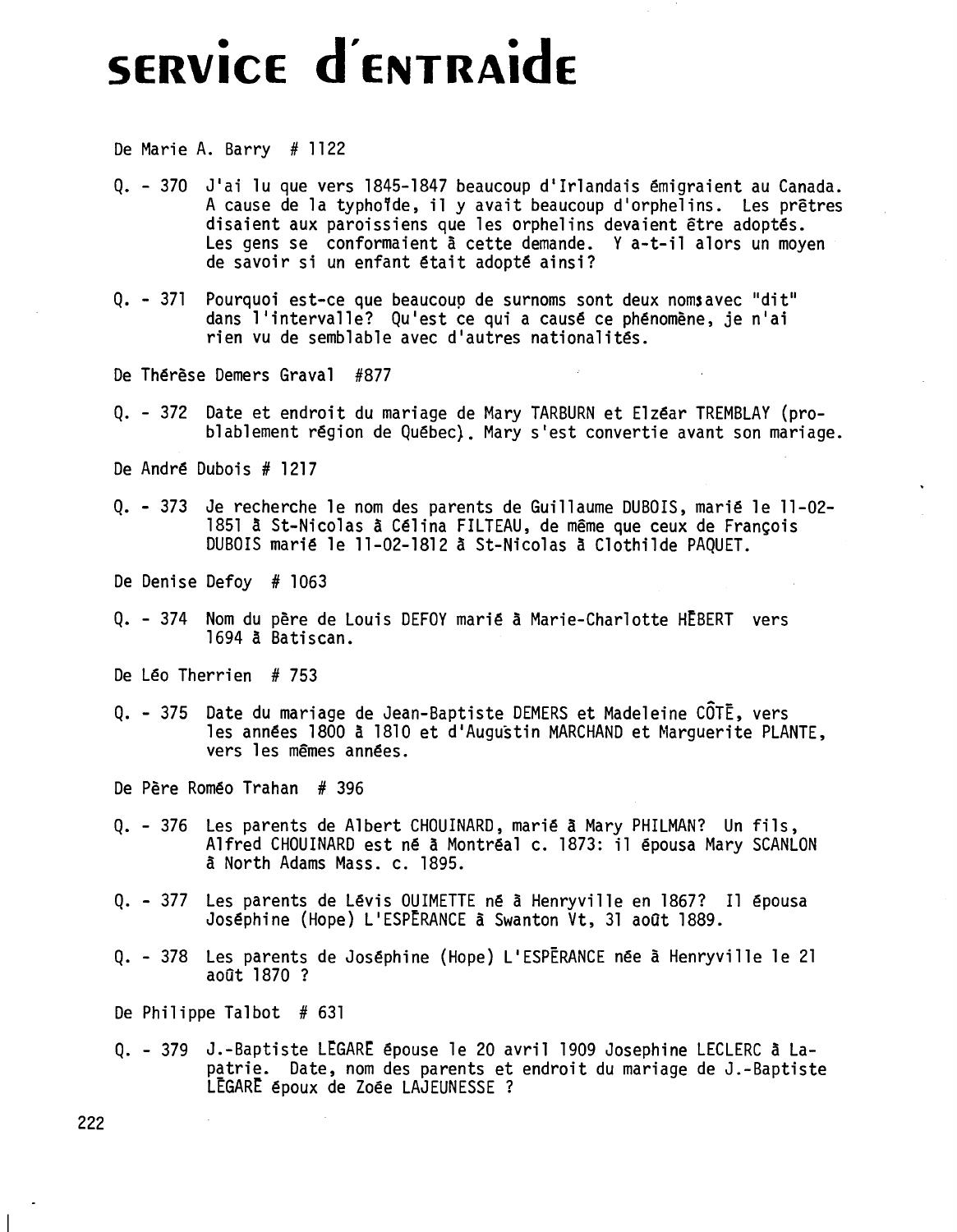De André Dubois # 1217

Q. - 380 Date et lieu du mariage de J.-B. DUBOISet Marie COTTIN (Dugal) ainsi que les noms de leurs parents. Ce mariage a probablement été célébré entre 1770 et 1780. Leurs descendants se sont mariés principalement à St-Nicolas et St-Antoine de Tilly.

De Réjean Guérin # 1187

Q. - <sup>381</sup> Date et lieu de mariage de Joseph BELL et Marguerite GASKETT. Leur fils Louis se marie avec Marie POTVIN le 15 mai 1860 à Charlesbourg.

De Jean-Pierre Fortin # 1220

- Q. 382 Au mariage de Joseph LACHANCEet de Angélique SIMARD,'à St-Féréol le 4 septembre 1832, les parents de Joseph LACHANCE sont identifiés comme étant Gervais LACHANCE et Marie-Josephte LACHANCE. Le nom de la mère est-il erroné et si non où se sont-ils mariés.
- De Gilles Bureau # 716
- Q. 383 Je cherche les parents de Catherine BERNARD.Catherine s'est mariée le 7 nov. 1791 A St-Louis de Lotbinière avec Mathurin LEMAY,fils de Mathurin et Geneviève LECLERC.
- Q. 384 Le mariage de Joseph BOISVERDdit JOUBIN, fils de Jean et Françoise RENAUD (Arnaud) marié le ... avec M.-Angélique PICHER, fille de ...?
- Q. 385 Le mariage de Joseph DERY et Angélique GIROUX. Plusieurs de leurs pa-<br>rents se sont mariés à St-Louis de Lotbinière vers 1801.

De L. Lefebvre # 1246

- Q. 386 Date, lieu de mariage et parents de Eustache ST-JACQUESet Euphrosine CLAUDE de Leblanc. Leur fils Isaïe a épousé à l'âge de 41 ans, Olympe LACELLE, le 20 sept. 1880, à St-Eugène Ontario.
- Q. 387 Date, lieu de mariage et parents de Noël LACELLE et Rose BEDARD. Leur fille a épousé à l'âge de 20 ans Isaïe ST-JACQUES le 20 sept. 1880 à St-Eugène Ontario.
- Q. 388 Date, lieu de mariage et parents de Antoine RANGERS et Josephte DUFORT. Leur fils Jos-Al red a épousé le 15 fév. 1858 à Coteau-du-Lac, Octavie CAMPEAU.
- Q. 389 Date, lieu de mariage et parents de François CAMPEAU et Thérèse COUSINEAU. Leur fille a épousé le 15 fév. 1858 à Coteau-du-Lac, Alfred RANGER.

De Martin St-Amant # 994

Q. - 390 Je vous donne la généalogie ascendante de ma mère Marie-Rose COTE. Je bloque à un ancêtre: Charles CÔTÉ, marié à Antoinette DESCOTEAUX. Où se sont-ils mariés? Il se peut que ce soit aux États-Unis. Les enfants de Mathieu CÔTÉ et Françoise DUPILE, mariés le 21-07-1910 à St-Pierre I.O. ont leur descendance à St-Antoine de Tilly et environs. 223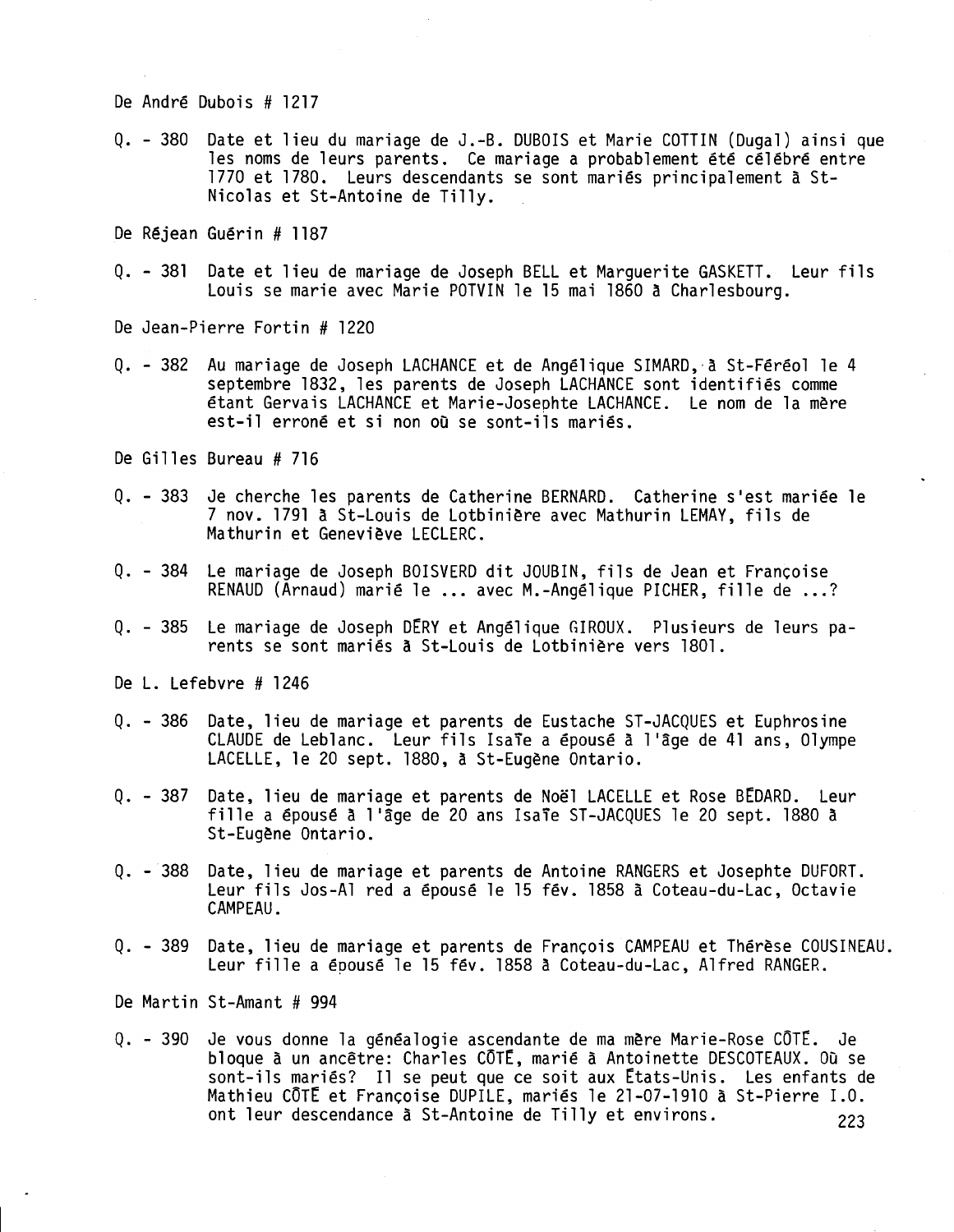| Charles Côté                      | - Antoinette Descoteaux             |
|-----------------------------------|-------------------------------------|
| Joseph Côté                       | - Nathalie Manseau                  |
|                                   | M 1870-09-27, Baie du Febvre        |
| Arthur Côté                       | - Léda Chantal                      |
|                                   | M 1904-05-09, St-Louis de Gonzague, |
|                                   | Nashua, New Hampshire U.S.A.        |
| Marie-Rose Côté- Maurice St-Amant |                                     |
|                                   | M 1927-05-11, St-Alban              |
|                                   | - Martin St-Amant                   |

De Laurette Pépin # 1120

- Q. 391 Jean-Baptiste PEPIN et M.-Louise PINARD se sont mariés vers 1756, du côté de Trois-Rivières. Je niai pu trouver ce mariage dans les répertoires. Qui étaient les parents de J.-B. PEPIN? Son contrat de mariage ne les mentionne pas.
- Q. 392 Où eut lieu le mariage de Damase PEPIN et Clothilde BRUNELLE? Quels étaient leurs parents? Leur fille, Clothilde est née en 1874 à Ibervi11e et leur fils Arthur est né en 1878 dans la même ville.
- Q. 393 Césaire PtPIN, notaire, né à St-Vincent-de-Pau1, Laval, le 8 sept. 1830, à Palmyre BRUNELLE. Où et quand? Les parents de Césaire étaient Joseph PEPIN, maître-sculpteur et Charlotte STUBENGER.

De Marcel Bou # 501

- Q. 394 Où se sont mariés Irenée GAUTHIER et Emma GAUTHIER (S. Grégoire). Irenée GAUTHIER est le fils de François et de Amanda DALLAIRE, mariés à Notre-Dame de Québec le 17 octobre 1898.
- De 0.0. Maurice # 876
- Q. 395 Parents de François DELISLE (Larrivé), marié à M. BOISDORE (Barbeau). Leur fils Séraphin a épousé Marie-Madeleine LAGACE à Boucherville le 10 février 1794.
- Q. 396 Parents de François DELISLE (Larrivé?) marié à Elizabeth BERNARD. Leur fils Gabriel a épousé Émilie RACINE à St-Marc le 10 août 1829.
- Q. 397 Parents de Jean DELISLE (Larrivé?) marié à Anne DANTON. Leur fils Jean-Guillaume a épousé Radegonde BERTHELET à Mtr. N.D. le 26-07-1779.
- Q. 398 Parents de François DELISLE (Larrivé?) marié à Elizabeth DARCY. Leur fils Pascha1 a épousé Amable (Théotiste) DION (Guyon) à St-Marc le 11 octobre 1825.

De Blanche Pelletier # 1093

- Q. 399 Lieu et date de mariage de Prudent PELLETIER marié à Marie-Olive PARADIS.
- Q. 400 Nom et prénom des parents de Prudent PELLETIER ainsi que le lieu et la date de leur mariage.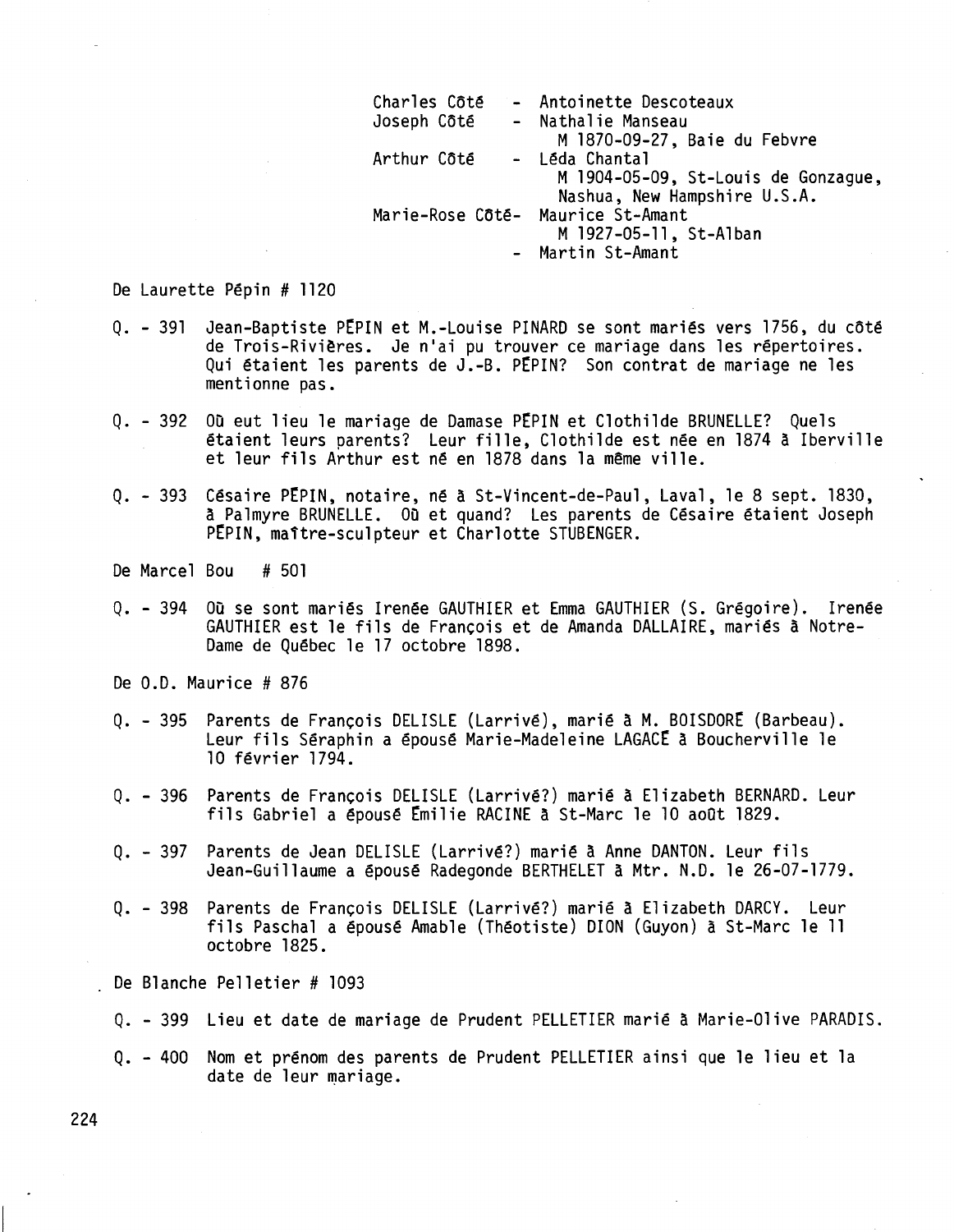#### **REPONSES**

De Léonidas Bélanger # 120 A Marc Brisson # 1199

R. - 361 Françoise Rose OTTYS appelée à diverses reprises Françoise ROZOTTY, voir Tanguay Vol. VII, p. 100 et 574; l'abbé Charles Beaumont dans Généalogie des familles de la Côte de Beaupré, p. 70 écrit: Françoise ROSOLIS; Mgr D. Gosselin dans Dictionnaire des familles de Char1esbourg, p. 355, Eloi-Gérard dans <u>Beauce-Dorchester e</u>tc., p. 49 du Vol. IX, Pontbrian dans Beauport, p. 222, etc., etc., est la fille de Richard OTIS et de Anna SHUAH (?) voir Généalogie de la famille Otis, branche canadienne par Gérard Malchelosse, Montréal, G. Ducharme lib.-éditeur, p. 8. 1921.

De Suzanne Gravel # 878 à Marcel Dupont # 1174

R. - 362 Extrait du registre des mariages de la paroisse Ste-Geneviève-de-Batis «L'an 1749 le 16 juin nous avons publié trois bans aux prônes des messes paroissiales entre Louis ENOfils de Jean héno de la paroisse de Champ1a en Champagne, arch. de Reins, d'une part et Madeleine Lefebvre ses père et mère et Marianne Germain fille de Jn-Baptiste Germain et de Marie Catherine Baribaux leur avons donné la bénédiction nuptiale (...) en présence de Jean Germain, Joseph Germain frère de l'épouse Cm. Roui11ard 15 juin 1749 &445.»

> Louis ENAU décédé à Ste-Geneviève de Batiscan le 1 juillet 1804 à 88 ans. Inhumé le 2. Présents à l'inhumation: Louis ENAUD, Ignace<br>Veillet.

> > Morin, ptre

#### QUESTIONS

De J.-M. Massicotte # 847

Q. - <sup>401</sup> Auriez-vous des renseignements sur John BROSTER?et sur son mariage avec Philomène LIZEE vers 1840? Il était agent de Price Brothers Co et a été le premier maire de St-Stanis1as, Champlain, en 1845.

De Cora Patry Pharand # 749

Q. - 402 Où se sont épousés Pierre PATRY et Marie-Louise DESJARDINS? Quels étaient leurs parents (2e M)? Le 8 juillet 1845 Pierre PATRY a épousé Marie Ursule LEPAGE dit St-Amant, fille majeure de Jean-Baptiste LEPAGE dit St-Amant et de Ursule VANDETTE,paroisse de St-Polycarpe, comté de Soulanges. Marie-Ursule LEPAGE dit St-Amant décèda à Ottawa le 20 février 1915 (91 ans). Leur fils Félix (B: 04-04-1857) épousa 1er M. 03-11-1880 Marie-Jeanne LAPORTE(Michel et Ang. DESMARAIS)à Ste-Anne, I1e du Calumet; 2e M: 24-09-1894 A Rosa BERTRAND(Alexandre et Victorine LAPORTE)à Ste-Anne, Ile du Calumet. Un frère De1phis épousa Marie Joséphine SAUMURE, St-Jean-Baptiste d'Ottawa (date ?). Une soeur G1aphyre épousa Francis DESJARDINS(date ?).

De Guy St-Hi1aire # 64

Q. - 403 Date et lieu de mariage de Bruno TREMBLAYet Basi1isse ST-HILAIREdit PICHET. Née en 1828, devenue veuve de Jean SAMSONen janvier 1867, cette dernière était inhumée à Bienville en 1911 comme veuve de Bruno TREMBLAY. Possible que le mariage ait été célébré dans le voisinage du Lac Champlain. 225